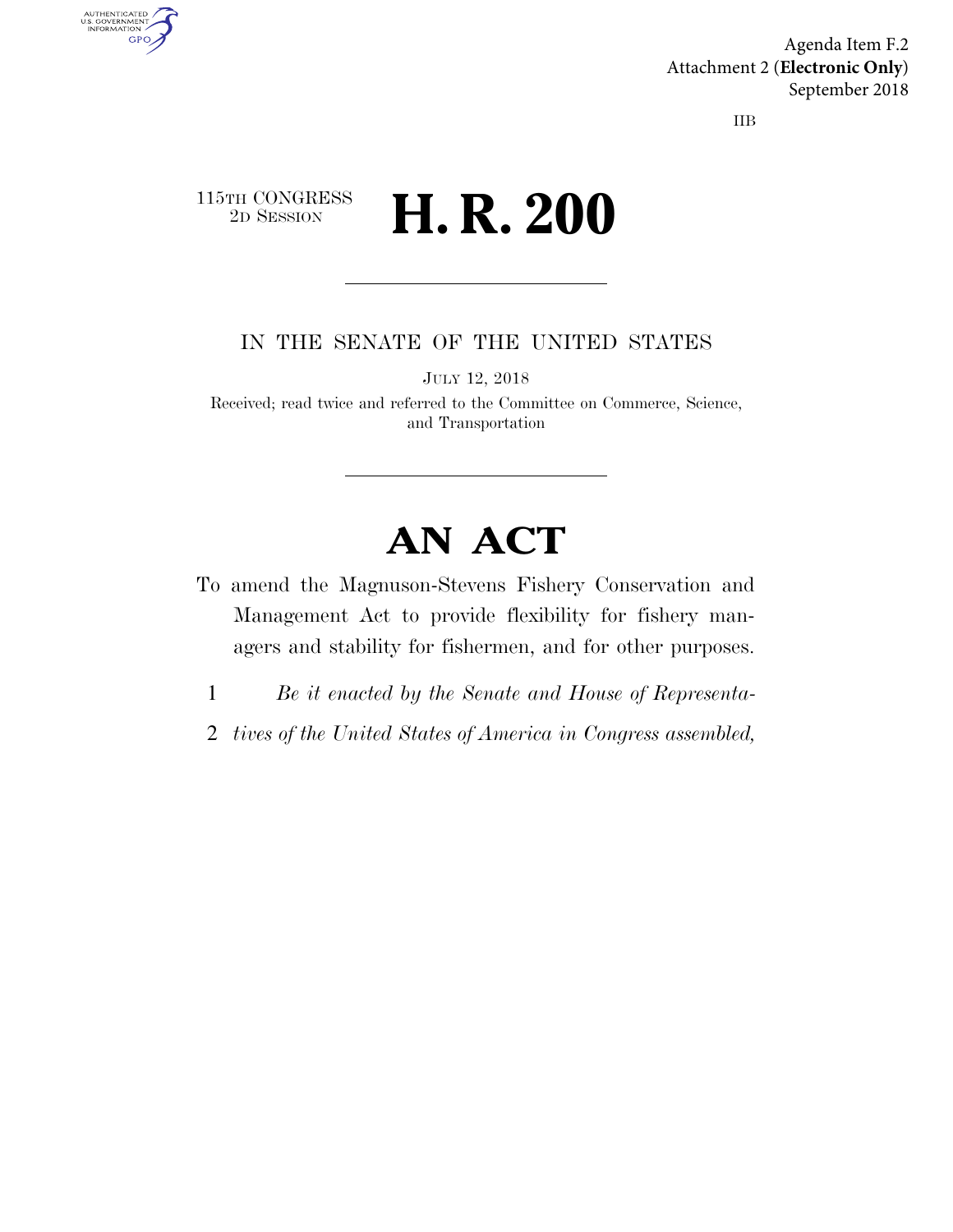### 1 **SECTION 1. SHORT TITLE.**

- 2 This Act may be cited as the ''Strengthening Fishing
- 3 Communities and Increasing Flexibility in Fisheries Man-
- 4 agement Act''.

### 5 **SEC. 2. TABLE OF CONTENTS.**

#### 6 The table of contents for this Act is as follows:

- Sec. 1. Short title.
- Sec. 2. Table of contents.
- Sec. 3. Definitions.
- Sec. 4. References.

#### TITLE I—MAGNUSON-STEVENS ACT FINDINGS AND DEFINITIONS AMENDMENTS AND REAUTHORIZATION

- Sec. 101. Amendments to findings.
- Sec. 102. Amendments to definitions.
- Sec. 103. Authorization of appropriations.

#### TITLE II—FISHERIES MANAGEMENT FLEXIBILITY AND MODERNIZATION

- Sec. 201. Definitions.
- Sec. 202. Process for allocation review for South Atlantic and Gulf of Mexico mixed-use fisheries.
- Sec. 203. Alternative fishery management measures.
- Sec. 204. Modifications to the annual catch limit requirement.
- Sec. 205. Limitation on future catch share programs.
- Sec. 206. Study of limited access privilege programs for mixed-use fisheries.
- Sec. 207. Cooperative data collection.
- Sec. 208. Recreational fishing data.
- Sec. 209. Miscellaneous amendments relating to fishery management councils.
- Sec. 210. Northeast regional pilot research trawl survey and study.

#### TITLE III—HEALTHY FISHERIES THROUGH BETTER SCIENCE

- Sec. 301. Healthy fisheries through better science.
- Sec. 302. Transparency and public process.
- Sec. 303. Flexibility in rebuilding fish stocks.
- Sec. 304. Exempted fishing permits.
- Sec. 305. Cooperative research and management program.
- Sec. 306. Federal Gulf of Mexico red snapper management.

#### TITLE IV— STRENGTHENING FISHING COMMUNITIES

- Sec. 401. Estimation of cost of recovery from fishery resource disaster.
- Sec. 402. Deadline for action on request by Governor for determination regarding fishery resource disaster.
- Sec. 403. North Pacific Fishery management clarification.
- Sec. 404. Limitation on harvest in North Pacific directed pollock fishery.
- Sec. 405. Arctic community development quota.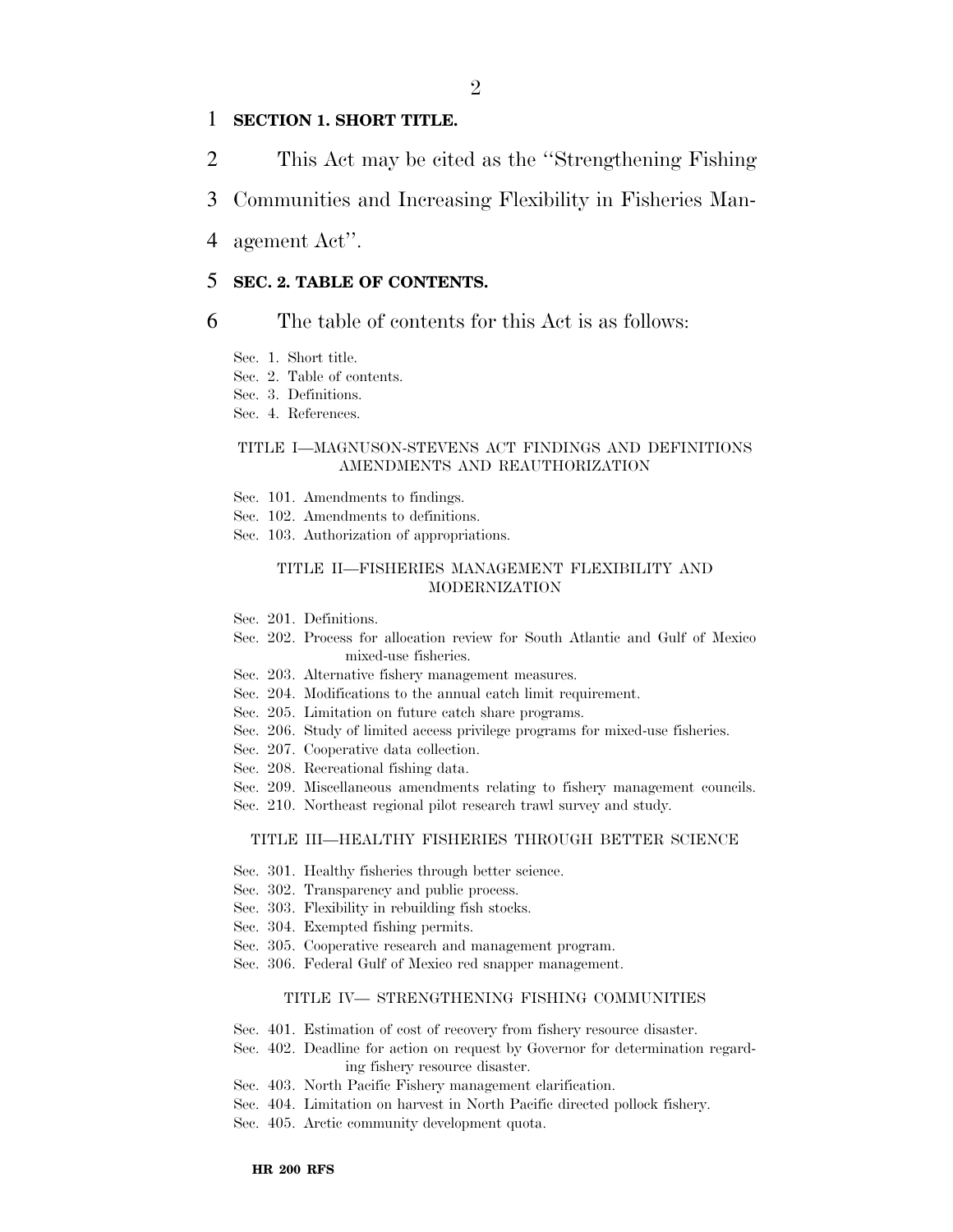- Sec. 406. Reallocation of certain unused harvest allocation.
- Sec. 407. Community Development Quota Program panel voting procedures.
- Sec. 408. Prohibition on shark feeding off coast of Florida.
- Sec. 409. Restoration of historically freshwater environment.

#### TITLE V—MISCELLANEOUS PROVISIONS

- Sec. 501. Mitigation for impacts to submerged aquatic vegetation.
- Sec. 502. Report on limited access privilege programs and conflicts of interest with respect to Gulf of Mexico and South Atlantic Ocean red snapper.
- Sec. 503. plan for electronic monitoring and reporting procedures for the Northeast Multispecies Fishery.
- Sec. 504. Study of fees charged to lobster fishing industry.
- Sec. 505. Limitation on application of prohibition on Atlantic striped bass fishing in Block Island Sound transit zone.
- Sec. 506. Funding for monitoring implementation of Northeast Multispecies Fishery Management Plan.

#### TITLE VI—REEF ASSASSIN ACT

- Sec. 601. Short title.
- Sec. 602. Encouraging elimination of lionfish.

#### 1 **SEC. 3. DEFINITIONS.**

 In this Act, any term used that is defined in section 3 of the Magnuson-Stevens Fishery Conservation and Management Act (16 U.S.C. 1802) shall have the same meaning such term has under that section.

#### 6 **SEC. 4. REFERENCES.**

 Except as otherwise specifically provided, whenever in this Act an amendment or repeal is expressed in terms of an amendment to, or repeal of, a provision, the ref- erence shall be considered to be made to a provision of the Magnuson-Stevens Fishery Conservation and Manage-ment Act (16 U.S.C. 1801 et seq.).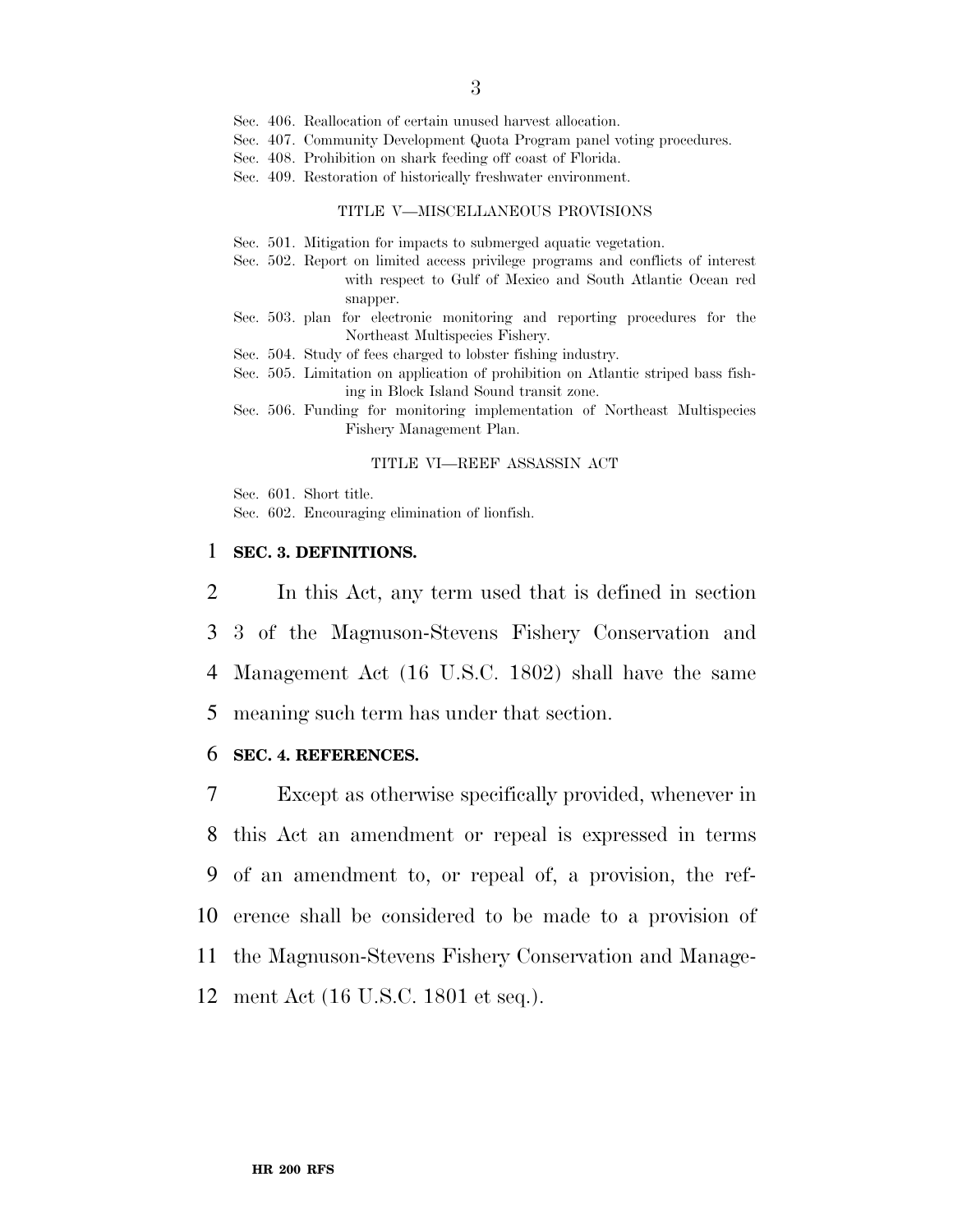# **TITLE I—MAGNUSON-STEVENS ACT FINDINGS AND DEFINI- TIONS AMENDMENTS AND RE- AUTHORIZATION SEC. 101. AMENDMENTS TO FINDINGS.**  6 Section 2(a)  $(16 \text{ U.S.C. } 1801)$  is amended— (1) in paragraph (1), by inserting ''cultural well-being,'' after ''economy,''; and (2) in paragraph (10), by inserting ''and tradi- tional ways of life'' after ''economic growth''. **SEC. 102. AMENDMENTS TO DEFINITIONS.**  (a) DEFINITIONS.—Section 3 (16 U.S.C. 1802) is amended— (1) in paragraph (2), by striking ''management program''; (2) in paragraph (34), by striking ''The terms 'overfishing' and 'overfished' mean'' and inserting ''The term 'overfishing' means''; and (3) by inserting after paragraph (8) the fol- lowing: 21 "(8a) The term 'depleted' means, with respect to a stock of fish or stock complex, that the stock or stock complex has a biomass that has declined below a level that jeopardizes the capacity of the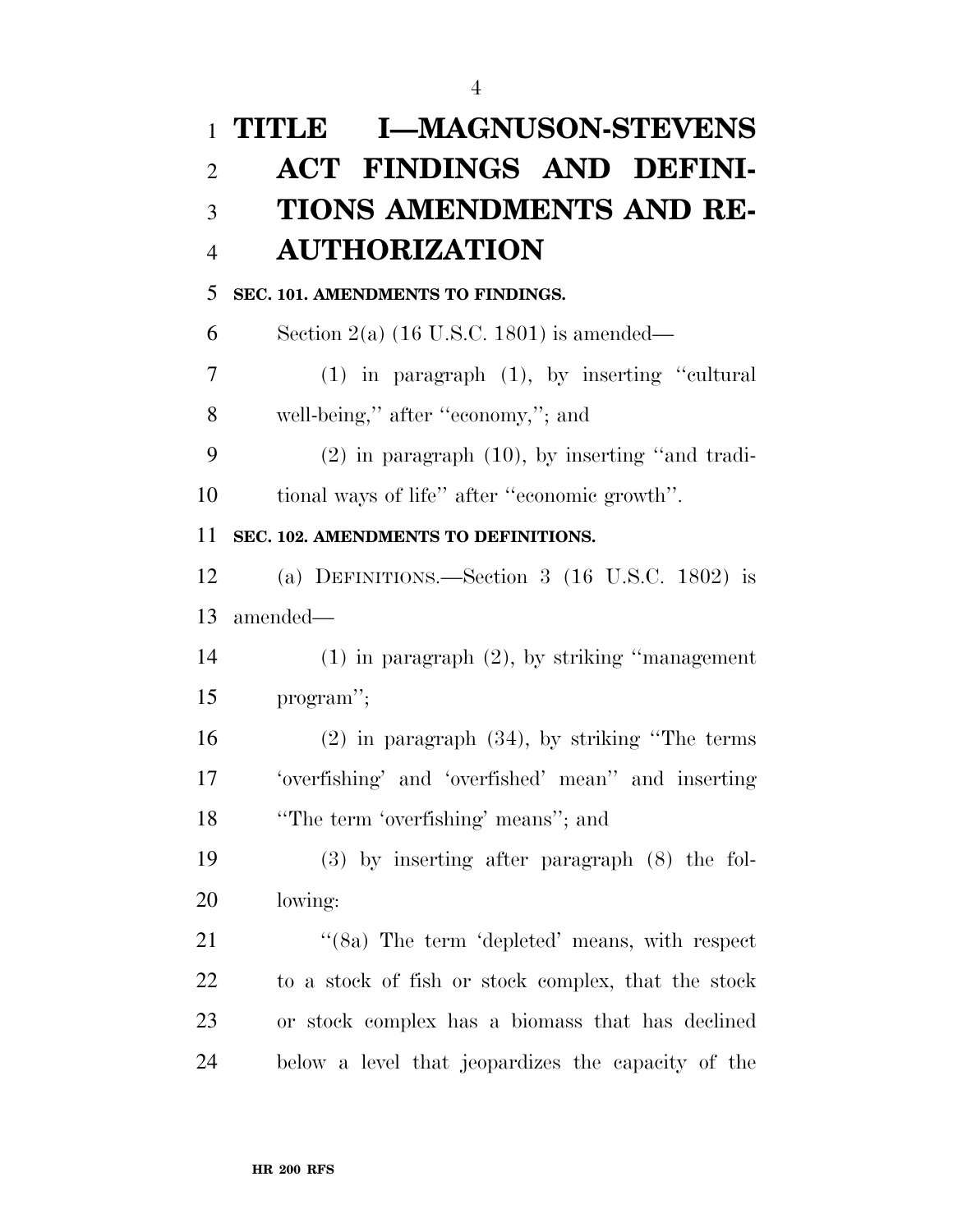| $\mathbf{1}$   | stock or stock complex to produce maximum sustain-   |
|----------------|------------------------------------------------------|
| $\overline{2}$ | able yield on a continuing basis."; and              |
| 3              | $(4)$ by inserting after paragraph $(43)$ the fol-   |
| $\overline{4}$ | lowing:                                              |
| 5              | " $(43a)(A)$ The term 'subsistence fishing' means    |
| 6              | fishing in which the fish harvested are intended for |
| 7              | customary and traditional uses, including for direct |
| 8              | personal or family consumption as food or clothing;  |
| 9              | for the making or selling of handicraft articles out |
| 10             | of nonedible byproducts taken for personal or family |
| 11             | consumption, for barter, or sharing for personal or  |
| 12             | family consumption; and for customary exchange or    |
| 13             | trade.                                               |
| 14             | "(B) In this paragraph—                              |
| 15             | "(i) the term 'family' means all persons re-         |
| 16             | lated by blood, marriage, or adoption, or any        |
| 17             | person living within the household on a perma-       |
| 18             | nent basis; and                                      |
| 19             | "(ii) the term 'barter' means the exchange           |
| 20             | of a fish or fish part—                              |
| 21             | $\lq(1)$ for another fish or fish part; or           |
| 22             | $\lq\lq$ (II) for other food or for nonedible        |
| 23             | items other than money if the exchange is            |
| 24             | of a limited and noncommercial nature.".             |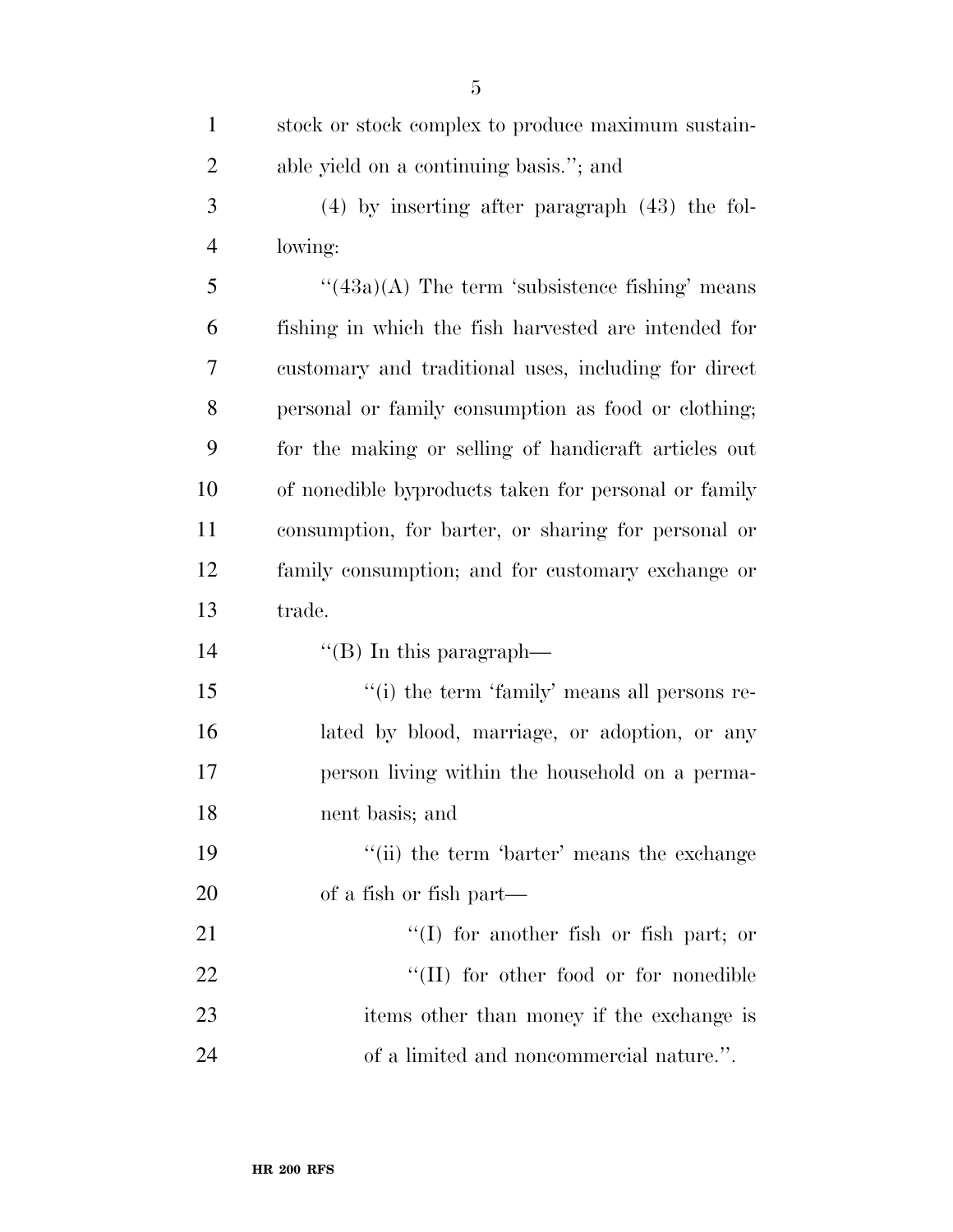(b) SUBSTITUTION OF TERM.—The Magnuson-Ste- vens Fishery Conservation and Management Act (16 U.S.C. 1801 et seq.) is amended—

4 (1) in the heading of section  $304(e)$ , by striking ''OVERFISHED'' and inserting ''DEPLETED''; and

 (2) by striking ''overfished'' each place it ap-pears and inserting ''depleted''.

 (c) CLARITY IN ANNUAL REPORT.—Section 9 304(e)(1) (16 U.S.C. (e)(1)) is amended by adding at the end the following: ''The report shall distinguish between fisheries that are depleted (or approaching that condition) as a result of fishing and fisheries that are depleted (or approaching that condition) as a result of factors other than fishing. The report shall state, for each fishery iden- tified as depleted or approaching that condition, whether the fishery is the target of directed fishing.''.

### **SEC. 103. AUTHORIZATION OF APPROPRIATIONS.**

Section 4 (16 U.S.C. 1803) is amended—

- (1) by striking ''this Act'' and all that follows 20 through  $\lq(7)$ " and inserting "this Act"; and
- (2) by striking ''fiscal year 2013'' and inserting ''each of fiscal years 2018 through 2022''.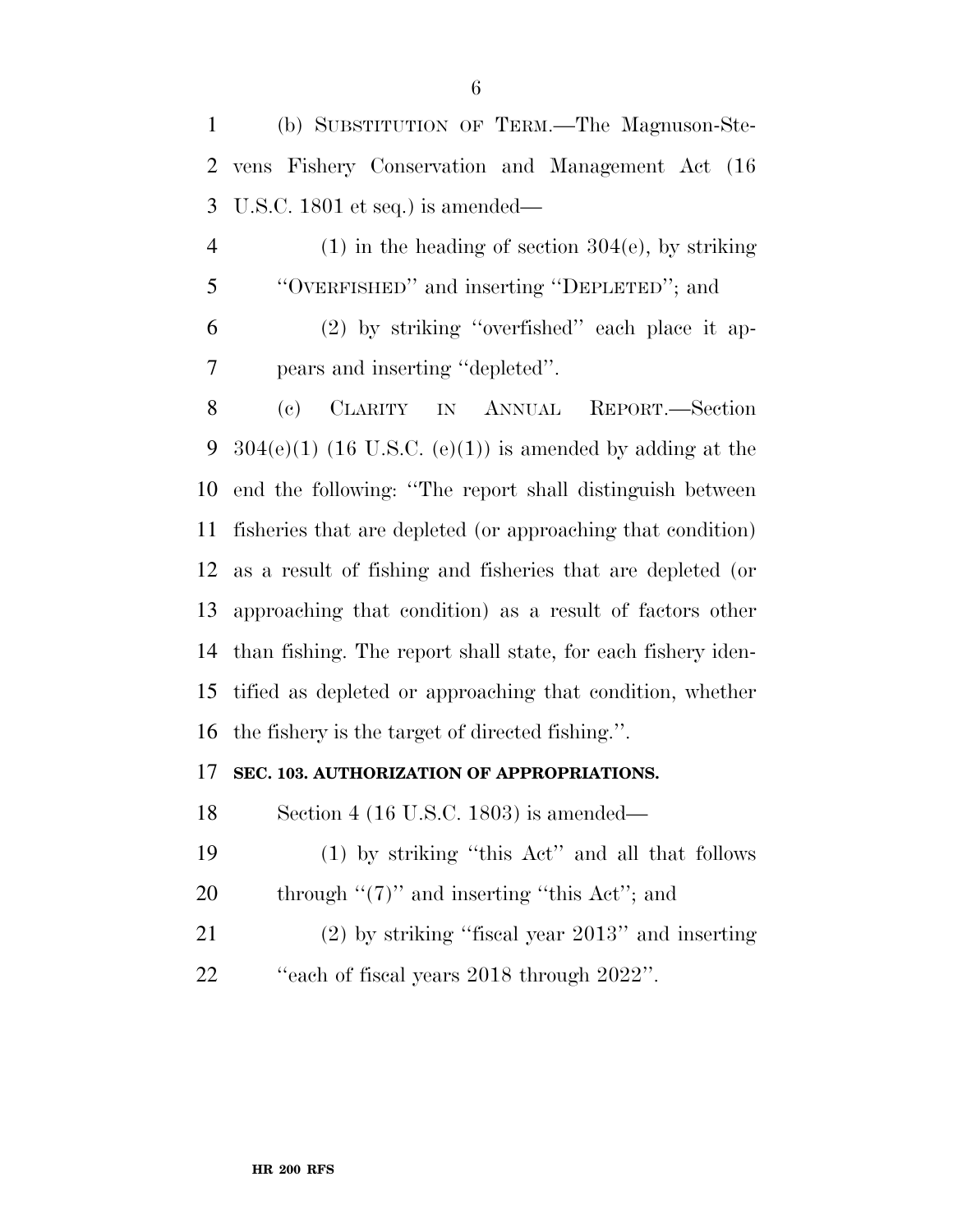# **TITLE II—FISHERIES MANAGE- MENT FLEXIBILITY AND MOD-ERNIZATION**

### **SEC. 201. DEFINITIONS.**

 For the purposes of implementing this title: (1) APPROPRIATE COMMITTEES OF CON- GRESS.—The term ''appropriate committees of Con- gress'' means— (A) the Committee on Commerce, Science, and Transportation of the Senate; and

 (B) the Committee on Natural Resources of the House of Representatives.

 (2) LIMITED ACCESS PRIVILEGE PROGRAM.— The term ''limited access privilege program'' means a program that meets the requirements of section 303A of the Magnuson-Stevens Fishery Conserva-tion and Management Act (16 U.S.C. 1853a).

 (3) MIXED-USE FISHERY.—The term ''mixed- use fishery'' means a Federal fishery in which two or more of the following occur:

- (A) Recreational fishing.
- (B) Charter fishing.
- (C) Commercial fishing.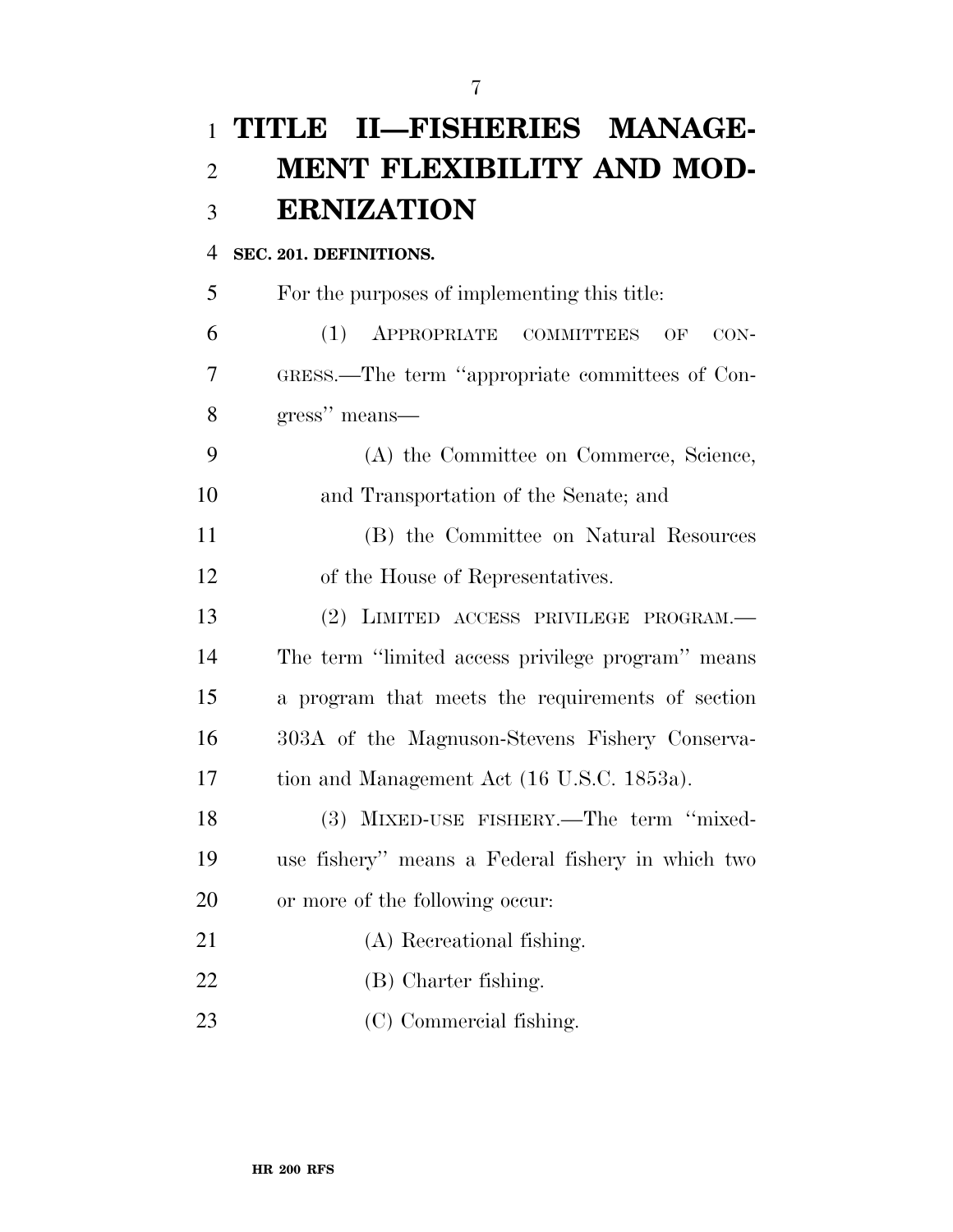# **SEC. 202. PROCESS FOR ALLOCATION REVIEW FOR SOUTH ATLANTIC AND GULF OF MEXICO MIXED-USE FISHERIES.**

 (a) STUDY OF ALLOCATIONS IN MIXED-USE FISH- ERIES.—Not later than 60 days after the date of enact- ment of this Act, the Secretary of Commerce shall seek to enter into an arrangement with the National Academy of Sciences to conduct a study of South Atlantic and Gulf of Mexico mixed-use fisheries—

 (1) to provide guidance to each applicable Council on criteria that could be used for allocating fishing privileges, including consideration of the con- servation and socioeconomic benefits of the commer- cial, recreational, and charter components of a fish- ery, in the preparation of a fishery management plan;

 (2) to identify sources of information that could reasonably support the use of such criteria in alloca-tion decisions;

 (3) to develop procedures for allocation reviews and potential adjustments in allocations; and

 (4) that shall consider the ecological, economic and social factors relevant to each component of the mixed-use fishery including but not limited to: fair- ness and equitability of all current allocations; per-cent utilization of available allocations by each com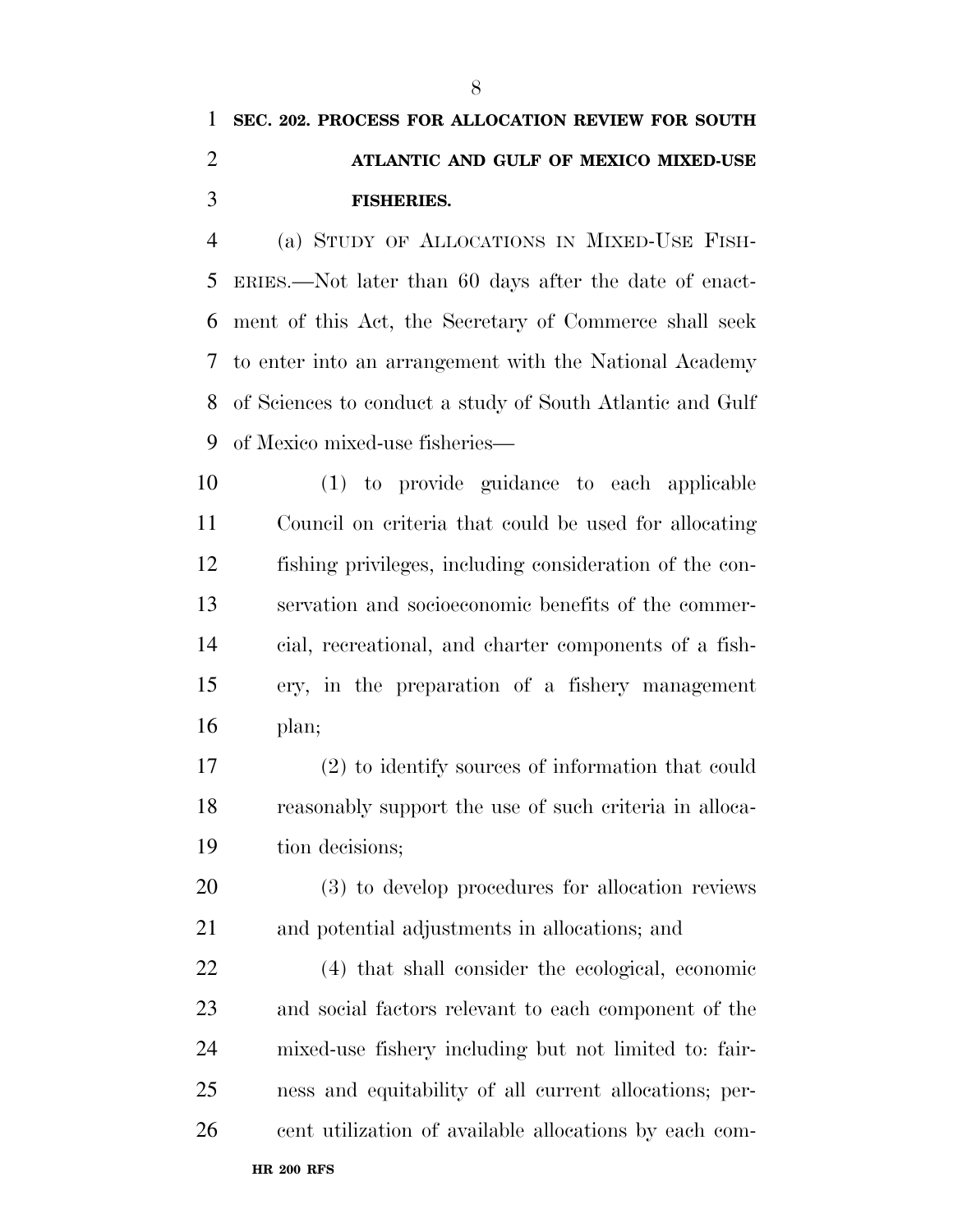ponent; consumer and public access to the resource; and the application of economic models for fully esti- mating the direct and indirect value-added contribu- tions of the various commercial and recreational fishing industry market sectors throughout chain of custody.

 (b) REPORT.—Not later than 1 year after the date an arrangement is entered into under subsection (a), the National Academy of Sciences shall submit to the appro- priate committees of Congress a report on the study con-ducted under that subsection.

 (c) PROCESS FOR ALLOCATION REVIEW AND ESTAB-LISHMENT.—

 (1) IN GENERAL.—Not later than 2 years after the date of enactment of this Act, and every 5 years thereafter, an applicable Council shall perform a re- view of the allocations to the commercial fishing sec- tor and the recreational fishing sector of all applica-ble fisheries in its jurisdiction.

 (2) CONSIDERATIONS.—In conducting a review under paragraph (1), an applicable Council shall consider, in each allocation decision, the conserva-tion and socioeconomic benefits of—

(A) the commercial fishing sector; and

(B) the recreational fishing sector.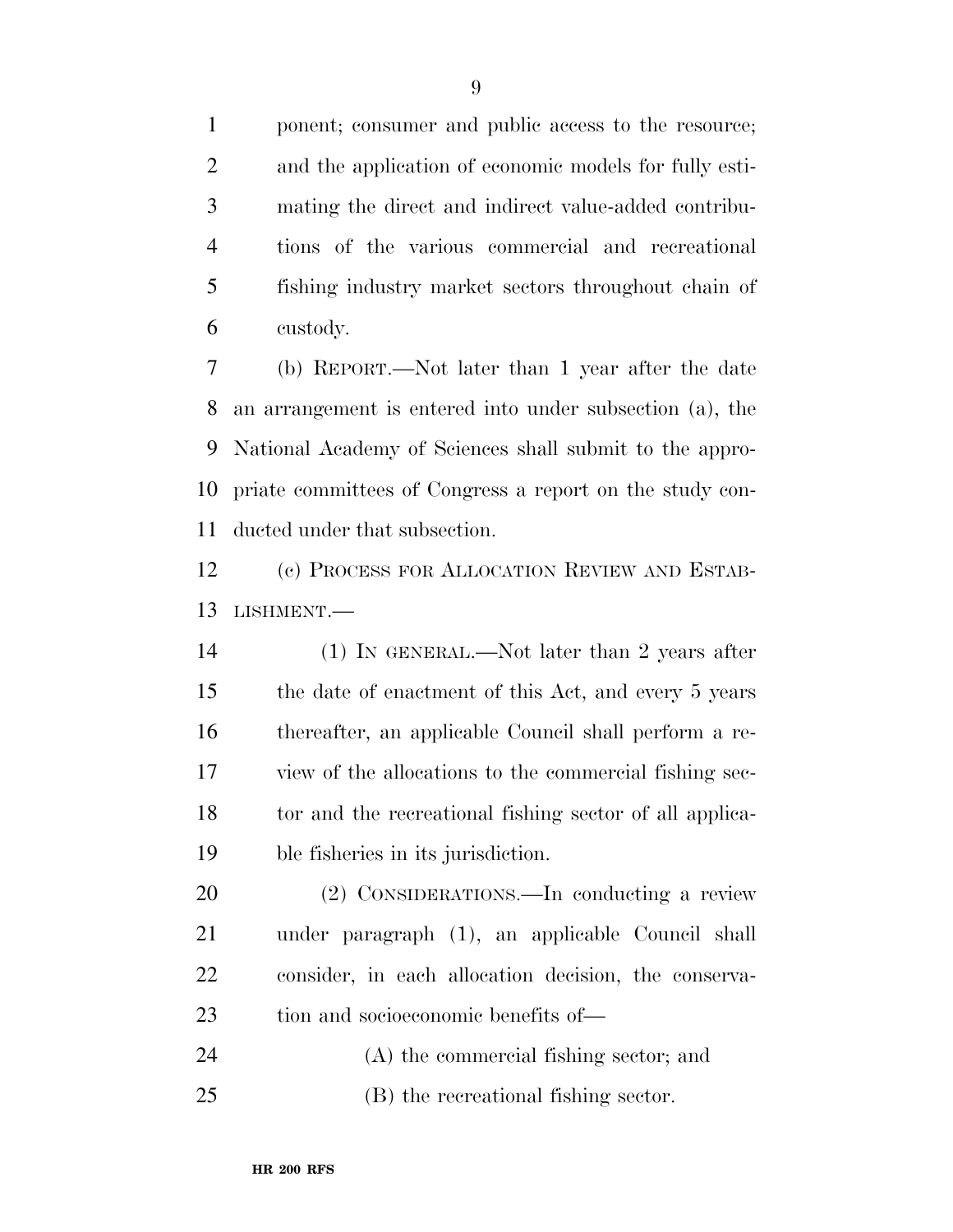| $\mathbf{1}$   | (d) DEFINITION OF APPLICABLE COUNCIL.—In this           |
|----------------|---------------------------------------------------------|
| 2              | section, the term "applicable Council" means—           |
| 3              | (1) the South Atlantic Fishery Management               |
| $\overline{4}$ | Council; or                                             |
| 5              | (2) the Gulf of Mexico Fishery Management               |
| 6              | Council.                                                |
| 7              | SEC. 203. ALTERNATIVE FISHERY MANAGEMENT MEAS-          |
| 8              | URES.                                                   |
| 9              | Section 302(h) $(16$ U.S.C. $1852(h)$ is amended—       |
| 10             | (1) in paragraph $(7)(C)$ , by striking "; and"         |
| 11             | and inserting a semicolon;                              |
| 12             | (2) by redesignating paragraph (8) as para-             |
| 13             | $graph(9)$ ; and                                        |
| 14             | $(3)$ by inserting after paragraph $(7)$ , the fol-     |
| 15             | lowing:                                                 |
| 16             | $\cdot$ (8) have the authority to use alternative fish- |
| 17             | ery management measures in a recreational fishery       |
| 18             | (or the recreational component of a mixed-use fish-     |
| 19             | ery), including extraction rates, fishing mortality     |
| 20             | targets, and harvest control rules, in developing a     |
| 21             | fishery management plan, plan amendment, or pro-        |
| 22             | posed regulations; and".                                |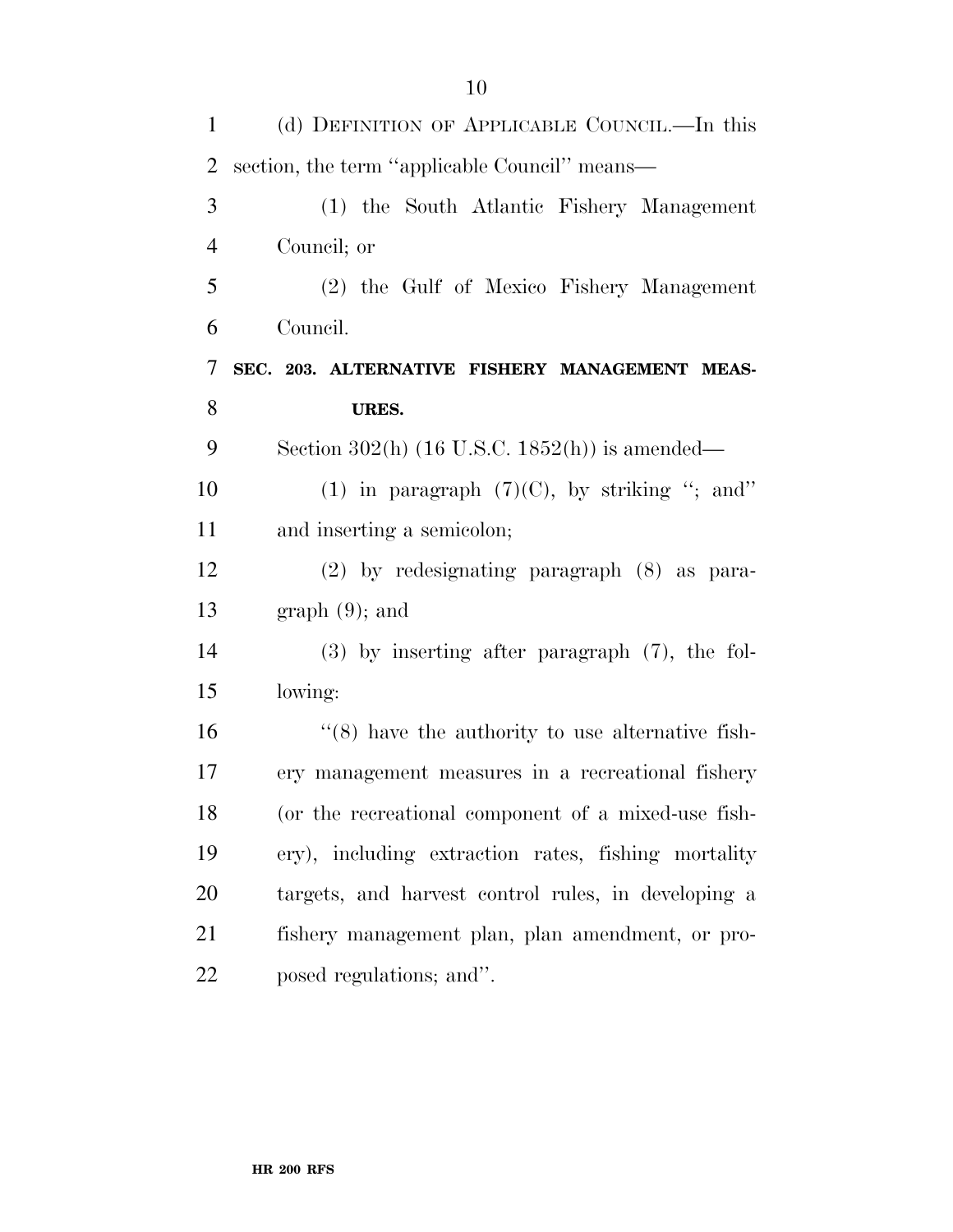# **SEC. 204. MODIFICATIONS TO THE ANNUAL CATCH LIMIT REQUIREMENT.**

 (a) REGIONAL FISHERY MANAGEMENT COUNCILS.— Section 302 (16 U.S.C. 1852) is amended by adding at the end the following:

 ''(m) CONSIDERATIONS FOR MODIFICATIONS TO AN-NUAL CATCH LIMIT REQUIREMENTS.—

8 "(1) ANNUAL CATCH LIMIT REQUIREMENT FOR CERTAIN DATA-POOR FISHERIES.—Notwithstanding subsection (h)(6), in the case of a stock of fish for which the total annual catch limit is 25 percent or more below the overfishing limit, a peer-reviewed stock survey and stock assessment have not been performed during the preceding 5 fishing years, and the stock is not subject to overfishing, a Council may, after notifying the Secretary, maintain the cur- rent annual catch limit for the stock until a peer-re- viewed stock survey and stock assessment are con- ducted and the results are considered by the Council and its scientific and statistical committee.

21 "(2) CONSIDERATION OF ECOSYSTEM AND ECO- NOMIC IMPACTS.—In establishing annual catch lim- its a Council may, consistent with subsection (h)(6), consider changes in an ecosystem and the economic needs of the fishing communities.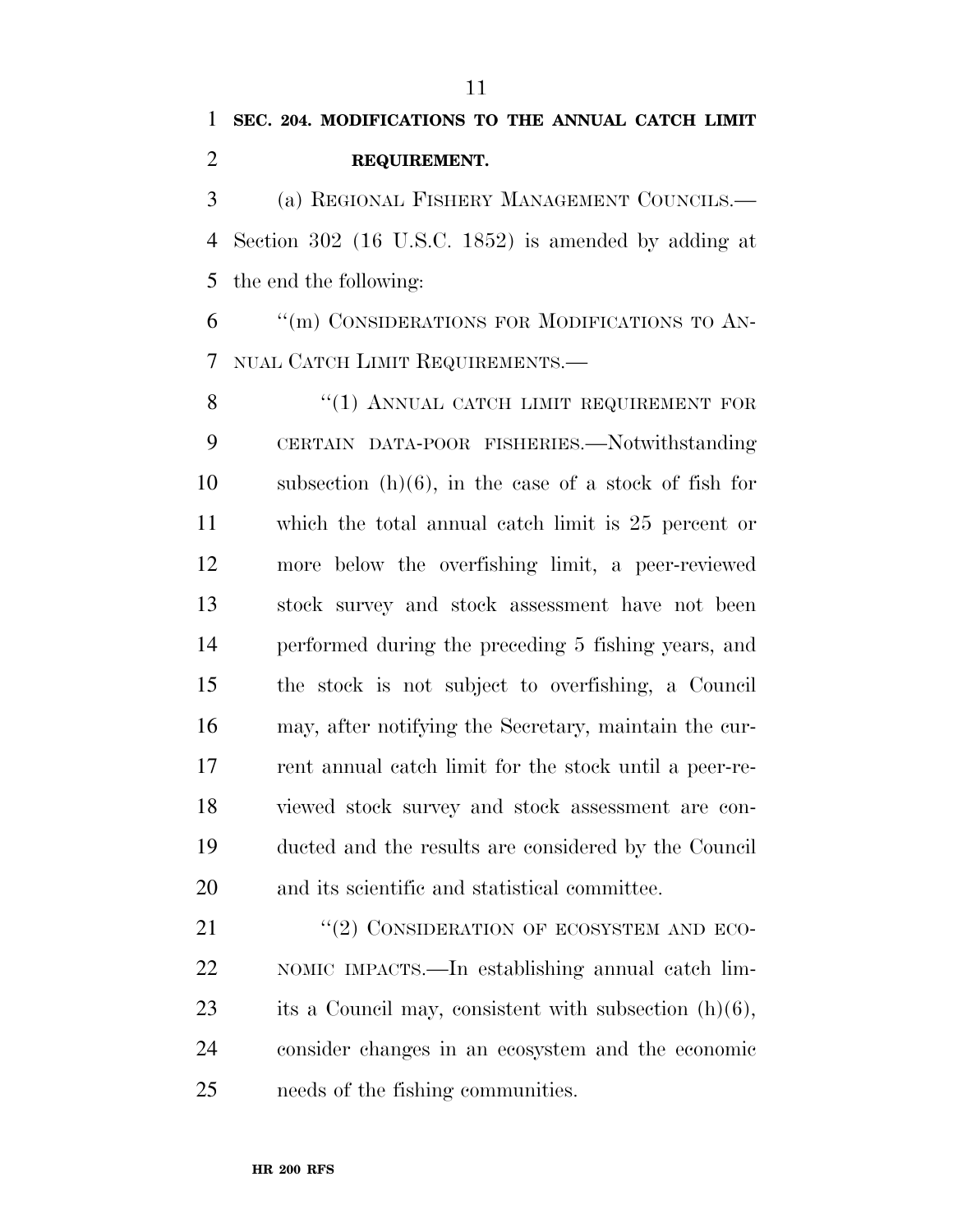| $\mathbf{1}$   | "(3) LIMITATIONS TO ANNUAL CATCH LIMIT                   |
|----------------|----------------------------------------------------------|
| $\overline{2}$ | REQUIREMENT FOR SPECIAL FISHERIES.—Notwith-              |
| 3              | standing subsection $(h)(6)$ , a Council is not required |
| $\overline{4}$ | to develop an annual catch limit for—                    |
| 5              | $\lq\lq$ an ecosystem-component species;                 |
| 6              | "(B) a fishery for a species that has a life             |
| 7              | cycle of approximately 1 year, unless the Sec-           |
| 8              | retary has determined the fishery is subject to          |
| 9              | overfishing; or                                          |
| 10             | $\lq\lq$ (C) a stock for which—                          |
| 11             | "(i) more than half of a single-year                     |
| 12             | class will complete their life cycle in less             |
| 13             | than 18 months; and                                      |
| 14             | "(ii) fishing mortality will have little                 |
| 15             | impact on the stock.                                     |
| 16             | "(4) RELATIONSHIP TO INTERNATIONAL FISH-                 |
| 17             | ERY EFFORTS.                                             |
| 18             | "(A) IN GENERAL.—Each annual catch                       |
| 19             | limit, consistent with subsection $(h)(6)$ —             |
| 20             | "(i) may take into account manage-                       |
| 21             | ment measures under international agree-                 |
| 22             | ments in which the United States partici-                |
| 23             | pates; and                                               |
| 24             | "(ii) in the case of an annual catch                     |
| 25             | limit developed by a Council for a species,              |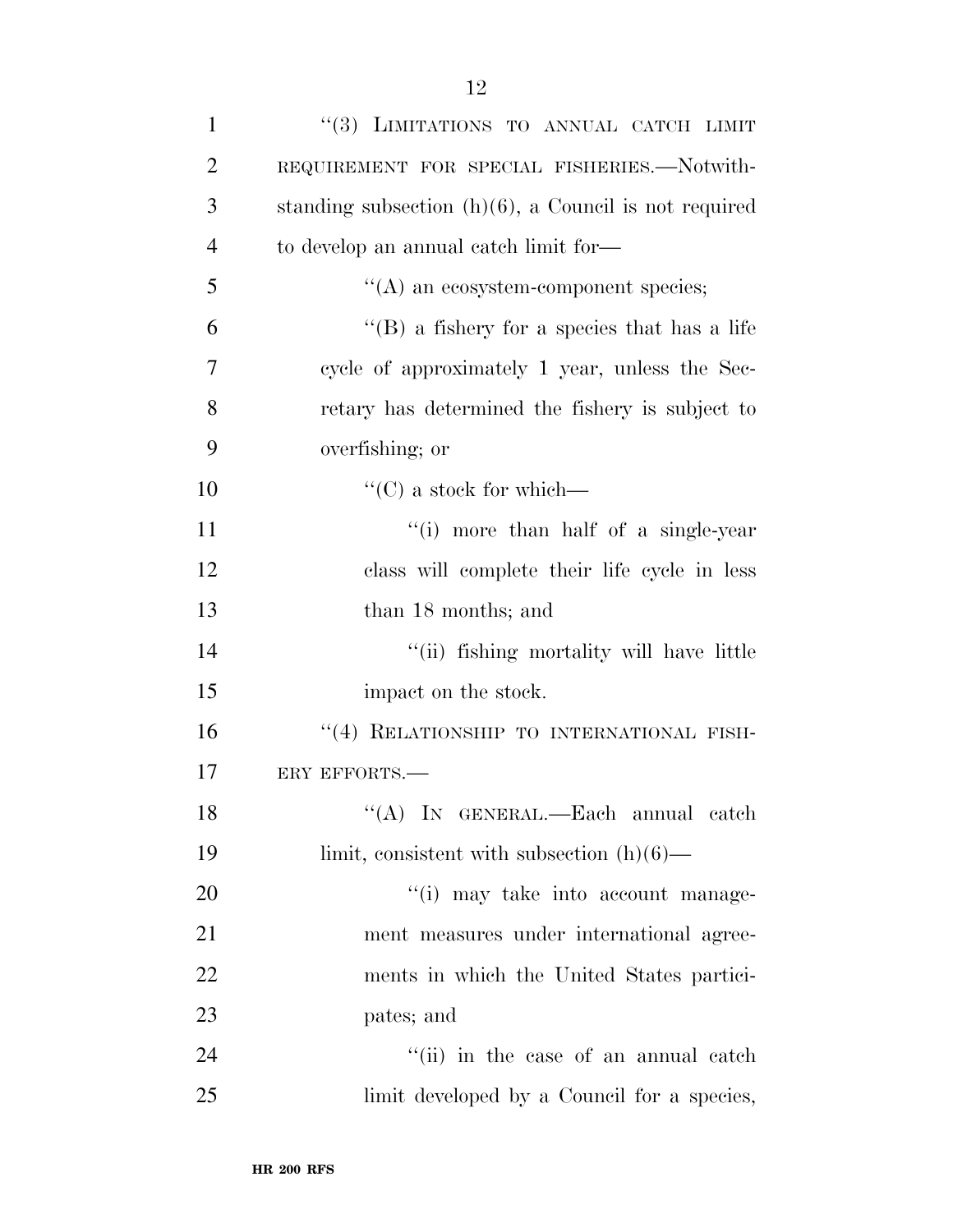| $\mathbf{1}$   | shall take into account fishing for the spe-         |
|----------------|------------------------------------------------------|
| $\overline{2}$ | cies outside the exclusive economic zone             |
| 3              | and the life-history characteristics of the          |
| $\overline{4}$ | species that are not subject to the jurisdic-        |
| 5              | tion of the Council.                                 |
| 6              | "(B) EXCEPTION TO ANNUAL CATCH LIMIT                 |
| 7              | REQUIREMENT.—If fishery management activi-           |
| 8              | ties by another country with respect to fishing      |
| 9              | outside the exclusive economic zone may hinder       |
| 10             | conservation efforts by United States fishermen      |
| 11             | for a fish species for which any of the recruit-     |
| 12             | ment, distribution, life history, or fishing activi- |
| 13             | ties are transboundary, and for which there is       |
| 14             | no informal transboundary agreement with that        |
| 15             | country in effect, then—                             |
| 16             | "(i) notwithstanding subsection                      |
| 17             | $(h)(6)$ , no annual eatch limit is required to      |
| 18             | be developed for the species by a Council;           |
| 19             | and                                                  |
| 20             | "(ii) if an annual catch limit is devel-             |
| 21             | oped by a Council for the species, the catch         |
| 22             | limit shall take into account fishing for the        |
| 23             | species outside the exclusive economic zone          |
| 24             | that is not subject to the jurisdiction of the       |
| 25             | Council.                                             |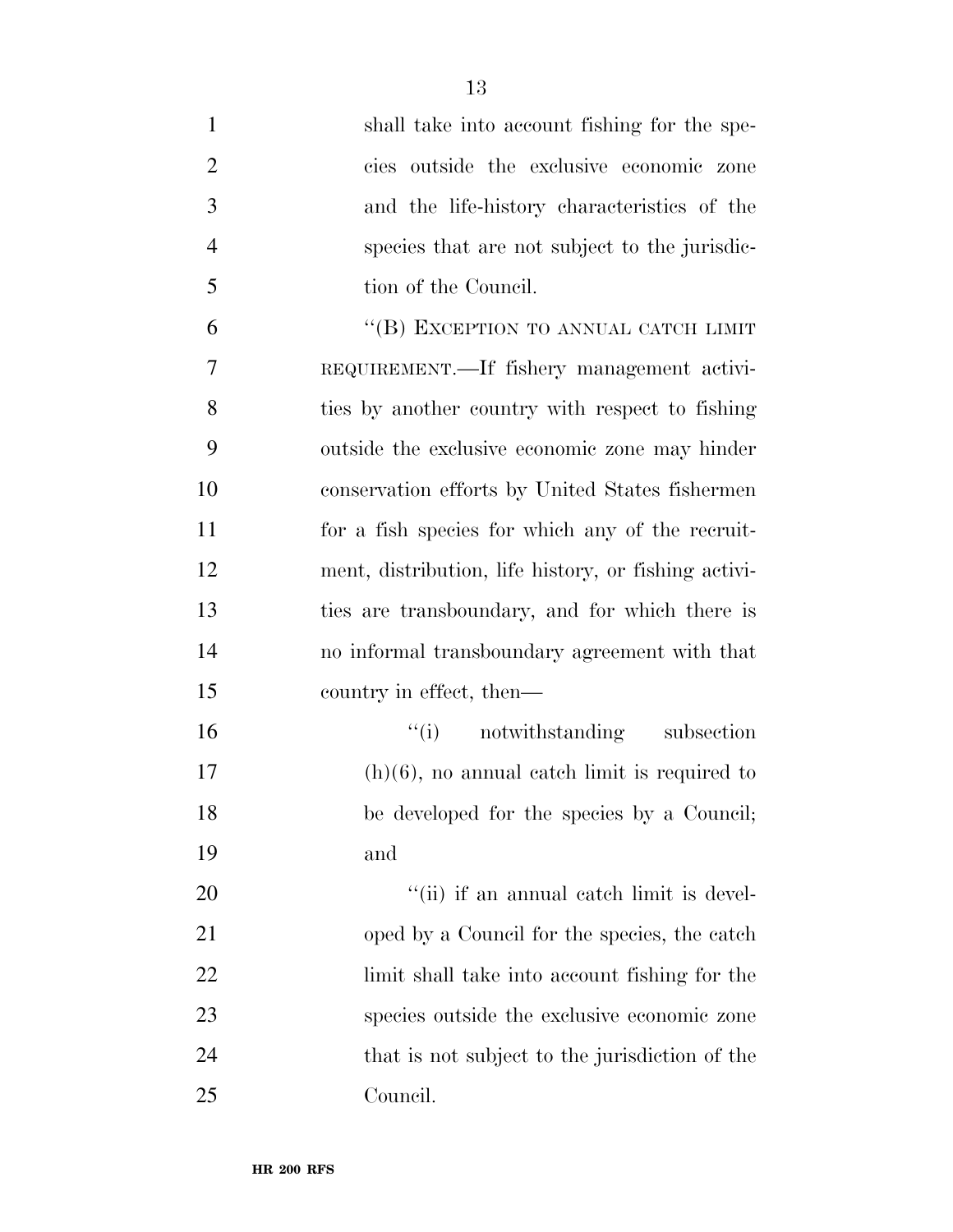| $\mathbf{1}$   | "(5) AUTHORIZATION FOR MULTISPECIES COM-                |
|----------------|---------------------------------------------------------|
| $\overline{2}$ | PLEXES AND MULTIYEAR ANNUAL CATCH LIMITS.-              |
| 3              | For purposes of subsection $(h)(6)$ , a Council may es- |
| $\overline{4}$ | tablish—                                                |
| 5              | $\lq\lq$ and annual catch limit for a stock             |
| 6              | complex; or                                             |
| 7              | "(B) annual catch limits for each year in               |
| 8              | any continuous period that is not more than 3           |
| 9              | years in duration.                                      |
| 10             | ECOSYSTEM-COMPONENT SPECIES<br>(6)<br>DE-               |
| 11             | FINED.—In this subsection the term 'ecosystem-com-      |
| 12             | ponent species' means a stock of fish that is a non-    |
| 13             | target, incidentally harvested stock of fish in a fish- |
| 14             | ery, or a nontarget, incidentally harvested stock of    |
| 15             | fish that a Council or the Secretary has deter-         |
| 16             | $mined$ —                                               |
| 17             | $\lq\lq$ is not subject to overfishing, ap-             |
| 18             | proaching a depleted condition or depleted; and         |
| 19             | $\lq\lq (B)$ is not likely to become subject to         |
| 20             | overfishing or depleted in the absence of con-          |
| 21             | servation and management measures.                      |
| 22             | "(7) RULE OF CONSTRUCTION.—Nothing in                   |
| 23             | this subsection shall be construed as providing an      |
| 24             | exemption from the requirements of section $301(a)$     |
| 25             | of this Act.".                                          |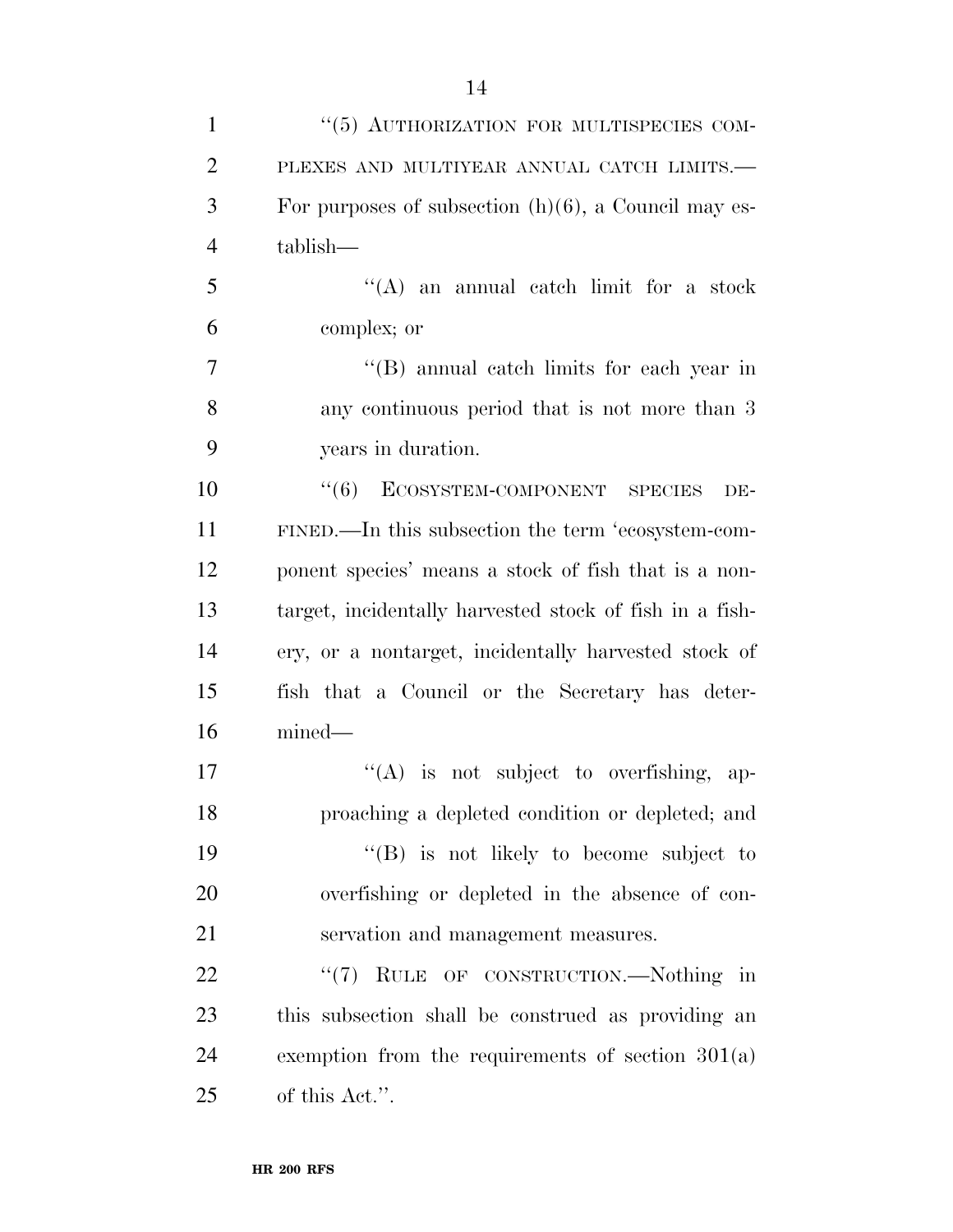(b) ACTION BY THE SECRETARY.—Section 304 (16 U.S.C. 1854) is amended— (1) by striking ''(i) INTERNATIONAL OVER- FISHING.—'' and inserting ''(j) INTERNATIONAL OVERFISHING.—''; 6 (2) in subsection  $(j)(1)$ , as redesignated, by in- serting ''shall'' before ''immediately''; and (3) by adding at the end the following: 9 "(k) STOCK SURVEYS AND ASSESSMENTS.—Not later than 2 years after the date that the Secretary receives no- tice from a Council under section 302(m), the Secretary shall complete a peer-reviewed stock survey and stock as- sessment of the applicable stock of fish and transmit the results of the survey and assessment to the Council.''.

 **SEC. 205. LIMITATION ON FUTURE CATCH SHARE PRO-GRAMS.** 

 (a) CATCH SHARE DEFINED.—Section 3 (16 U.S.C. 1802) is amended by inserting after paragraph (2) the fol-lowing:

 $\frac{1}{2a}$  The term 'catch share' means any fishery management program that allocates a specific per- centage of the total allowable catch for a fishery, or a specific fishing area, to an individual, cooperative, community, processor, representative of a commer-cial sector, or regional fishery association established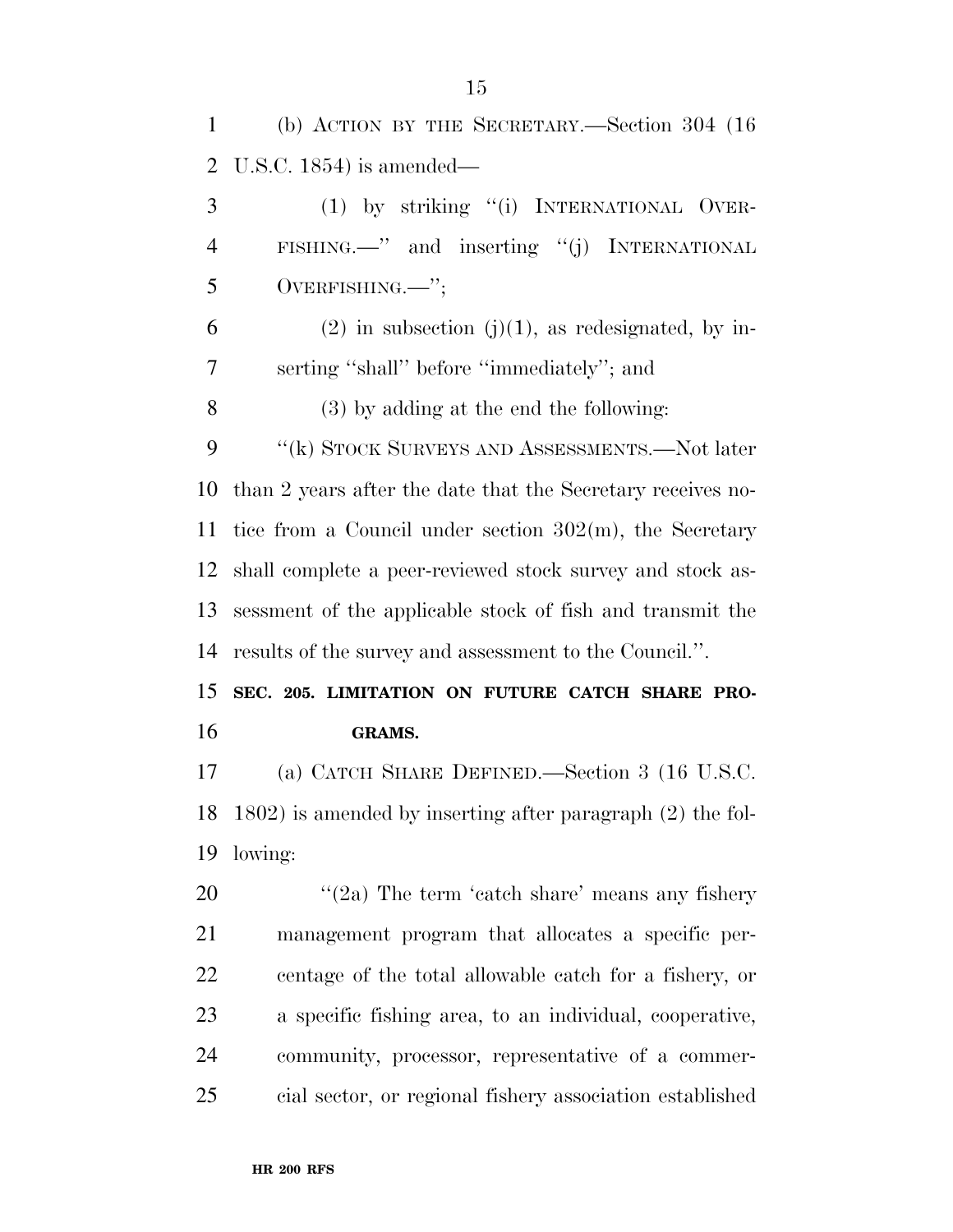| $\mathbf{1}$   | in accordance with section $303A(c)(4)$ , or other enti- |
|----------------|----------------------------------------------------------|
| $\overline{2}$ | ty.''.                                                   |
| 3              | (b) CATCH SHARE REFERENDUM PILOT PRO-                    |
| 4              | GRAM.                                                    |
| 5              | (1) IN GENERAL.—Section $303A(c)(6)(D)$ (16              |
| 6              | U.S.C. $1853a(c)(6)(D)$ is amended to read as fol-       |
| 7              | lows:                                                    |
| 8              | "(D) CATCH SHARE REFERENDUM PILOT                        |
| 9              | PROGRAM.                                                 |
| 10             | "(i) The New England, Mid-Atlantic,                      |
| 11             | South Atlantic, and Gulf of Mexico Coun-                 |
| 12             | cils may not submit a fishery management                 |
| 13             | plan or amendment that creates a catch                   |
| 14             | share program for a fishery, and the Sec-                |
| 15             | retary may not approve or implement such                 |
| 16             | a plan or amendment submitted by such a                  |
| 17             | Council or a Secretarial plan or amend-                  |
| 18             | ment under section $304(c)$ that creates                 |
| 19             | such a program, unless the final program                 |
| 20             | has been approved, in a referendum in ac-                |
| 21             | cordance with this subparagraph, by a ma-                |
| 22             | jority of the permit holders eligible to par-            |
| 23             | ticipate in the fishery. For multispecies                |
| 24             | permits in the Gulf of Mexico, any permit                |
| 25             | holder with landings from within the sector              |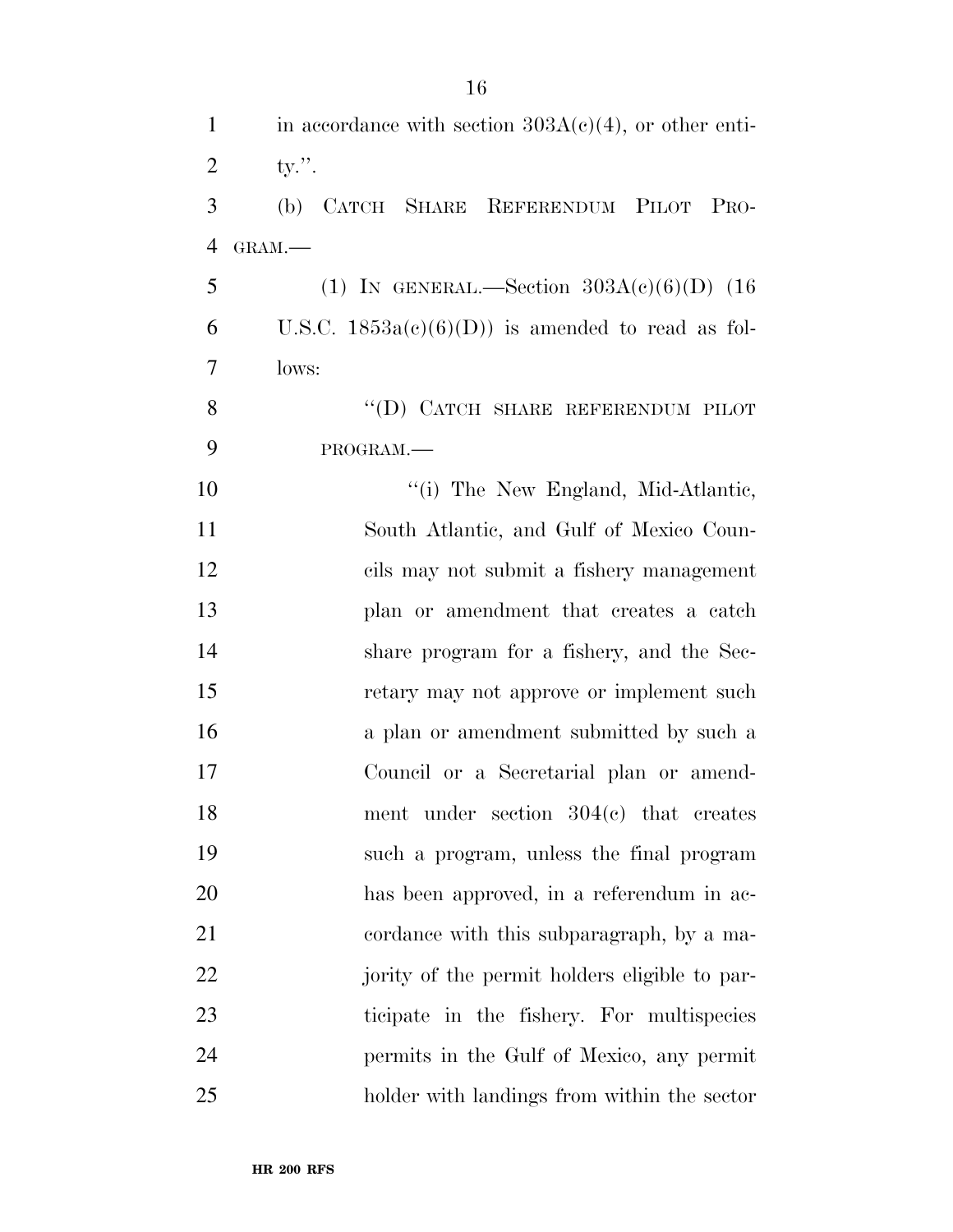| $\mathbf{1}$   | of the fishery being considered for the       |
|----------------|-----------------------------------------------|
| $\overline{2}$ | eatch share program within the 5-year pe-     |
| 3              | riod preceding the date of the referendum     |
| $\overline{4}$ | and still active in fishing in the fishery    |
| 5              | shall be eligible to participate in such a    |
| 6              | referendum. If a catch share program is       |
| 7              | not approved by the requisite number of       |
| 8              | permit holders, it may be revised and sub-    |
| 9              | mitted for approval in a subsequent ref-      |
| 10             | erendum.                                      |
| 11             | "(ii) The Secretary shall conduct a           |
| 12             | referendum under this subparagraph, in-       |
| 13             | cluding notifying all permit holders eligible |
| 14             | to participate in the referendum and mak-     |
| 15             | ing available to them—                        |
| 16             | $\lq\lq$ (I) a copy of the proposed pro-      |
| 17             | gram;                                         |
| 18             | $\lq\lq$ (II) an estimate of the costs of     |
| 19             | the program, including costs to par-          |
| 20             | ticipants;                                    |
| 21             | "(III) an estimate of the amount              |
| 22             | of fish or percentage of quota each           |
| 23             | permit holder would be allocated; and         |
| 24             | $\lq\lq$ (IV) information concerning the      |
| 25             | schedule, procedures, and eligibility         |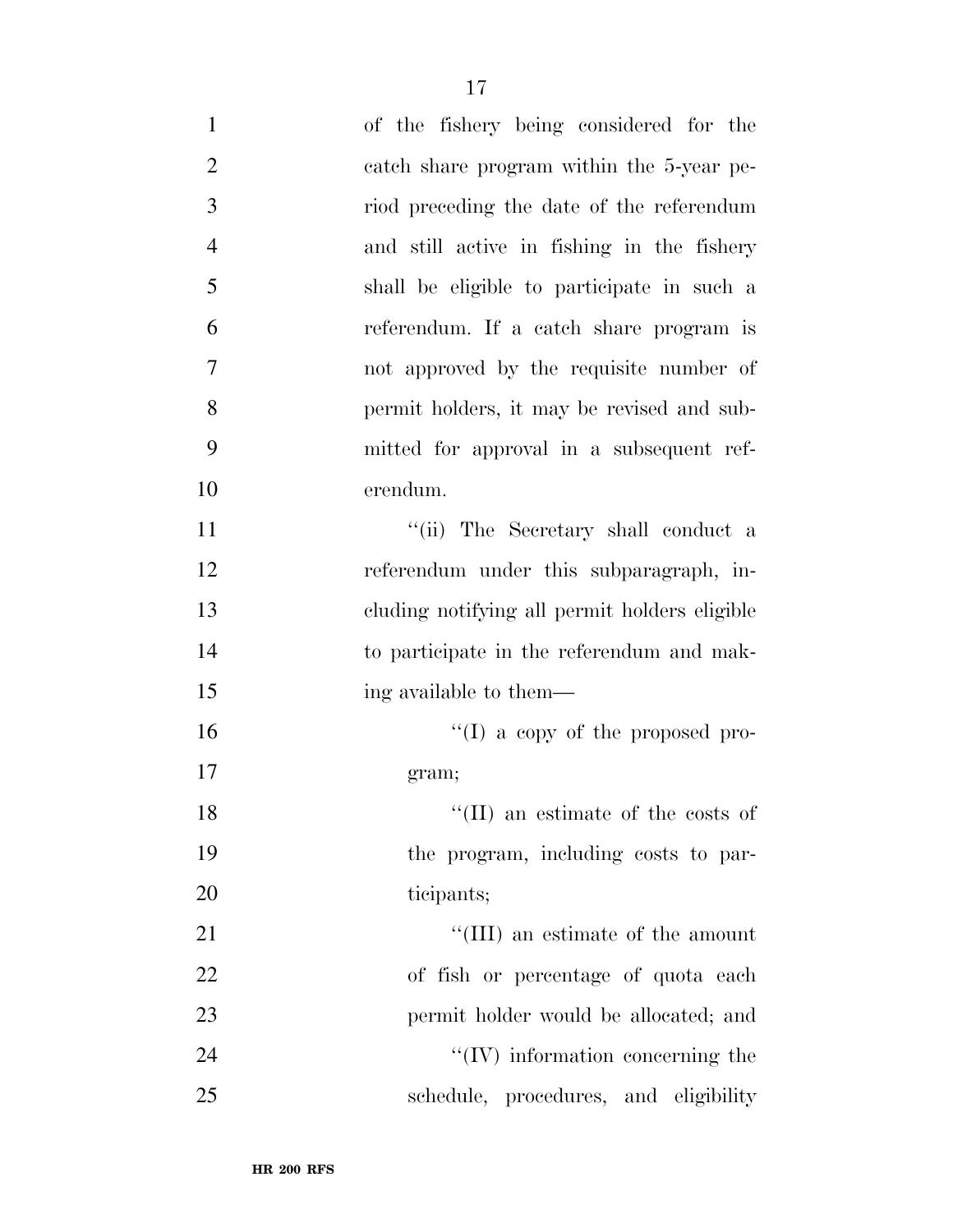requirements for the referendum proc-2 ess. 3 "(iii) For the purposes of this sub- paragraph, the term 'permit holder eligible to participate' only includes the holder of a permit for a fishery under which fishing has occurred in 3 of the 5 years preceding a referendum for the fishery, unless sick- ness, injury, or other unavoidable hardship prevented the permit holder from engaging 11 in such fishing. 12 ''(iv) The Secretary may not imple- ment any catch share program for any fishery managed exclusively by the Sec- retary unless first petitioned by a majority of those permit holders eligible to partici- pate in the fishery.''. 18 (2) LIMITATION ON APPLICATION.—The amend- ment made by paragraph (1) shall not apply to a catch share program that is submitted to, or pro-

posed by, the Secretary of Commerce before the date

(3) REGULATIONS.—Before conducting a ref-

erendum under the amendment made by paragraph

(1), the Secretary of Commerce shall issue regula-

**HR 200 RFS**

of enactment of this Act.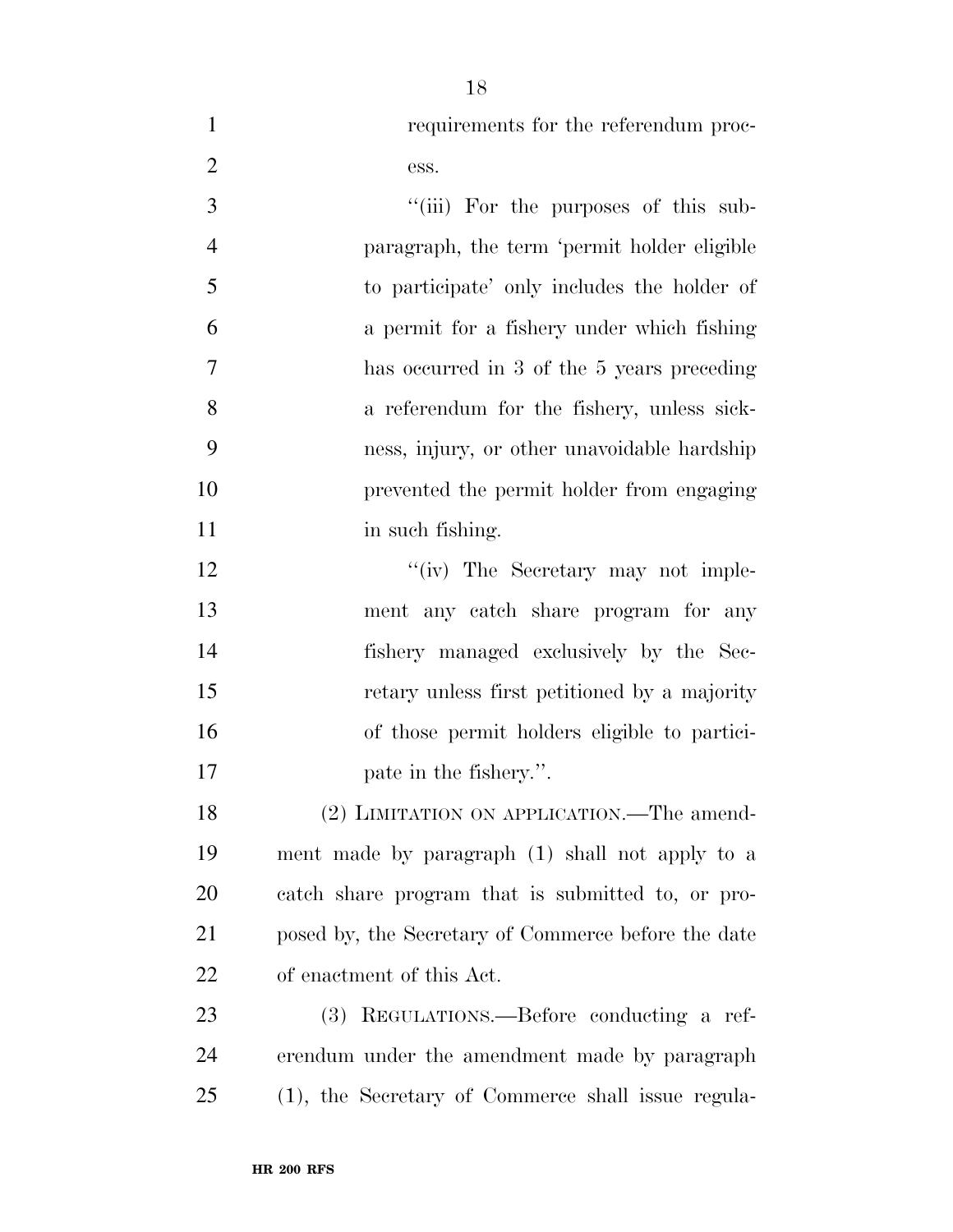| $\mathbf{1}$   | tions implementing such amendment after providing        |
|----------------|----------------------------------------------------------|
| $\overline{2}$ | an opportunity for submission by the public of com-      |
| 3              | ments on the regulations.                                |
| 4              | SEC. 206. STUDY OF LIMITED ACCESS PRIVILEGE PRO-         |
| 5              | <b>GRAMS FOR MIXED-USE FISHERIES.</b>                    |
| 6              | (a) STUDY ON LIMITED ACCESS PRIVILEGE PRO-               |
| 7              | GRAMS.—Not later than 1 year after the date of enact-    |
| 8              | ment of this Act, the Secretary of Commerce shall seek   |
| 9              | to enter into an arrangement under which the Ocean Stud- |
| 10             | ies Board of the National Academies of Sciences, Engi-   |
| 11             | neering, and Medicine shall—                             |
| 12             | (1) study the use of limited access privilege pro-       |
| 13             | grams in mixed-use fisheries, including—                 |
| 14             | (A) identifying any inequities caused by a               |
| 15             | limited access privilege program;                        |
| 16             | (B) recommending policies to address the                 |
| 17             | inequities identified in subparagraph (A); and           |
| 18             | (C) identifying and recommending the dif-                |
| 19             | ferent factors and information a mixed-use fish-         |
| 20             | ery should consider when designing, estab-               |
| 21             | lishing, or maintaining a limited access privilege       |
| 22             | program to mitigate any inequities identified in         |
| 23             | subparagraph $(A)$ ; and                                 |
| 24             | (2) submit to the appropriate committees of              |
| 25             | Congress a report on the study under paragraph $(1)$ ,   |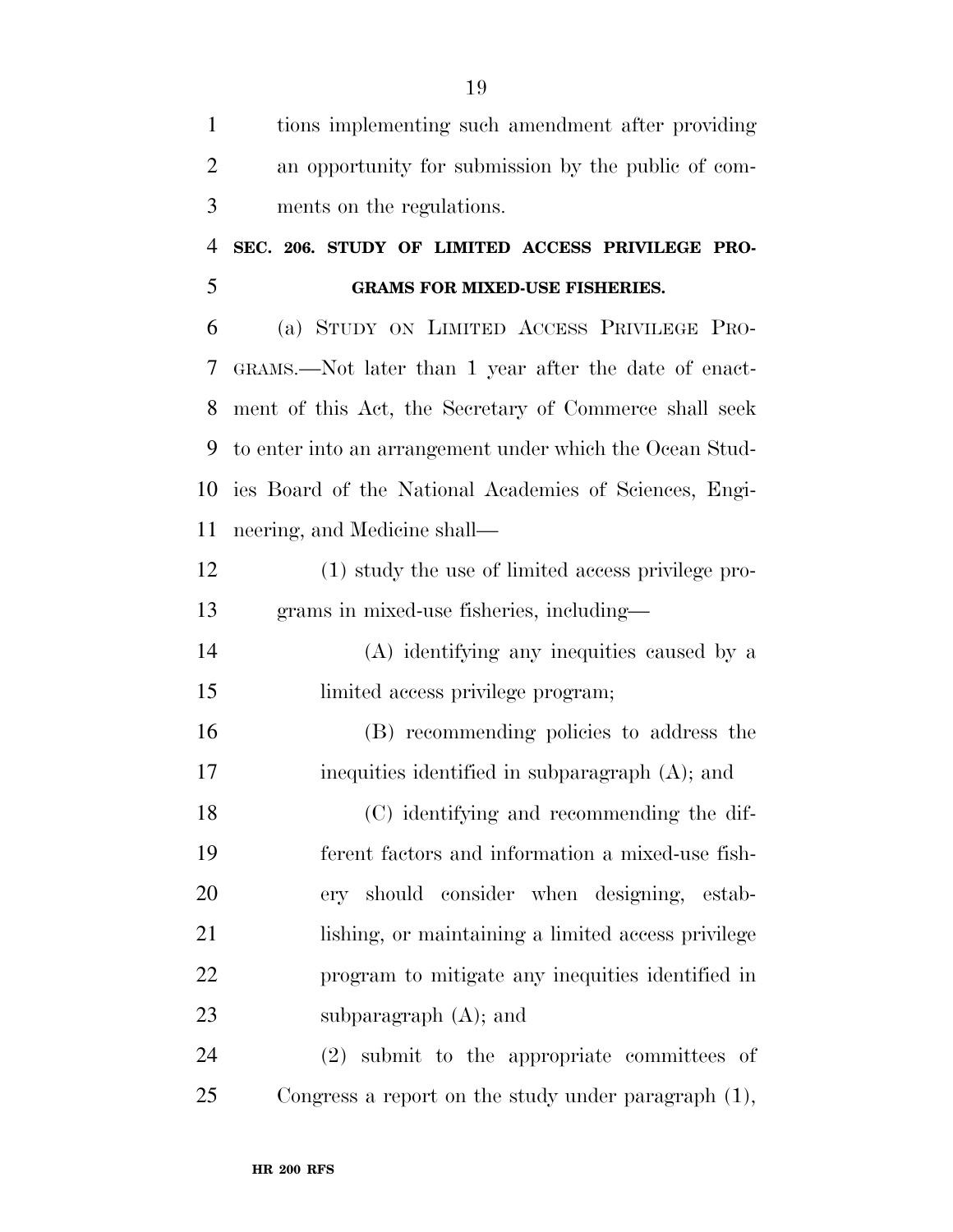including the recommendations under subparagraphs

- 2 (B) and (C) of paragraph  $(1)$ .
- (b) TEMPORARY MORATORIUM.—

 (1) IN GENERAL.—Except as provided in para- graph (2), there shall be a moratorium on the sub- mission and approval of a limited access privilege program for a mixed-use fishery until the date that 8 the report is submitted under subsection  $(a)(1)(B)$ .

 (2) EXCEPTION.—Subject to paragraph (3), a Council may submit, and the Secretary of Commerce may approve, for a mixed-use fishery that is man- aged under a limited access system, a limited access privilege program if such program was part of a pending fishery management plan or plan amend-ment before the date of enactment of this Act.

 (3) MANDATORY REVIEW.—A Council that ap- proves a limited access privilege program under paragraph (2) shall, upon issuance of the report re- quired under subparagraph (a), review and, to the extent practicable, revise the limited access privilege program to be consistent with the recommendations of the report or any subsequent statutory or regu- latory requirements designed to implement the rec-ommendations of the report.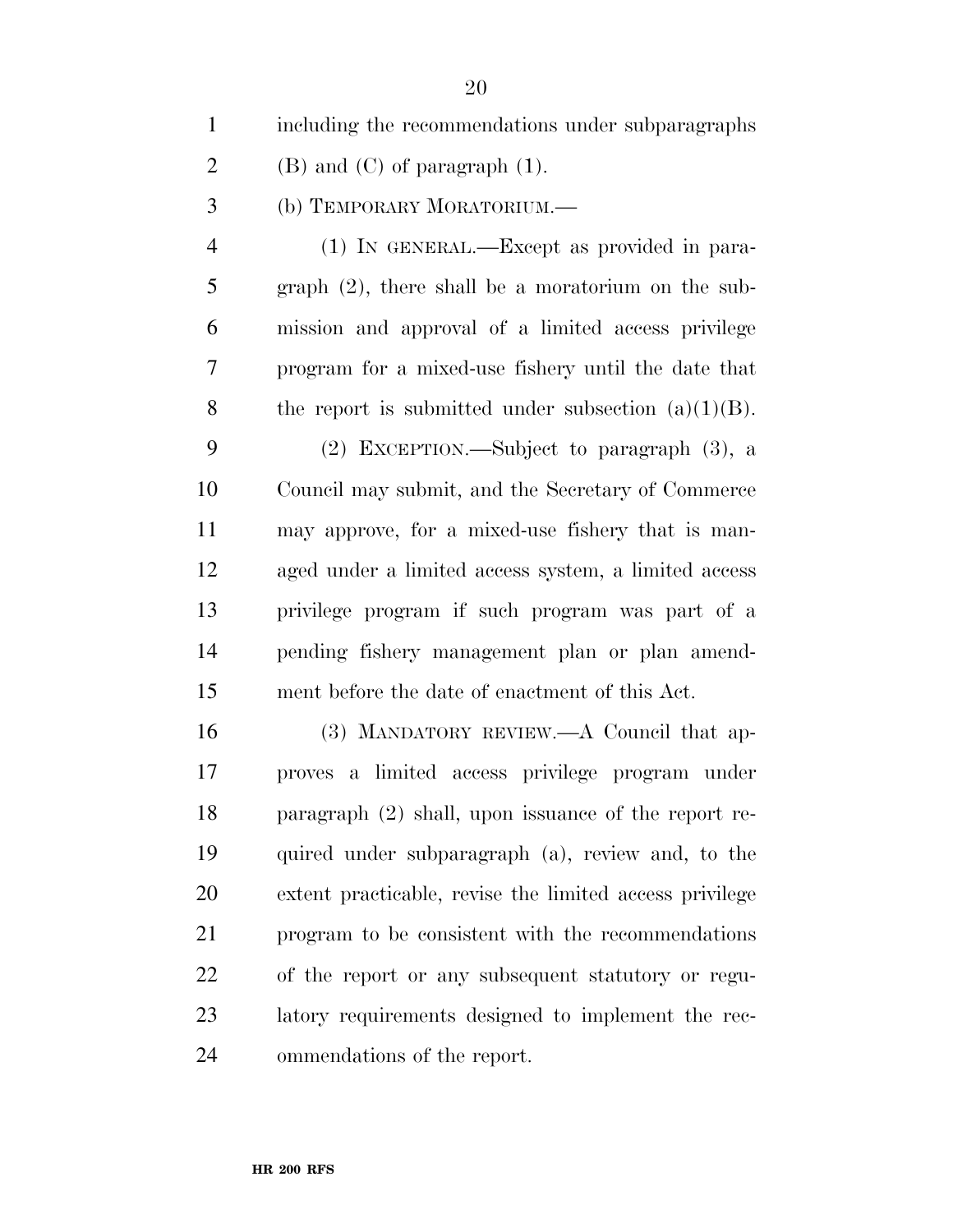(4) RULE OF CONSTRUCTION.—Nothing in this section may be construed to affect a limited access privilege program approved by the Secretary of Commerce before the date of enactment of this Act. **SEC. 207. COOPERATIVE DATA COLLECTION.** 

 (a) IMPROVING DATA COLLECTION AND ANALYSIS.— Section 404 (16 U.S.C. 1881c) is amended by adding at the end the following:

9 "'(e) IMPROVING DATA COLLECTION AND ANAL-YSIS.—

11 ''(1) IN GENERAL.—Not later than 1 year after the date of enactment of this Act, the Secretary shall develop, in consultation with the science and statistical committees of the Councils established under section 302(g) and the Marine Fisheries Com- missions, and submit to the Committee on Com- merce, Science, and Transportation of the Senate and the Committee on Natural Resources of the House of Representatives a report on facilitating greater incorporation of data, analysis, stock assess- ments, and surveys from State agencies and non- governmental sources described in paragraph (2) into fisheries management decisions.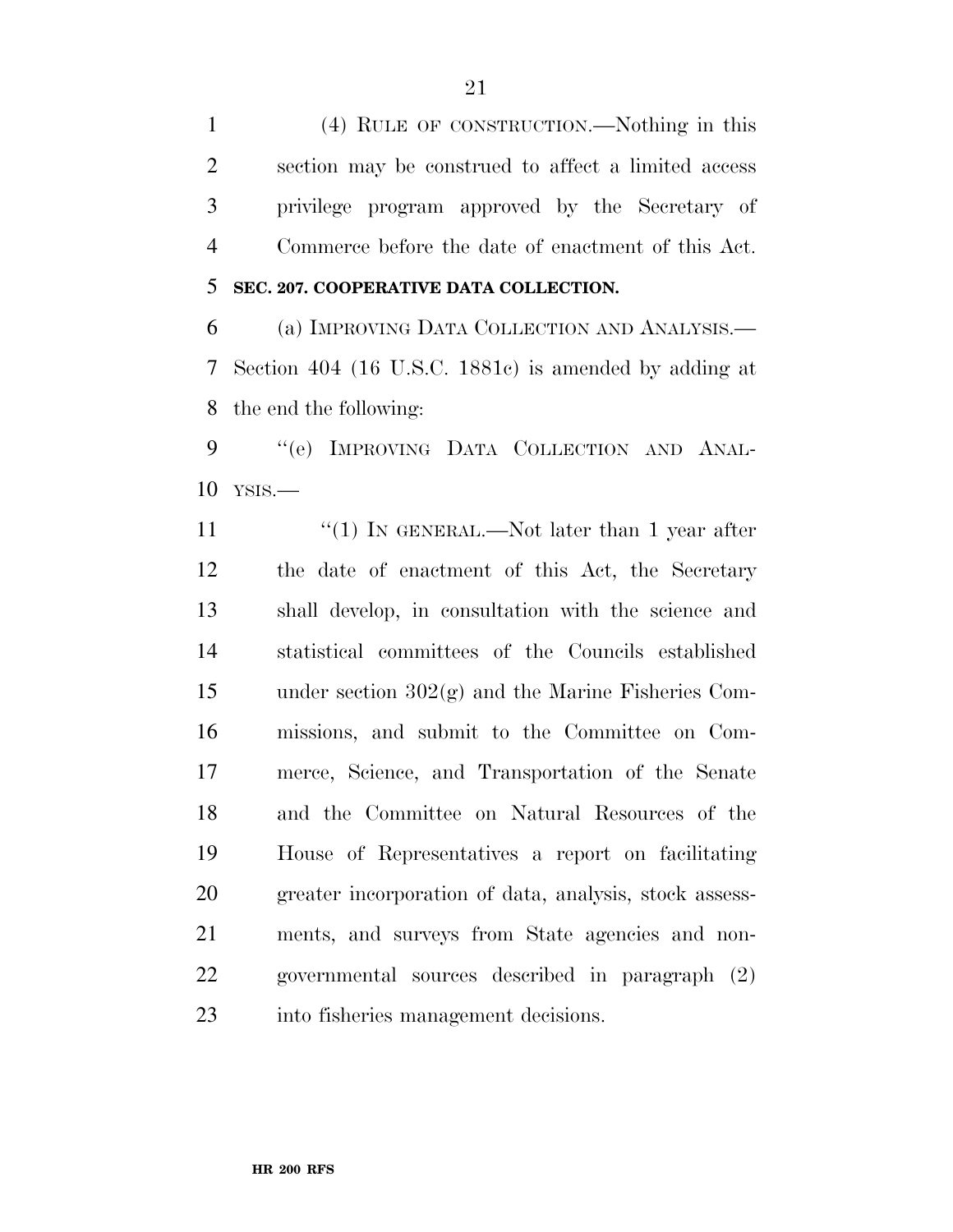| $\mathbf{1}$   | (2)<br>NONGOVERNMENTAL SOURCES.-Non-              |
|----------------|---------------------------------------------------|
| $\overline{2}$ | governmental sources referred to in paragraph (1) |
| 3              | include the following:                            |
| $\overline{4}$ | $\lq\lq$ Fishermen.                               |
| 5              | $\lq\lq$ (B) Fishing communities.                 |
| 6              | $\lq\lq$ Universities.                            |
| 7              | "(D) Research and philanthropic institu-          |
| 8              | tions.                                            |
| 9              | " $(3)$ CONTENT.—In developing the report         |
| 10             | under paragraph (1), the Secretary shall—         |
| 11             | "(A) identify types of data and analysis,         |
| 12             | especially concerning recreational fishing, that  |
| 13             | can be reliably used for purposes of this Act as  |
| 14             | the basis for establishing conservation and man-  |
| 15             | agement measures as required by section           |
| 16             | $303(a)(1)$ , including setting standards for the |
| 17             | collection and use of that data and analysis in   |
| 18             | stock assessments and surveys and for other       |
| 19             | purposes as determined by the Secretary;          |
| 20             | $\lq\lq$ (B) provide specific recommendations for |
| 21             | collecting data and performing analyses identi-   |
| 22             | fied as necessary to reduce uncertainty in and    |
| 23             | improve the accuracy of future stock assess-      |
| 24             | ments, including whether such data and anal-      |
| 25             | ysis could be provided by nongovernmental         |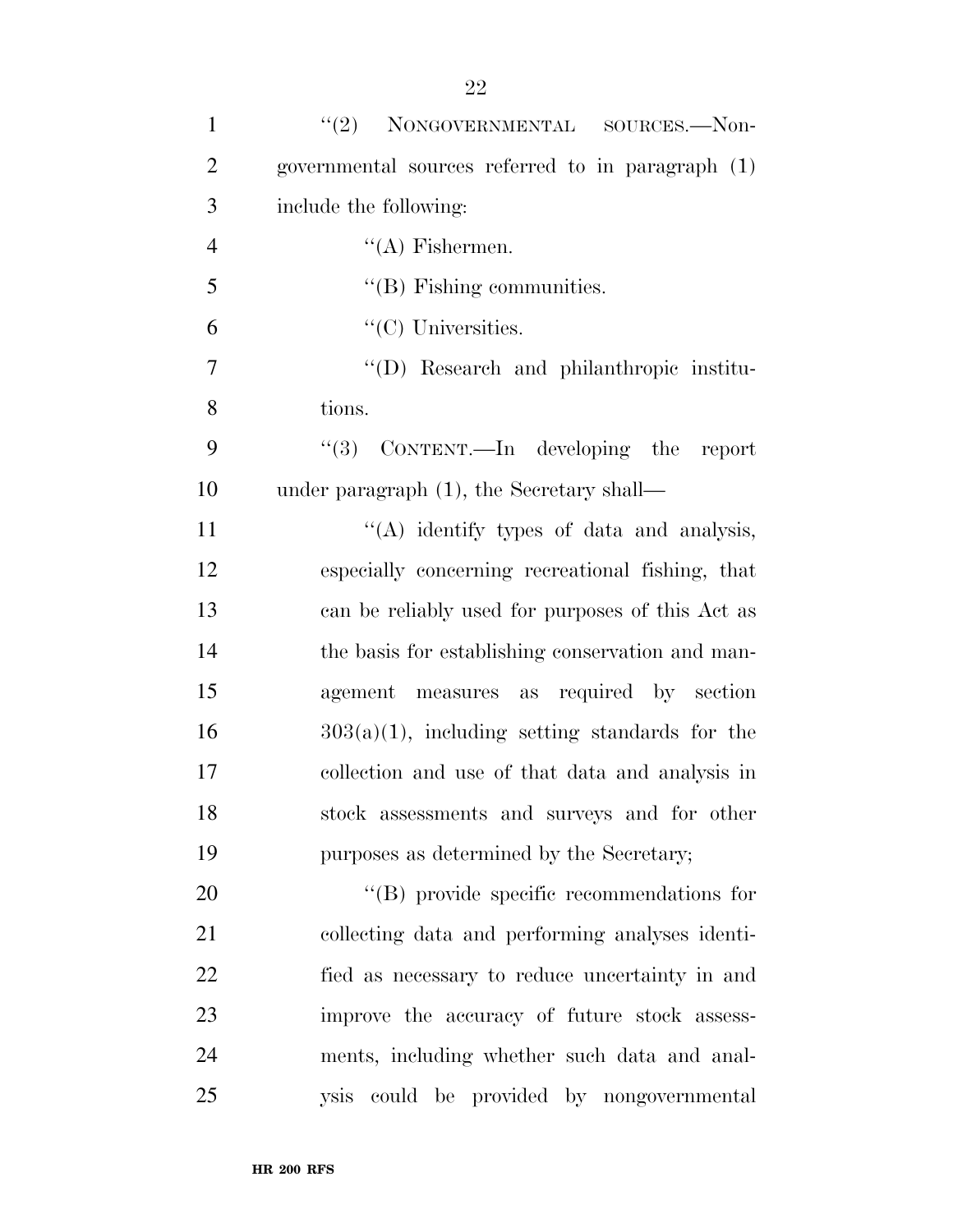| $\mathbf{1}$   | sources, including fishermen, fishing commu-              |
|----------------|-----------------------------------------------------------|
| $\overline{2}$ | nities, universities, and research institutions;          |
| 3              | $\cdot$ (C) consider the extent to which it is pos-       |
| $\overline{4}$ | sible to establish a registry of persons collecting       |
| 5              | or submitting the data and performing the                 |
| 6              | analyses identified under subparagraphs (A)               |
| 7              | and $(B)$ ; and                                           |
| 8              | $\lq\lq$ (D) consider the extent to which the ac-         |
| 9              | ceptance and use of data and analyses identi-             |
| 10             | fied in the report in fishery management deci-            |
| 11             | sions is practicable.".                                   |
| 12             | (b) PUBLICATION.—The Secretary of Commerce shall          |
| 13             | make available on the Internet Website of the National    |
| 14             | Oceanic and Atmospheric Administration the report re-     |
| 15             | quired under the amendment made by subsection (a) by      |
| 16             | not later than 1 year after the date of the enactment of  |
| 17             | this Act.                                                 |
| 18             | (c) NAS REPORT RECOMMENDATIONS.-The Sec-                  |
| 19             | retary of Commerce shall take into consideration and, to  |
| 20             | the extent feasible, implement the recommendations of the |
| 21             | National Academy of Sciences in the report entitled "Re-  |
| 22             | view of the Marine Recreational Information Program       |
| 23             | $(2017)$ ", including—                                    |
| 24             | (1) prioritizing the evaluation of electronic data        |
| 25             | collection, including smartphone applications, elec-      |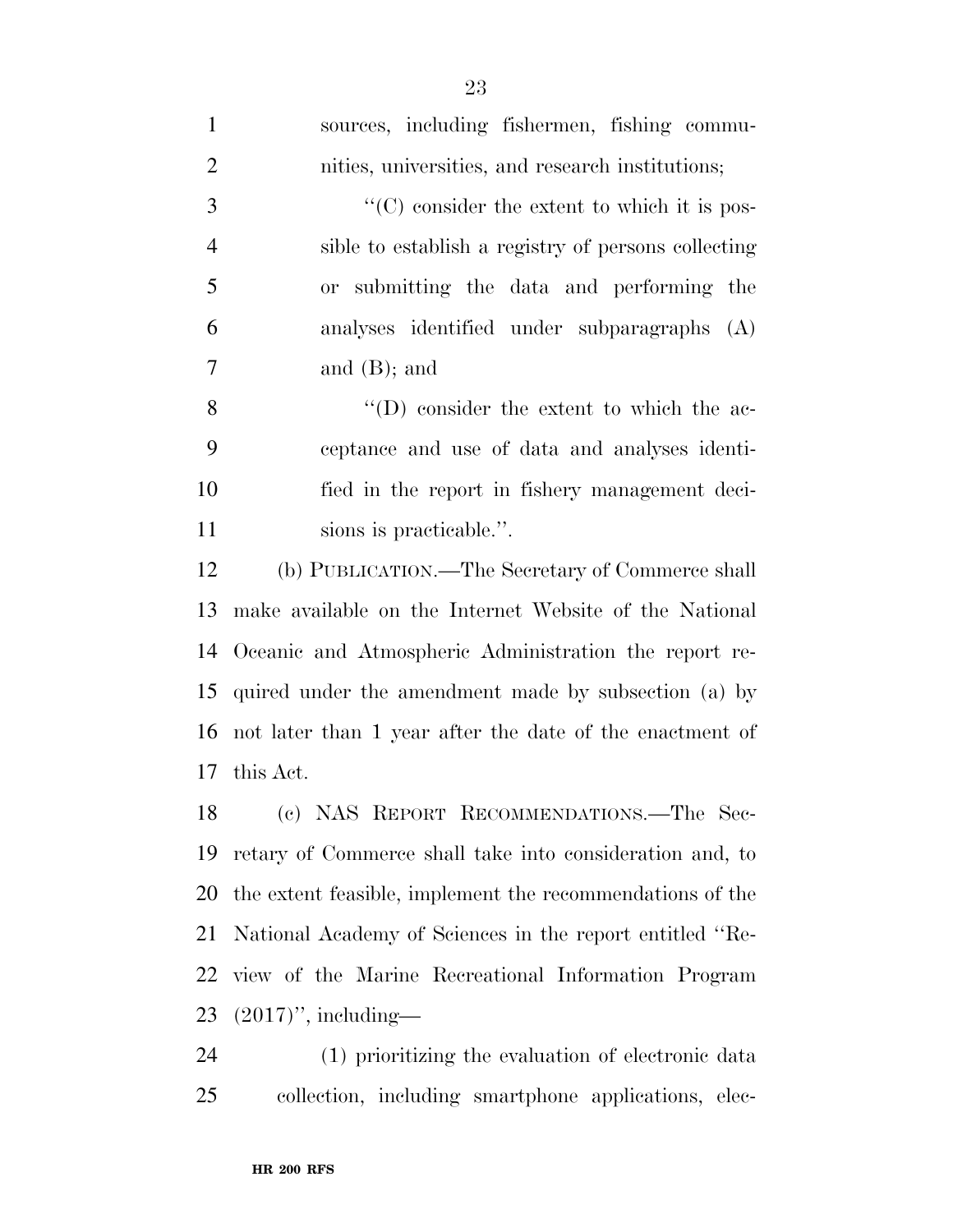tronic diaries for prospective data collection, and an Internet website option for panel members or for the public; (2) evaluating whether the design of the Marine Recreational Information Program for the purposes of stock assessment and the determination of stock management reference points is compatible with the needs of in-season management of annual catch lim- its; and (3) if the Marine Recreational Information Pro- gram is incompatible with the needs of in-season management of annual catch limits, determining an alternative method for in-season management. **SEC. 208. RECREATIONAL FISHING DATA.**  15 Section 401 $(g)$  (16 U.S.C. 1881 $(g)$ ) is amended by redesignating paragraph (4) as paragraph (5), and by in- serting after paragraph (3) the following: 18 "(4) FEDERAL-STATE PARTNERSHIPS.— 19 "(A) ESTABLISHMENT.—The Secretary shall establish partnerships with States to de- velop best practices for implementation of State programs established pursuant to paragraph

24 "(B) GUIDANCE.—The Secretary shall de-velop guidance, in cooperation with the States,

(2).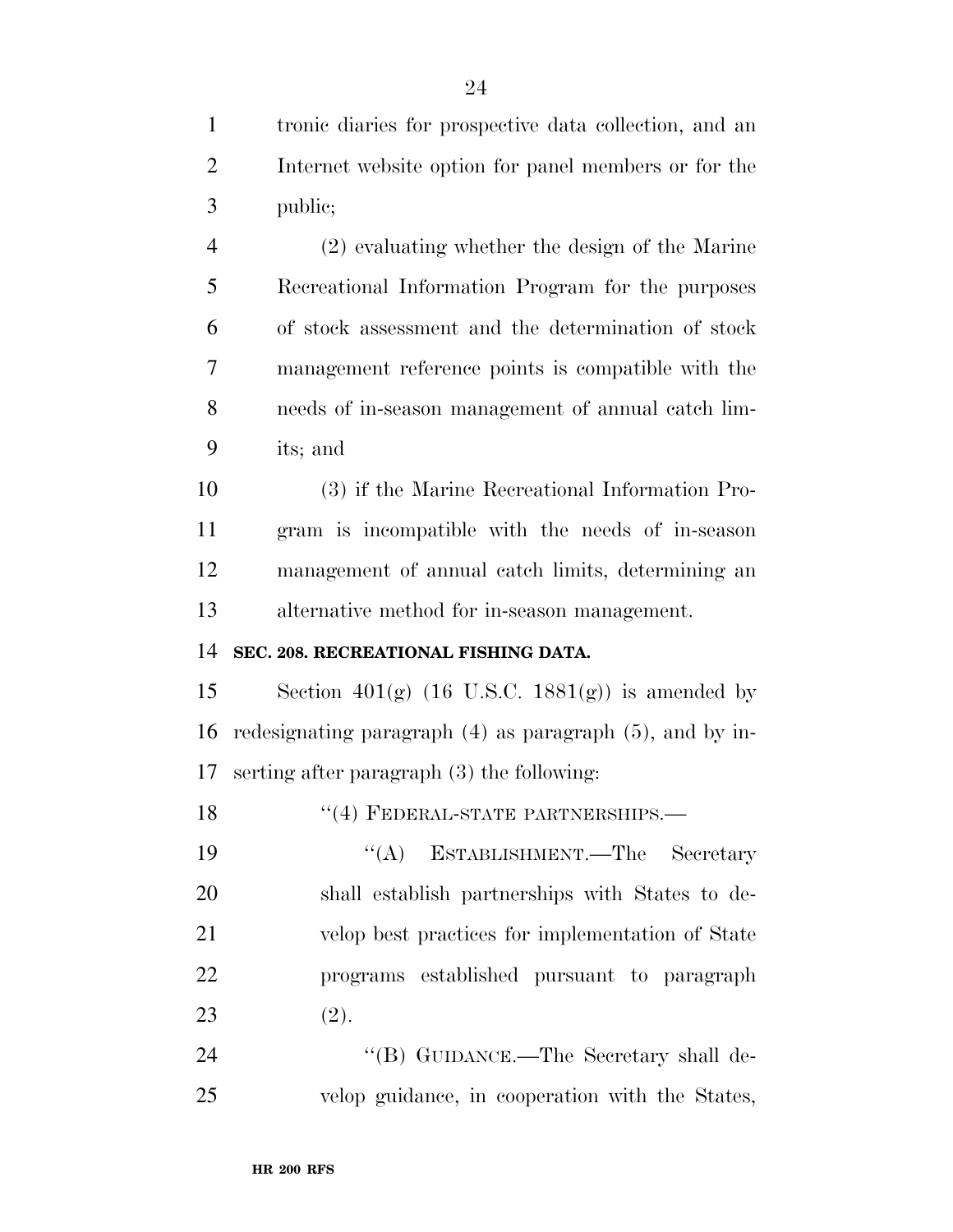| $\mathbf{1}$   | that details best practices for administering         |
|----------------|-------------------------------------------------------|
| $\overline{2}$ | State programs pursuant to paragraph (2), and         |
| 3              | provide such guidance to the State.".                 |
| $\overline{4}$ | SEC. 209. MISCELLANEOUS AMENDMENTS RELATING TO        |
| 5              | FISHERY MANAGEMENT COUNCILS.                          |
| 6              | (a) COUNCIL JURISDICTION FOR OVERLAPPING              |
| 7              | FISHERIES.—Section $302(a)(1)$ (16 U.S.C. 1852(a)) is |
| 8              | amended-                                              |
| 9              | $(1)$ in subparagraph $(A)$ , in the second sen-      |
| 10             | tence-                                                |
| 11             | (A) by striking " $18$ " and inserting " $19$ ";      |
| 12             | and                                                   |
| 13             | (B) by inserting before the period at the             |
| 14             | end "and a liaison who is a member of the Mid-        |
| 15             | Atlantic Fishery Management Council to rep-           |
| 16             | resent the interests of fisheries under the juris-    |
| 17             | diction of such Council"; and                         |
| 18             | $(2)$ in subparagraph $(B)$ , in the second sen-      |
| 19             | tence—                                                |
| 20             | (A) by striking "21" and inserting "22";              |
| 21             | and                                                   |
| 22             | (B) by inserting before the period at the             |
| 23             | end "and a liaison who is a member of the New         |
| 24             | England Fishery Management Council to rep-            |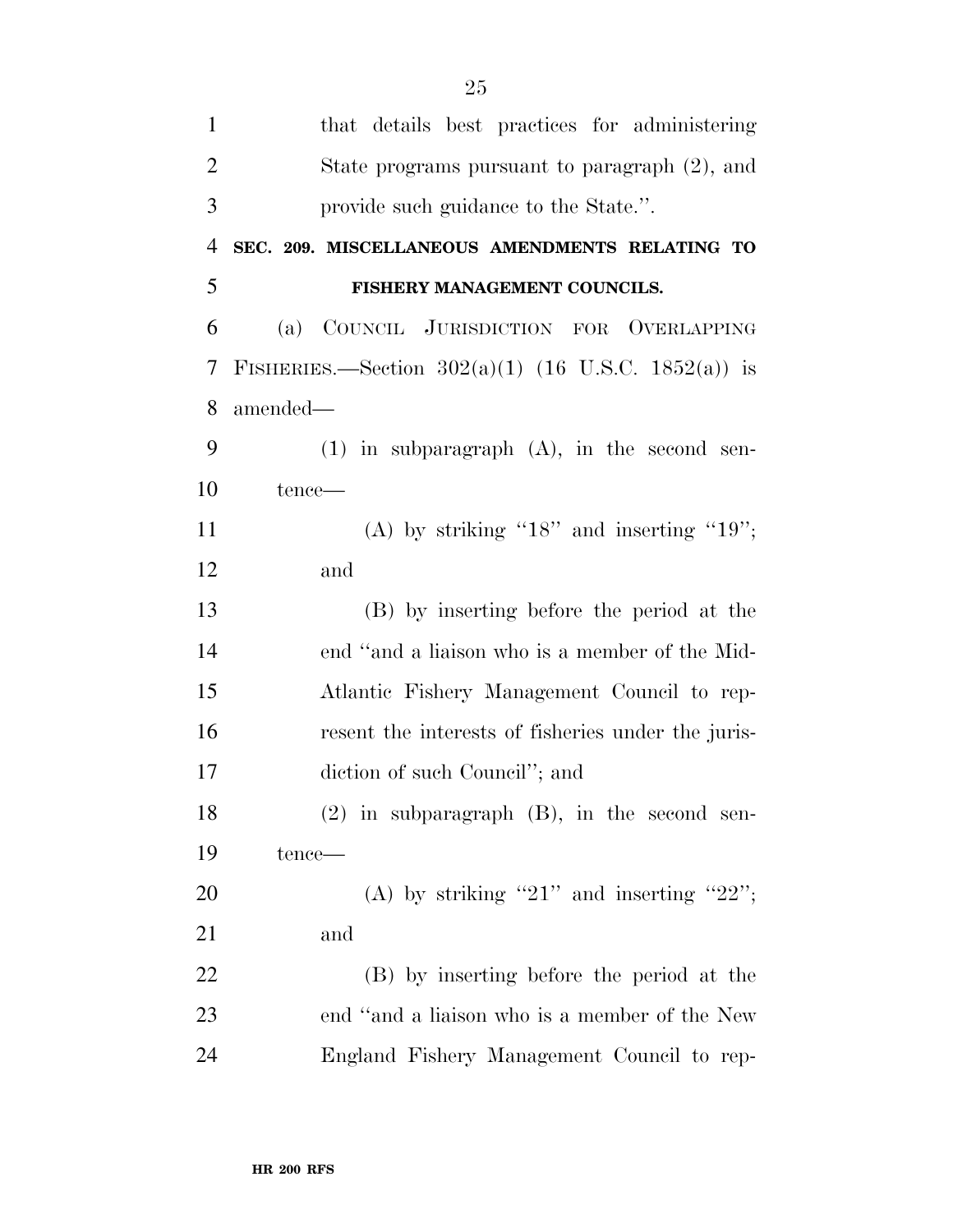| $\mathbf{1}$   | resent the interests of fisheries under the juris-             |
|----------------|----------------------------------------------------------------|
| $\overline{2}$ | diction of such Council".                                      |
| 3              | (b) COUNCIL SEAT.—Section $302(b)(2)$ (16 U.S.C.               |
| $\overline{4}$ | $1852(b)(2)$ is amended—                                       |
| 5              | $(1)$ in subparagraph $(A)$ , by striking "or rec-             |
| 6              | reational" and inserting ", recreational, or subsist-          |
| 7              | ence fishing"; and                                             |
| 8              | $(2)$ in subparagraph $(C)$ , in the second sen-               |
| 9              | tence, by inserting ", and in the case of the Gov-             |
| 10             | ernor of Alaska with the subsistence fishing interests         |
| 11             | of the State," after "interests of the State".                 |
| 12             | (c) PURPOSE.—Section $2(b)(3)$ $(16$ U.S.C.                    |
| 13             | $1801(b)(3)$ ) is amended by striking "and recreational"       |
| 14             | and inserting ", recreational, and subsistence".               |
| 15             | (d) PROHIBITION ON CONSIDERING RED SNAPPER                     |
| 16             | KILLED DURING REMOVAL OF OIL RIGS.—Any red snap-               |
| 17             | per that are killed during the removal of any offshore oil     |
|                | 18 rig in the Gulf of Mexico shall not be considered in deter- |
| 19             | mining under the Magnuson-Stevens Fishery Conservation         |
| 20             | and Management Act (16 U.S.C. 1801 et seq.) whether            |
| 21             | the total allowable catch for red snapper has been reached.    |
| 22             | (e) PROHIBITION ON CONSIDERING FISH SEIZED                     |
| 23             | FROM FOREIGN FISHING.—Any fish that are seized from            |
| 24             | a foreign vessel engaged in illegal fishing activities in the  |
| 25             | exclusive economic zone shall not be considered in deter-      |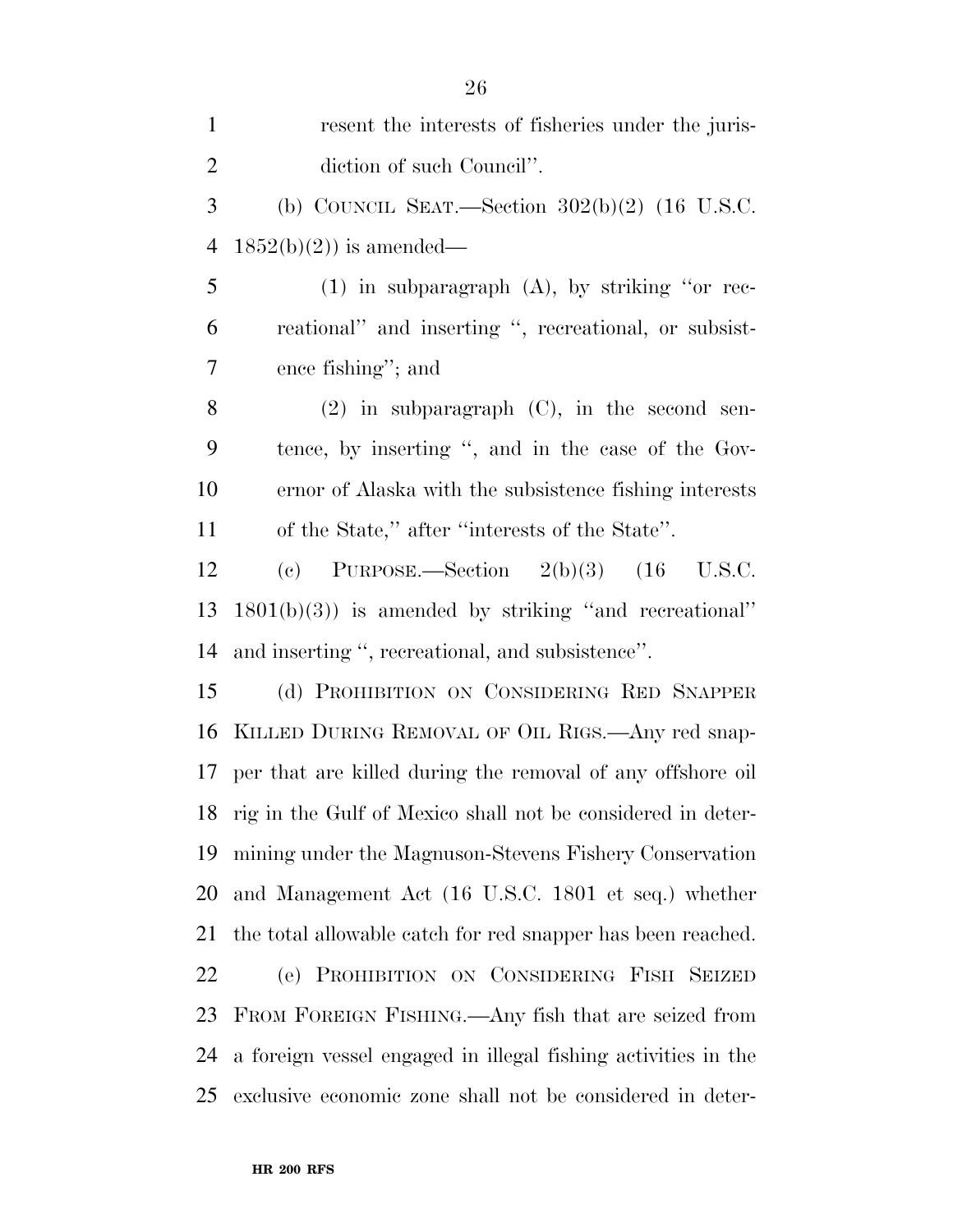mining under the Magnuson-Stevens Fishery Conservation and Management Act (16 U.S.C. 1801 et seq.) the total allowable catch for that fishery.

## **SEC. 210. NORTHEAST REGIONAL PILOT RESEARCH TRAWL SURVEY AND STUDY.**

 (a) INDUSTRY-BASED PILOT STUDY.—Within 1 year after the date of the enactment of this Act, the Secretary of Commerce shall, in coordination with the relevant Councils selected by the Secretary and the Northeast Area Monitoring and Assessment Program (NEAMAP), develop a fishing industry-based Northeast regional pilot research trawl survey and study to enhance and provide improve- ment to current National Oceanic and Atmospheric Ad-ministration vessel trawl surveys.

 (b) COMPONENTS.—Under the pilot survey and study—

(1) the Secretary—

 (A) may select fishing industry vessels to participate in the study by issuing a request for procurement;

 (B) may use the NEAMAP Southern New England/Mid-Atlantic Nearshore Trawl Survey as a model for the pilot survey; and

 (C) shall outfit participating vessels with a peer-reviewed net configuration; and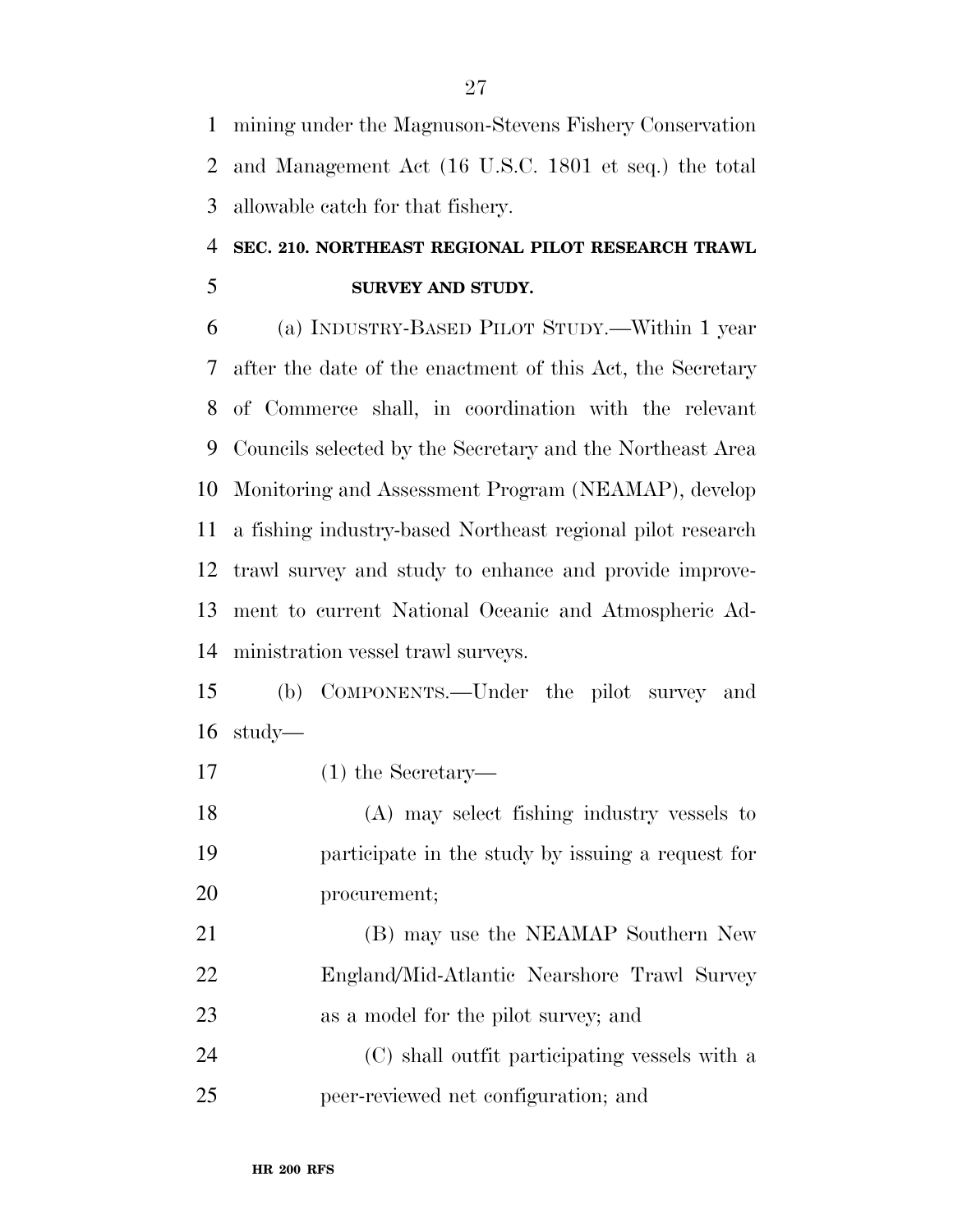(2) the selected Councils shall, in partnership with the National Marine Fisheries Service North- east Fisheries Science Center and the Virginia Insti- tute of Marine Science, collect data and evaluate dis- crepancies between fishing industry vessel data and National Oceanic and Atmospheric Administration vessel data, for 5 years.

 (b) REPORT.—Upon completion of the pilot survey and study, the Secretary and the selected Councils shall submit a detailed report on the results of the pilot survey and study to the Committee on Natural Resources of the House of Representatives and the Committee on Com-merce, Science, and Transportation of the Senate.

# **TITLE III—HEALTHY FISHERIES THROUGH BETTER SCIENCE**

 **SEC. 301. HEALTHY FISHERIES THROUGH BETTER SCIENCE.** 

 (a) DEFINITION OF STOCK ASSESSMENT.—Section 3 19 (16 U.S.C. 1802), as amended by section  $102(a)$  of this Act, is further amended by redesignating the paragraphs after paragraph (42) in order as paragraphs (44) through (53), and by inserting after paragraph (42) the following: 23 ''(43) The term 'stock assessment' means an evaluation of the past, present, and future status of a stock of fish, that includes—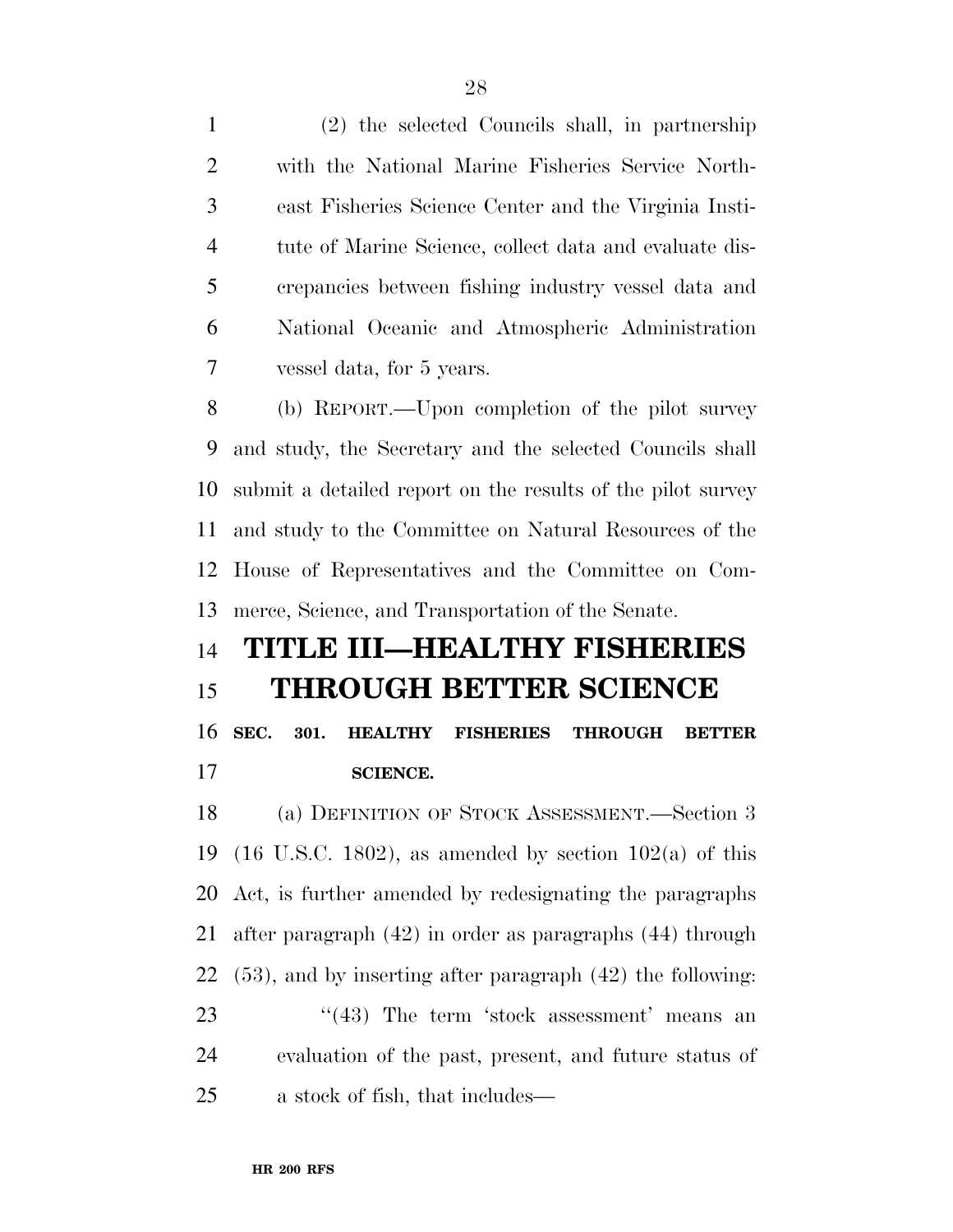| $\mathbf{1}$   | $\lq\lq$ (A) a range of life history characteristics |
|----------------|------------------------------------------------------|
| $\overline{2}$ | for such stock, including—                           |
| 3              | "(i) the geographical boundaries of                  |
| $\overline{4}$ | such stock; and                                      |
| 5              | "(ii) information on age, growth, nat-               |
| 6              | ural mortality, sexual maturity and repro-           |
| 7              | duction, feeding habits, and habitat pref-           |
| 8              | erences of such stock; and                           |
| 9              | "(B) fishing for the stock.".                        |
| 10             | (b) STOCK ASSESSMENT PLAN.—                          |
| 11             | $(1)$ IN GENERAL.—Section 404 $(16 \text{ U.S.C.})$  |
| 12             | 1881c), as amended by section $207(a)$ of this Act,  |
| 13             | is further amended by adding at the end the fol-     |
| 14             | lowing:                                              |
| 15             | "(f) STOCK ASSESSMENT PLAN.—                         |
| 16             | "(1) IN GENERAL.—The Secretary shall develop         |
| 17             | and publish in the Federal Register, on the same     |
| 18             | schedule as required for the strategic plan required |
| 19             | under subsection (b) of this section, a plan to con- |
| <b>20</b>      | duct stock assessments for all stocks of fish for    |
| 21             | which a fishery management plan is in effect under   |
| 22             | this Act.                                            |
| 23             | "(2) CONTENTS.—The plan shall—                       |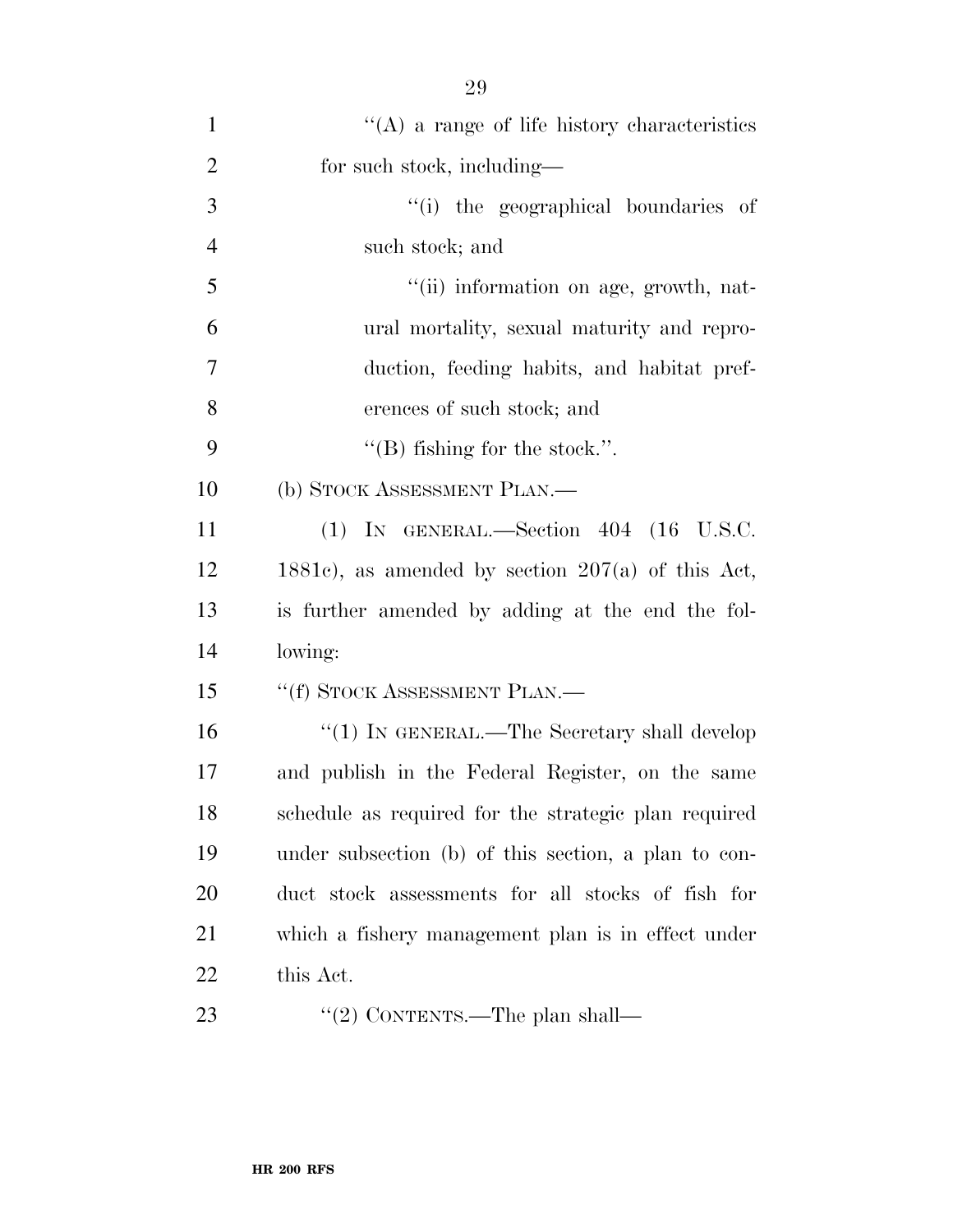| $\mathbf{1}$   | "(A) for each stock of fish for which a       |
|----------------|-----------------------------------------------|
| $\overline{2}$ | stock assessment has previously been con-     |
| 3              | ducted—                                       |
| $\overline{4}$ | "(i) establish a schedule for updating        |
| 5              | the stock assessment that is reasonable       |
| 6              | given the biology and characteristics of the  |
| 7              | stock; and                                    |
| 8              | "(ii) subject to the availability of ap-      |
| 9              | propriations, require completion of a new     |
| 10             | stock assessment, or an update of the most    |
| <sup>11</sup>  | recent stock assessment—                      |
| 12             | "(I) every 5 years; or                        |
| 13             | $\lq\lq$ (II) within such other time pe-      |
| 14             | riod specified and justified by the Sec-      |
| 15             | retary in the plan;                           |
| 16             | "(B) for each stock of fish for which a       |
| 17             | stock assessment has not previously been con- |
| 18             | ducted-                                       |
| 19             | ``(i)<br>establish a schedule for<br>con-     |
| 20             | ducting an initial stock assessment that is   |
| 21             | reasonable given the biology and character-   |
| 22             | istics of the stock; and                      |
| 23             | "(ii) subject to the availability of ap-      |
| 24             | propriations, require completion of the ini-  |
| 25             | tial stock assessment within 3 years after    |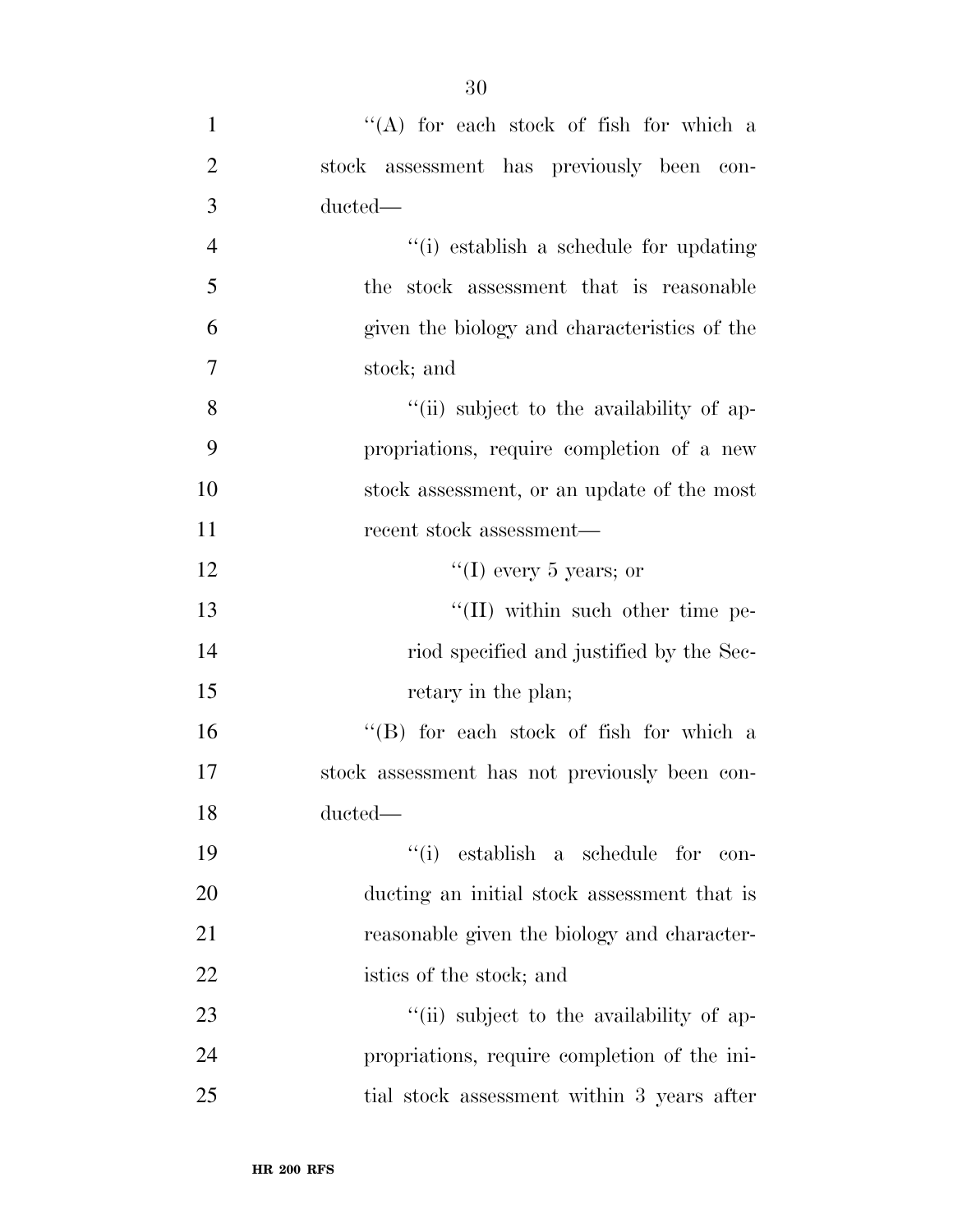1 the plan is published in the Federal Reg- ister unless another time period is specified and justified by the Secretary in the plan; and

5 ''(C) identify data and analysis, especially concerning recreational fishing, that, if avail- able, would reduce uncertainty in and improve the accuracy of future stock assessments, in- cluding whether such data and analysis could be provided by fishermen, fishing communities, universities, and research institutions, to the ex- tent that use of such data would be consistent 13 with the requirements in section  $301(a)(2)$  to base conservation and management measures on the best scientific information available.

16 "(3) WAIVER OF STOCK ASSESSMENT REQUIRE- MENT.—Notwithstanding subparagraphs (A)(ii) and (B)(ii), a stock assessment is not required for a stock of fish in the plan if the Secretary determines that such a stock assessment is not necessary and justifies such determination in the Federal Register notice required by this subsection.''.

 (2) DEADLINE.—Notwithstanding section 404(f)(1) of the Magnuson-Stevens Fishery Con-servation and Management Act, as amended by this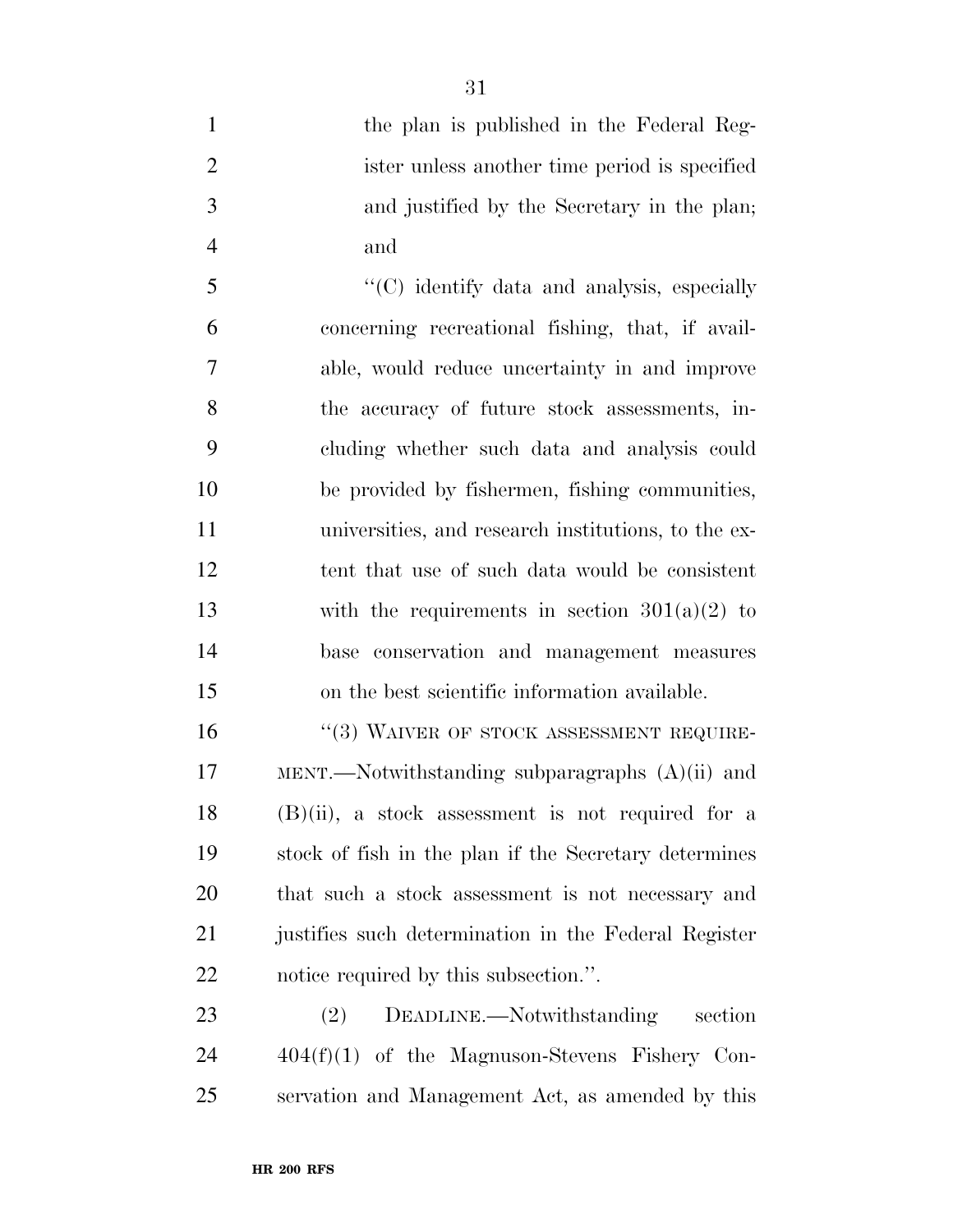section, the Secretary of Commerce shall issue the first stock assessment plan under such section by not later than 2 years after the date of enactment of this Act.

### **SEC. 302. TRANSPARENCY AND PUBLIC PROCESS.**

6 (a) ADVICE.—Section  $302(g)(1)(B)$  (16 U.S.C. 7 1852 $(g)(1)(B)$  is amended by adding at the end the fol- lowing: ''Each scientific and statistical committee shall de- velop such advice in a transparent manner and allow for public involvement in the process.''.

 (b) MEETINGS.—Section 302(i)(2) (16 U.S.C.  $1852(i)(2)$  is amended by adding at the end the following: ''(G) Each Council shall make available on 14 the Internet Web site of the Council— ''(i) to the extent practicable, a Webcast, an audio recording, or a live broadcast of each meeting of the Council, and of the Council Coordination Com-mittee established under subsection (l),

20 that is not closed in accordance with para-21 graph  $(3)$ ; and

22 ''(ii) audio, video (if the meeting was in person or by video conference), or a searchable audio or written transcript of each meeting of the Council and of the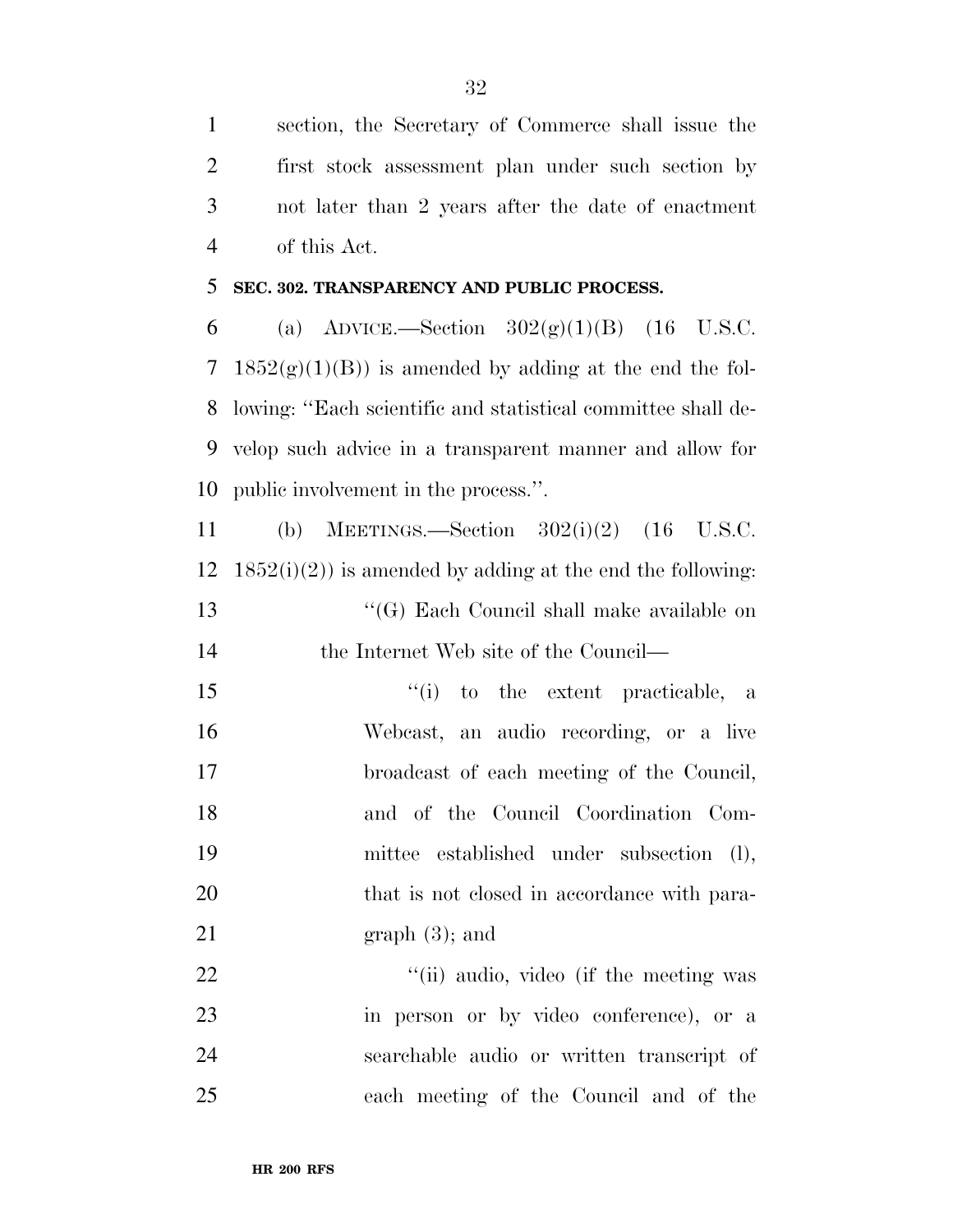| $\mathbf{1}$   | meetings of committees referred to in sec-       |
|----------------|--------------------------------------------------|
| $\overline{2}$ | tion $(g)(1)(B)$ of the Council by not later     |
| 3              | than 30 days after the conclusion of the         |
| $\overline{4}$ | meeting.                                         |
| 5              | "(H) The Secretary shall maintain and            |
| 6              | make available to the public an archive of       |
| 7              | Council and scientific and statistical committee |
| 8              | meeting audios, videos, and transcripts made     |
| 9              | available under clauses (i) and (ii) of subpara- |
| 10             | graph $(G)$ .".                                  |
| 11             | SEC. 303. FLEXIBILITY IN REBUILDING FISH STOCKS. |
| 12             | (a) GENERAL REQUIREMENTS.—Section $304(e)$ (16)  |
| 13             | U.S.C. $1854(e)$ is amended—                     |
| 14             | $(1)$ in paragraph $(4)$ —                       |
| 15             | $(A)$ in subparagraph $(A)(i)$ , by striking     |
| 16             | "possible" and inserting "practicable";          |
| 17             | $(B)$ by amending subparagraph $(A)(ii)$ to      |
| 18             | read as follows:                                 |
| 19             | "(ii) may not exceed the time the                |
| $20\,$         | stock would be rebuilt without fishing oc-       |
| 21             | curring plus one mean generation, except         |
| 22             | in a case in which—                              |
| 23             | $\lq\lq$ the biology of the stock of             |
| 24             | fish, other environmental conditions,            |
|                |                                                  |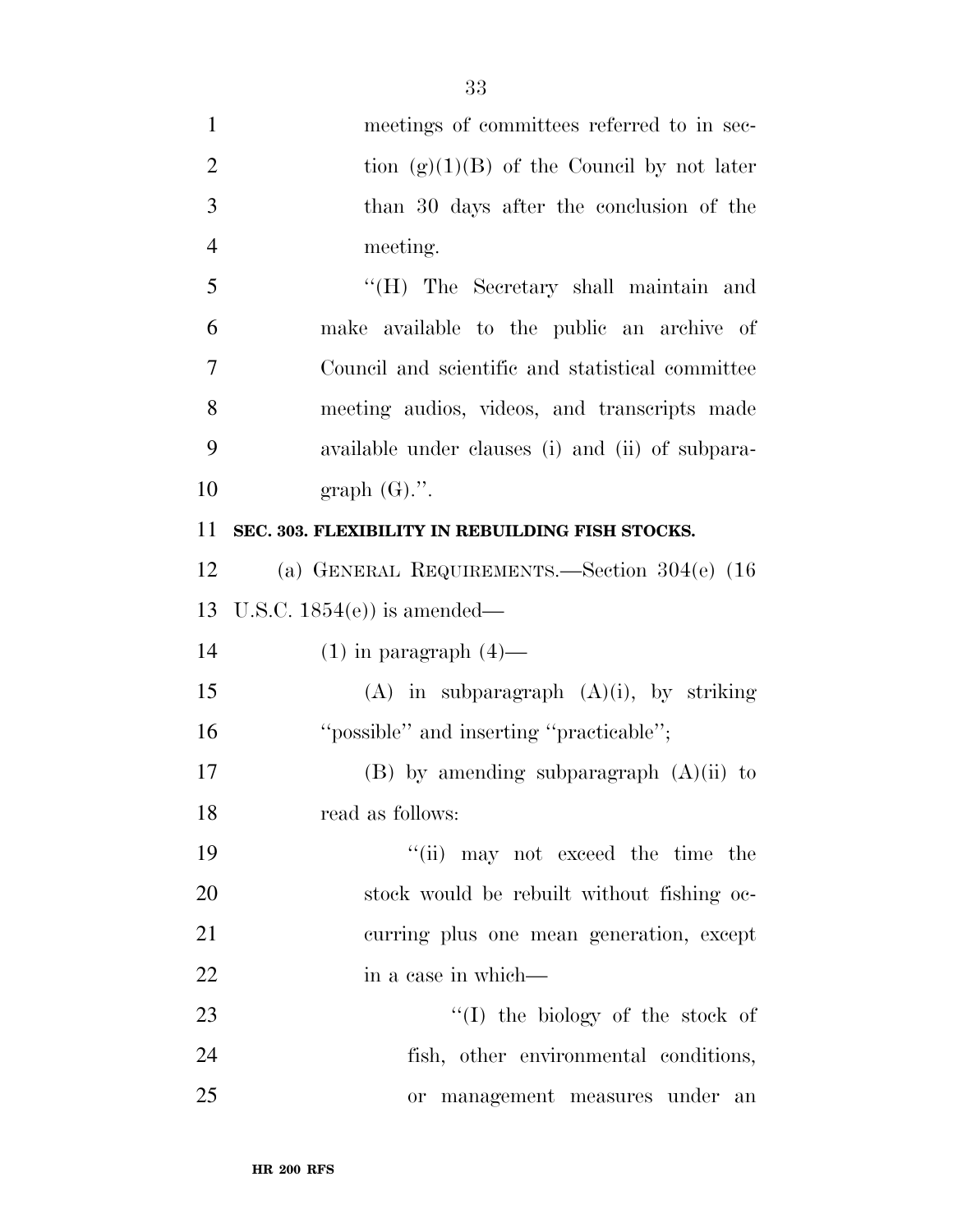| $\mathbf{1}$   | international agreement in which the       |
|----------------|--------------------------------------------|
| $\overline{2}$ | United States participates dictate oth-    |
| 3              | erwise;                                    |
| $\overline{4}$ | $\lq\lq$ (II) the Secretary determines     |
| 5              | that the cause of the stock being de-      |
| 6              | pleted is outside the jurisdiction of the  |
| $\overline{7}$ | Council or the rebuilding program          |
| 8              | cannot be effective only by limiting       |
| 9              | fishing activities;                        |
| 10             | "(III) the Secretary determines            |
| 11             | that one or more components of a           |
| 12             | mixed-stock fishery is depleted but        |
| 13             | cannot be rebuilt within that time         |
| 14             | frame without significant economic         |
| 15             | harm to the fishery, or cannot be re-      |
| 16             | built without causing another compo-       |
| 17             | nent of the mixed-stock fishery to ap-     |
| 18             | proach a depleted status;                  |
| 19             | $\lq\lq (IV)$ the Secretary determines     |
| 20             | that recruitment, distribution, or life    |
| 21             | history of, or fishing activities for, the |
| 22             | stock are affected by informal trans-      |
| 23             | boundary agreements under which            |
| 24             | management activities outside the ex-      |
| 25             | clusive<br>economic zone by another        |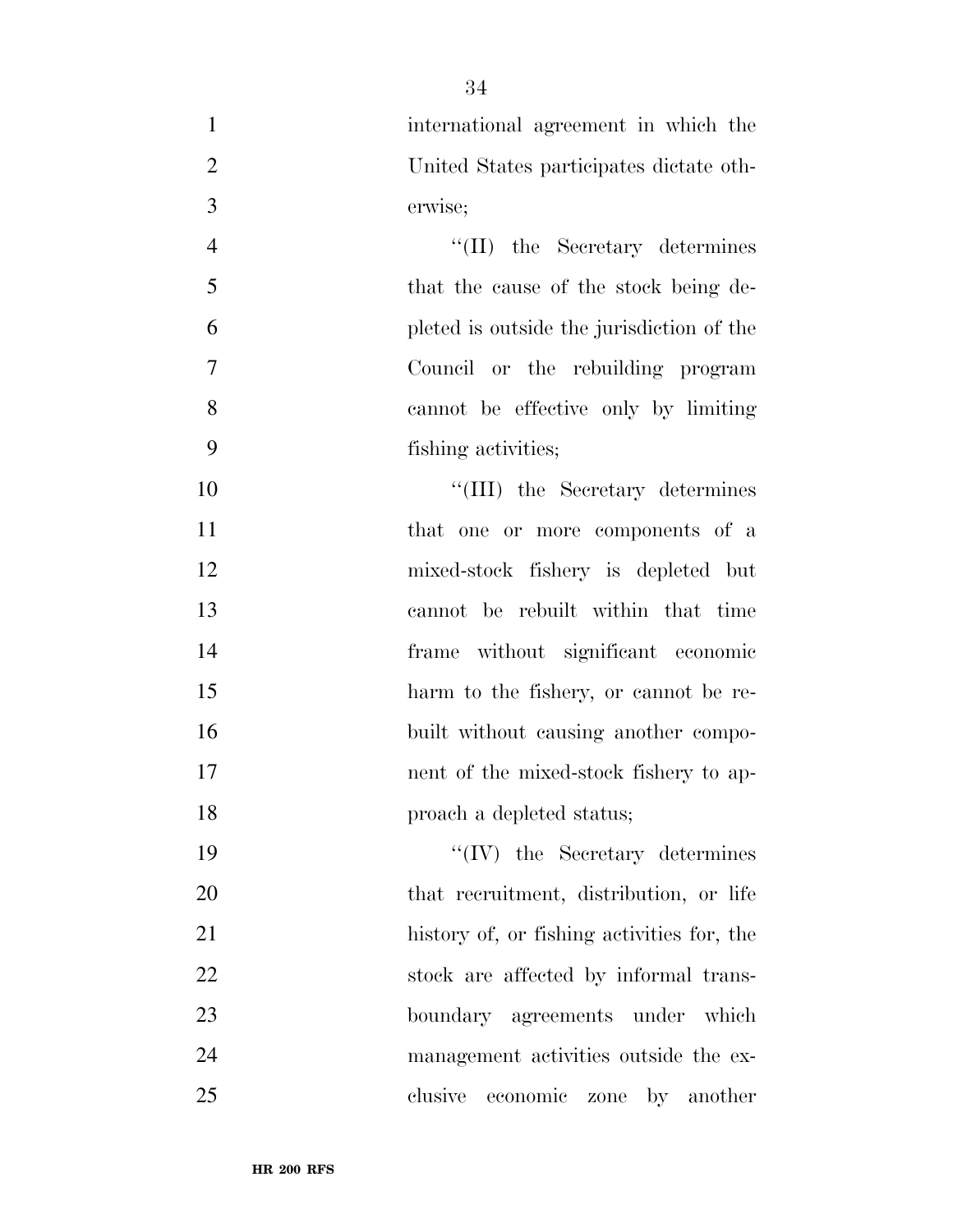country may hinder conservation and management efforts by United States fishermen; and 4 ''(V) the Secretary determines 5 that the stock has been affected by unusual events that make rebuilding within the specified time period im- probable without significant economic harm to fishing communities;''; (C) by striking ''and'' after the semicolon at the end of subparagraph (B), by redesig- nating subparagraphs (B) and (C) as subpara- graphs (C) and (D), and by inserting after sub- paragraph (A) the following: ''(B) take into account environmental con- dition including predator/prey relationships;''; and

 (D) by striking the period at the end of subparagraph (D) (as so redesignated) and in- serting ''; and'', and by adding at the end the following:

22 "'(E) specify a schedule for reviewing the rebuilding targets, evaluating environmental im-pacts on rebuilding progress, and evaluating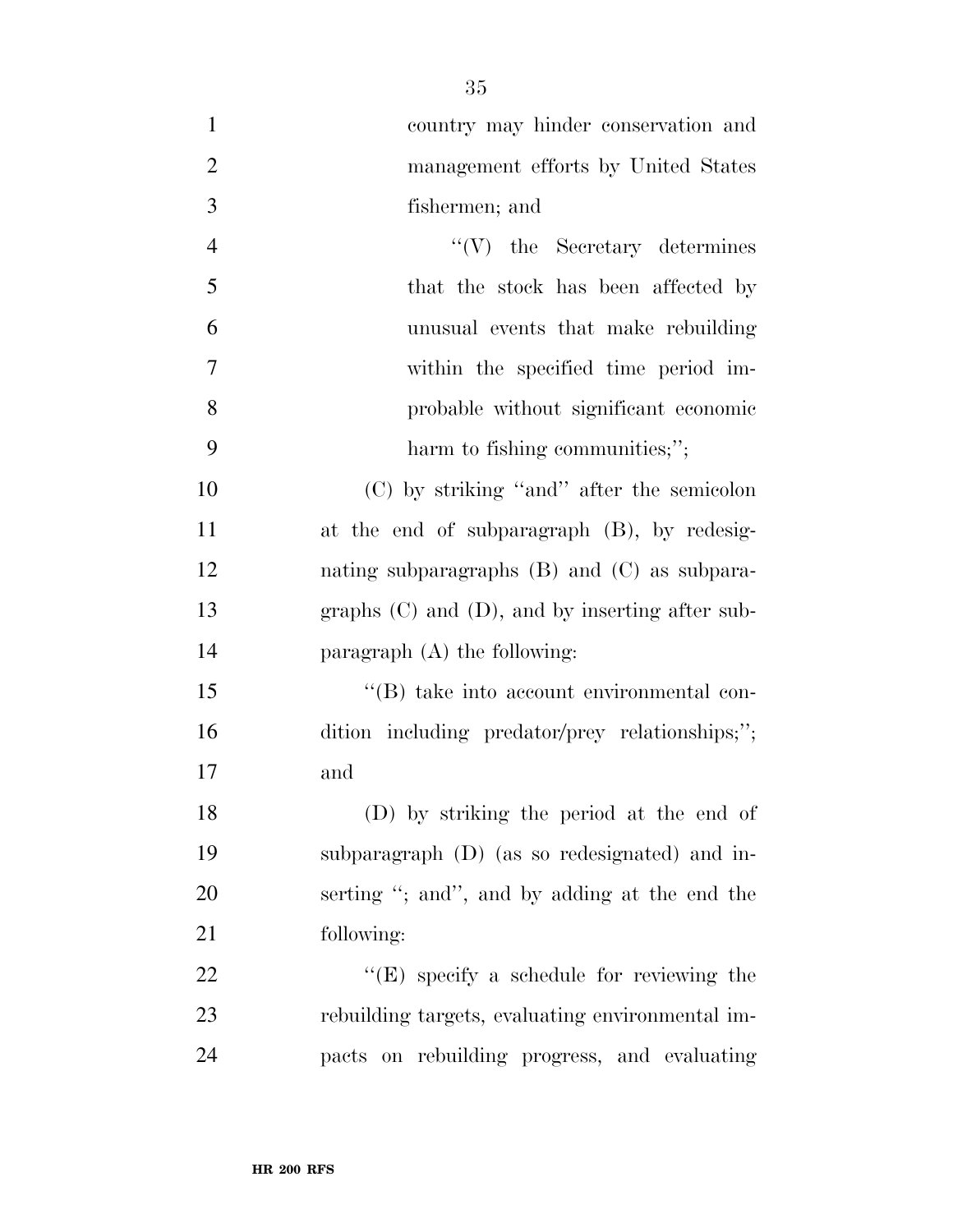| $\mathbf{1}$   | progress being made toward reaching rebuilding             |
|----------------|------------------------------------------------------------|
| $\overline{2}$ | targets."; and                                             |
| 3              | $(2)$ by adding at the end the following:                  |
| $\overline{4}$ | "(8) A fishery management plan, plan amend-                |
| 5              | ment, or proposed regulations may use alternative          |
| 6              | rebuilding strategies, including harvest control rules     |
| 7              | and fishing mortality-rate targets to the extent they      |
| 8              | are in compliance with the requirements of this Act.       |
| 9              | $\lq(9)$ A Council may terminate the application of        |
| 10             | paragraph $(3)$ to a fishery if the Council's scientific   |
| 11             | and statistical committee determines and the Sec-          |
| 12             | retary concurs that the original determination that        |
| 13             | the fishery was depleted was erroneous, either—            |
| 14             | "(A) within the 2-year period beginning on                 |
| 15             | the effective date a fishery management plan,              |
| 16             | plan amendment, or proposed regulation for a               |
| 17             | fishery under this subsection takes effect; or             |
| 18             | $\lq\lq$ (B) within 90 days after the completion           |
| 19             | of the next stock assessment after such deter-             |
| 20             | mination.".                                                |
| 21             | (b) EMERGENCY REGULATIONS AND INTERIM MEAS-                |
| 22             | URES.—Section $305(c)(3)(B)$ (16 U.S.C. 1855 $(c)(3)(B)$ ) |
| 23             | is amended by striking "180 days after" and all that fol-  |
| 24             | lows through "provided" and inserting "1 year after the    |

date of publication, and may be extended by publication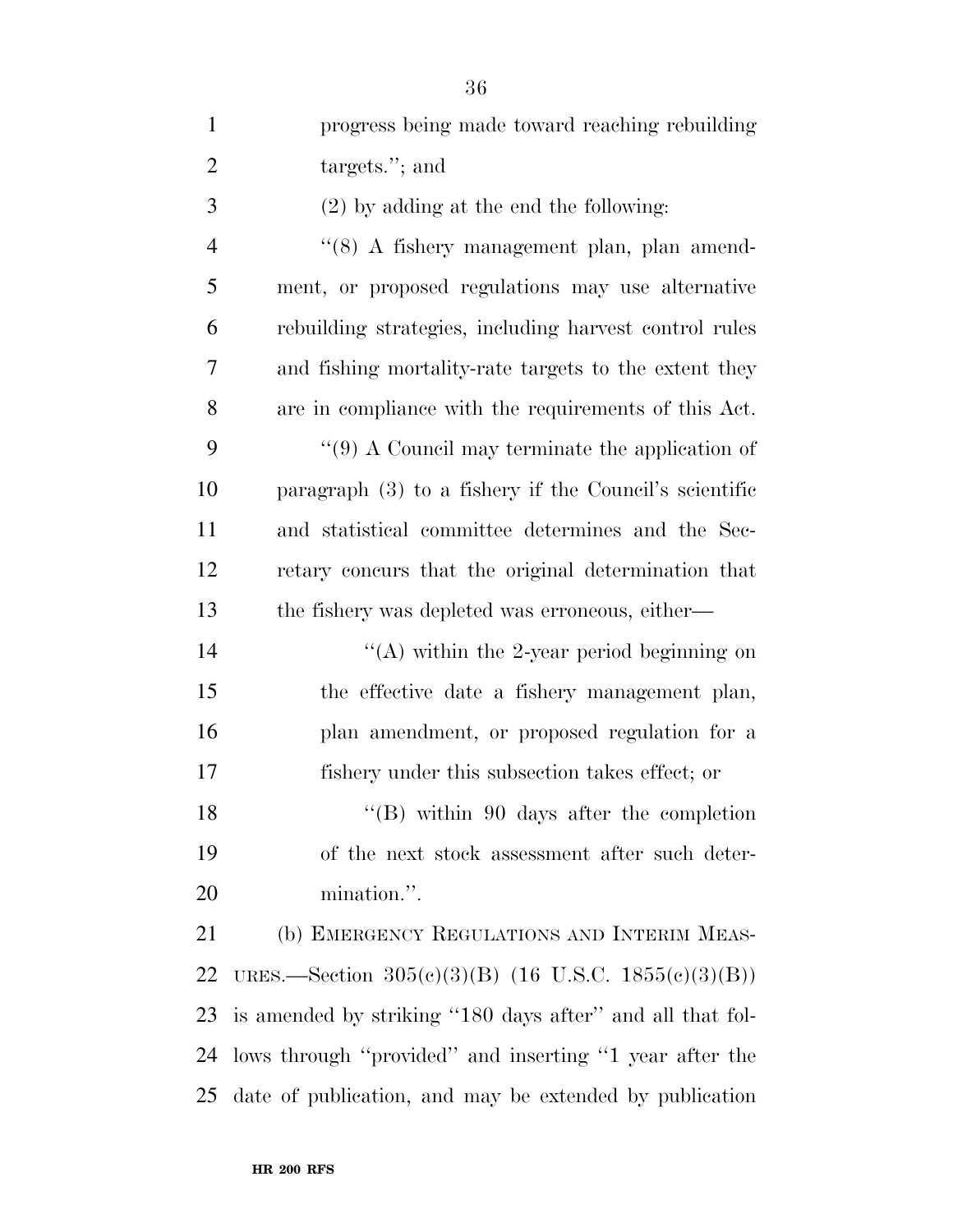in the Federal Register for one additional period of not more than 1 year, if''.

### **SEC. 304. EXEMPTED FISHING PERMITS.**

 (a) OBJECTIONS.—If the relevant Council, the Inter- state Marine Fisheries Commission, or the fish and wild- life agency of an affected State objects to the approval and issuance of an exempted fishing permit under section 600.745 of title 50, Code of Federal Regulations, or any successor regulation, the Regional Administrator of the National Marine Fisheries Service who issued such ex- empted fishing permit shall respond to such entity in writ- ing detailing why such exempted fishing permit was issued.

 (b) 12-MONTH FINDING.—At the end of the 12- month period beginning on the date the exempted fishing permit is issued under section 600.745 of title 50, Code of Federal Regulations, or any successor regulation, the Council that prepared the fishery management plan, or the Secretary in the case of a fishery management plan pre- pared and implemented by the Secretary, shall review the exempted fishing permit and determine whether any unin- tended negative impacts have occurred that would warrant the discontinuation of the permit.

 (c) CLARIFICATION.—The Secretary may not issue an exempted fishing permit under section 600.745 of title 50,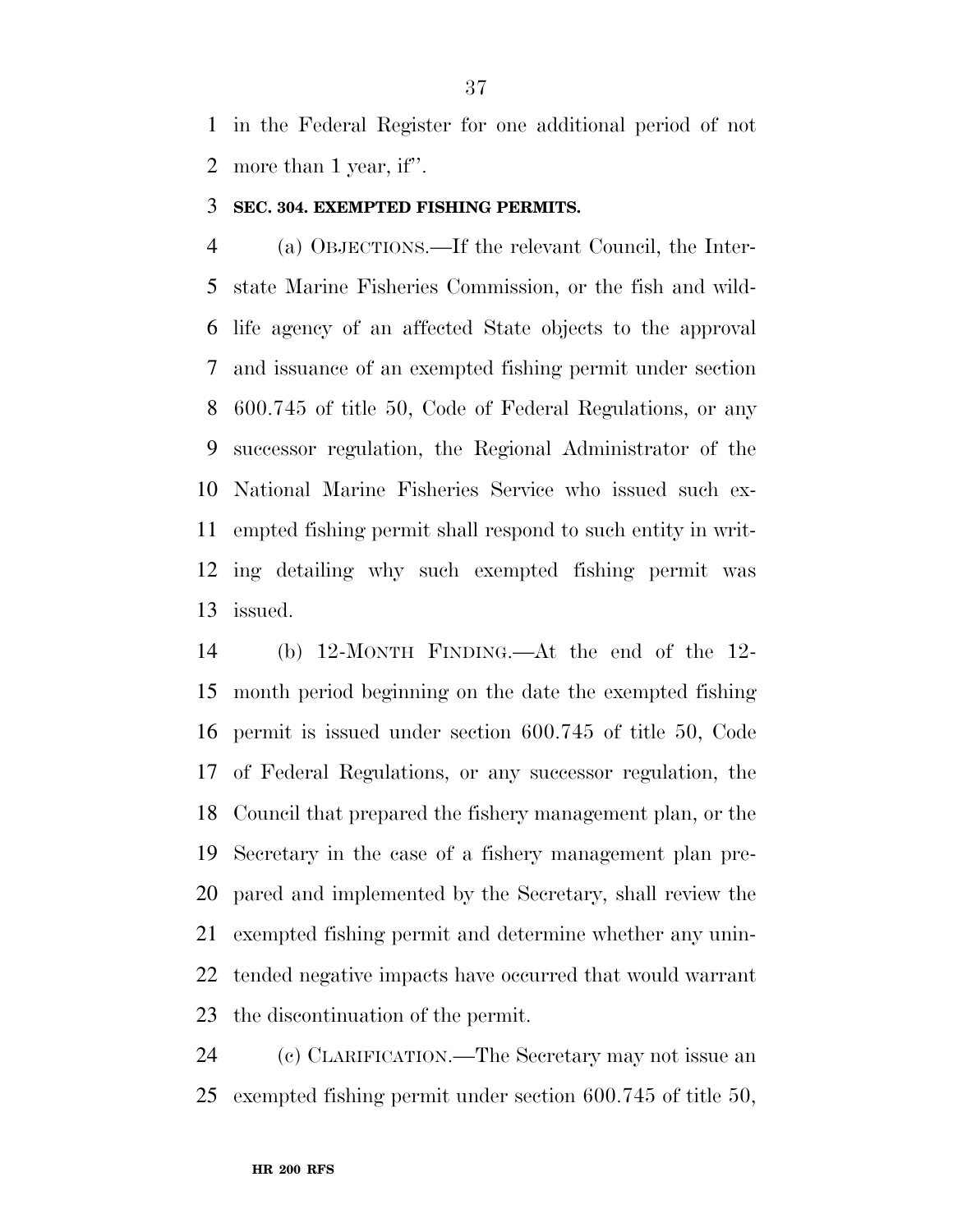Code of Federal Regulations, or any successor regulation that—

 (1) establishes a limited access system as de- fined in section 3 of the Magnuson-Stevens Fishery Conservation and Management Act (16 U.S.C. 1802);

 (2) is consistent with section 303A of such Act (16 U.S.C. 1853a); or

 (3) establishes a catch share program as de-fined in section 206(a) of this Act.

 (d) SAVINGS PROVISION.—Except for subsection (b), nothing in this section may be construed to affect an ex- empted fishing permit approved under section 600.745 of title 50, Code of Federal Regulations, before the date of the enactment of this Act.

**SEC. 305. COOPERATIVE RESEARCH AND MANAGEMENT** 

**PROGRAM.** 

Section 318 (16 U.S.C. 1867) is amended—

19 (1) in subsection (a), by inserting  $(1)$ " before the first sentence, and by adding at the end the fol-lowing:

 $\frac{1}{2}$   $\frac{1}{2}$  Within 1 year after the date of enactment of the Strengthening Fishing Communities and In- creasing Flexibility in Fisheries Management Act, and after consultation with the Councils, the Sec-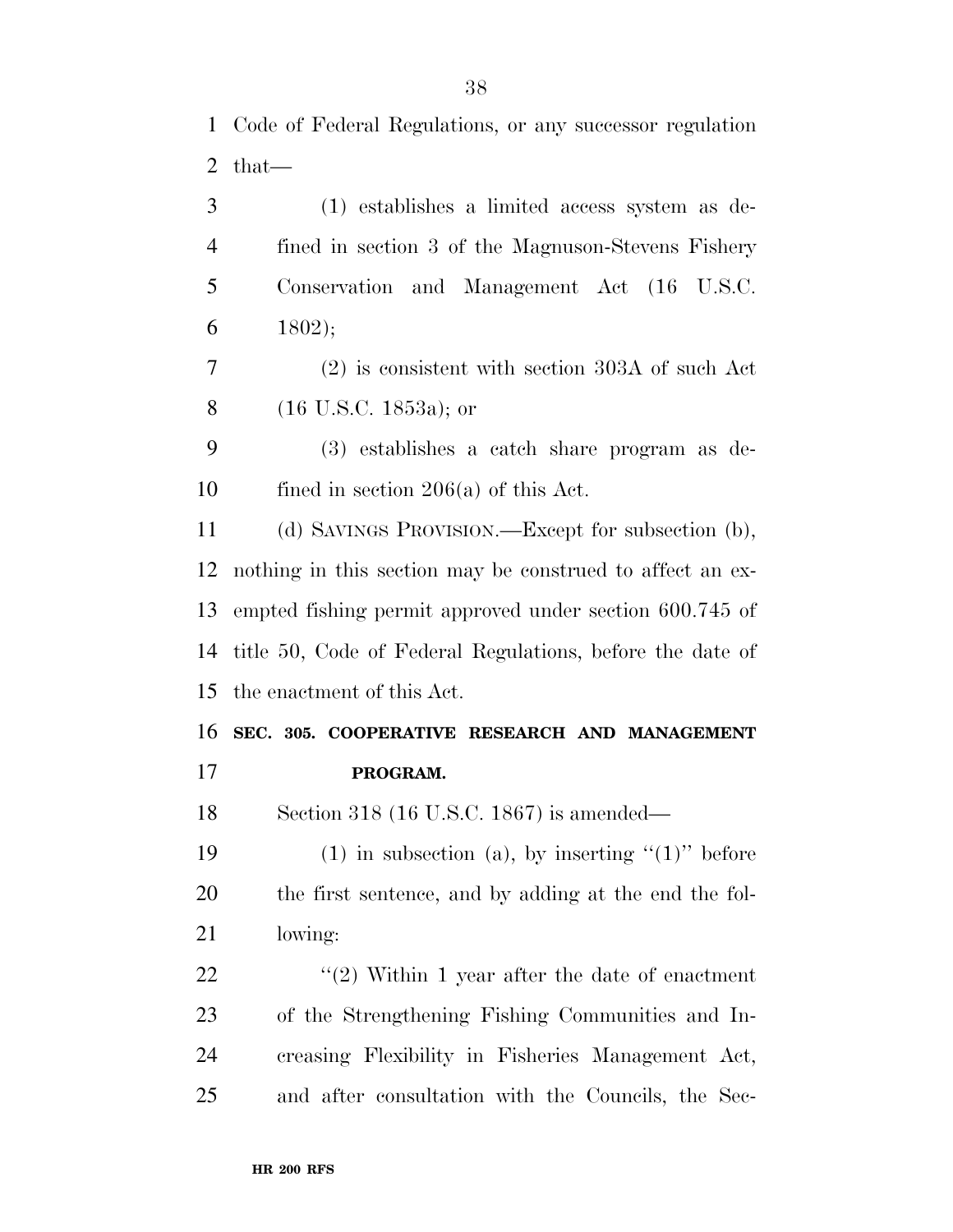| $\mathbf{1}$   | retary shall publish a plan for implementing and        |
|----------------|---------------------------------------------------------|
| $\overline{2}$ | conducting the program established in paragraph         |
| 3              | (1). Such plan shall identify and describe critical re- |
| $\overline{4}$ | gional fishery management and research needs, pos-      |
| 5              | sible projects that may address those needs, and es-    |
| 6              | timated costs for such projects. The plan shall be re-  |
| 7              | vised and updated every 5 years, and updated plans      |
| 8              | shall include a brief description of projects that were |
| 9              | funded in the prior 5-year period and the research      |
| 10             | and management needs that were addressed by those       |
| 11             | projects."; and                                         |
| 12             | $(2)$ in subsection $(e)$ —                             |
| 13             | (A) in the heading, by striking "FUNDING"               |
| 14             | and inserting "PRIORITIES"; and                         |
| 15             | $(B)$ in paragraph $(1)$ , by striking "includ-         |
| 16             | ing" and all that follows and inserting the fol-        |
| 17             | lowing: "including—                                     |
| 18             | $\cdot$ (A) the use of fishing vessels or acoustic      |
| 19             | or other marine technology;                             |
| 20             | $\lq\lq (B)$ expanding the use of electronic catch      |
| 21             | reporting programs and technology; and                  |
| 22             | "(C) improving monitoring and observer                  |
| 23             | coverage through the expanded use of electronic         |
| 24             | monitoring devices.".                                   |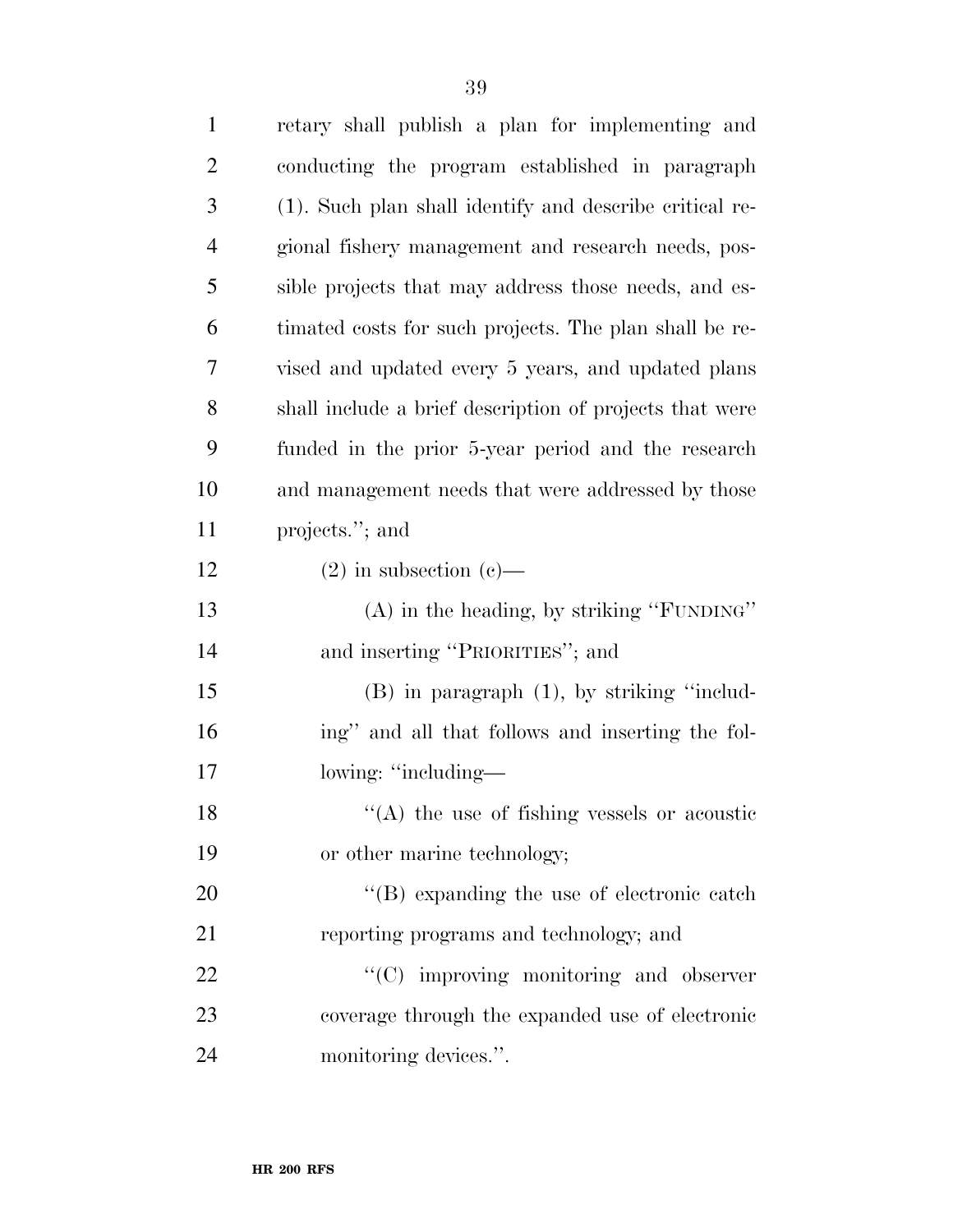(a) IN GENERAL.—Section 407 (16 U.S.C. 1883) is amended to read as follows:

### **''SEC. 407. CERTIFICATION OF STATE SURVEYS.**

 ''(a) SUBMISSION.—A Gulf State that conducts a ma- rine recreational fisheries statistical survey in the Gulf of Mexico to make catch estimates for red snapper landed in such State may submit such survey to the Secretary for certification.

 ''(b) CERTIFICATION STANDARDS.—Not later than 90 days after the date of enactment of the Strengthening Fishing Communities and Increasing Flexibility in Fish- eries Management Act, the Secretary shall establish and provide the Gulf States with standards for certifying State marine recreational fisheries statistical surveys that shall—

18 ''(1) ensure that State marine recreational fish- eries statistical surveys are appropriately pilot test- ed, independently peer reviewed, and endorsed for 21 implementation by the reviewers;

22  $\frac{1}{2}$   $\frac{1}{2}$  use designs consistent with accepted sur-vey sampling practices; and

 ''(3) minimize the potential for bias and known sources of survey error.

26 "(c) CERTIFICATION.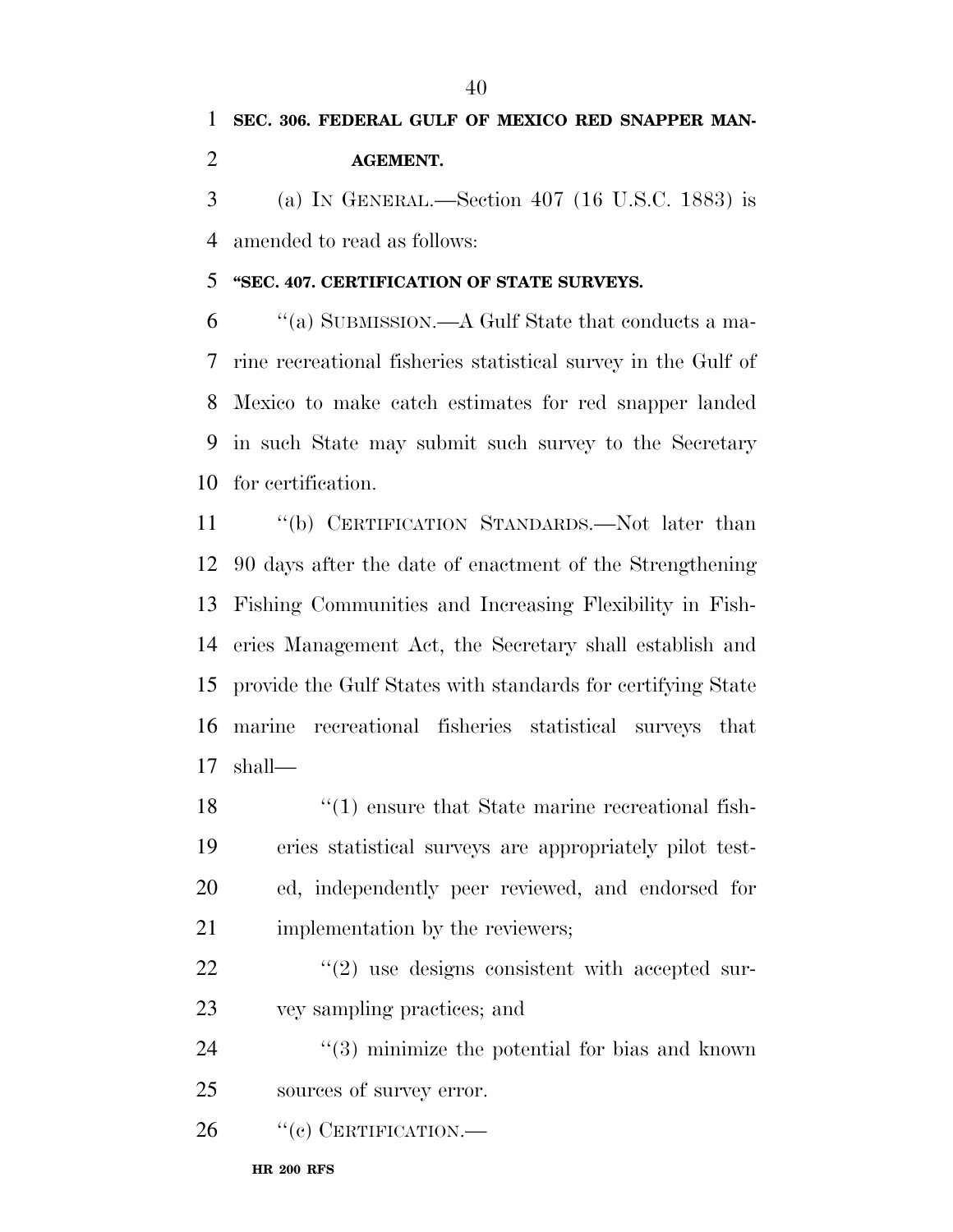1 ''(1) IN GENERAL.—The Secretary shall make a certification or a denial of certification for any ma- rine recreational fisheries statistical survey sub- mitted under subsection (a) not later than the end of the 6-month period beginning on the date that the survey and information needed to evaluate the sur- vey under the standards established under sub-section (b) are submitted.

9 ''(2) TIMING.—In the case of a certification re- quest from a Gulf State, the Secretary shall begin evaluation of the request upon receipt of all informa- tion necessary to make a determination consistent with the standards set forth under subsection (b).

 ''(3) DEEMED CERTIFIED.—A marine rec- reational fisheries statistical survey shall be deemed to be certified effective upon the expiration of the 6- month period described in paragraph (1) if the Sec- retary has not made a certification or denial of cer-tification.

20 "(d) MODIFICATION OF SURVEYS DENIED CERTIFI-CATION.—

22 "(1) IN GENERAL.—If a marine recreational fisheries statistical survey of a Gulf State is denied certification under subsection (c), the Secretary shall, not later than 60 days after the date of the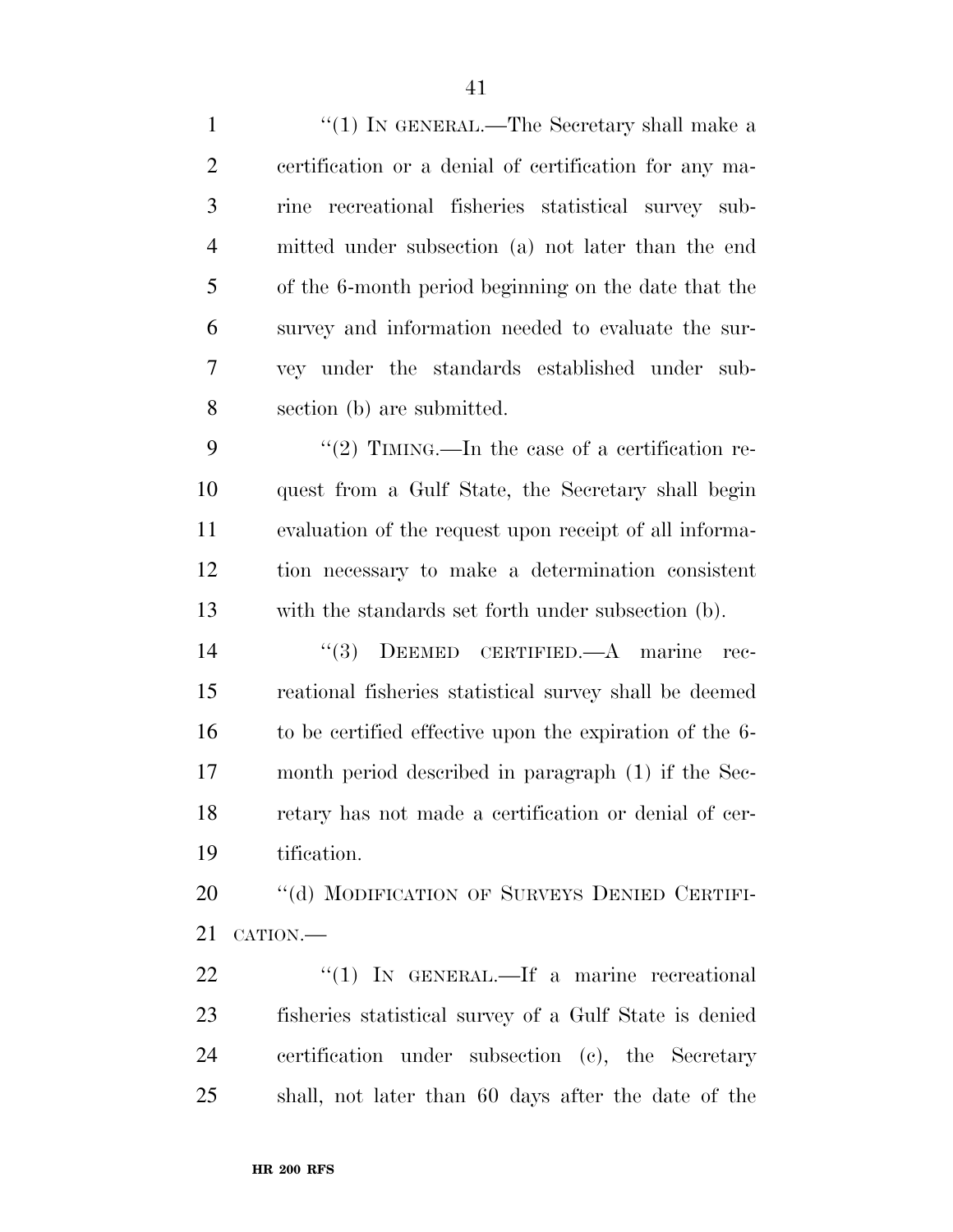| $\mathbf{1}$   | denial, provide the Gulf State a proposal for modi- |
|----------------|-----------------------------------------------------|
| $\overline{2}$ | fications to the survey.                            |
| 3              | "(2) PROPOSAL.—A proposal provided to a Gulf        |
| $\overline{4}$ | State for a survey under paragraph $(1)$ —          |
| 5              | $\lq\lq$ shall be specific to the survey sub-       |
| 6              | mitted by such Gulf State and may not be con-       |
| 7              | strued to apply to any other Gulf State;            |
| 8              | $\lq\lq$ Shall require revision to the fewest       |
| 9              | possible provisions of the survey; and              |
| 10             | $\cdot$ (C) may not unduly burden the ability of    |
| 11             | such Gulf State to revise the survey.               |
| 12             | $``(3)$ MODIFIED SURVEY.—                           |
| 13             | "(A) AUTHORITY TO SUBMIT.—If a marine               |
| 14             | recreational fisheries statistical survey of a Gulf |
| 15             | State was denied certification under subsection     |
| 16             | (c), the Gulf State may modify the survey and       |
| 17             | submit the modified survey to the Secretary for     |
| 18             | certification or denial of certification.           |
| 19             | "(B) SCHEDULE.—The Secretary shall                  |
| 20             | make a certification or denial of certification for |
| 21             | any modified survey not later than the end of       |
| 22             | the 30-day period beginning on the date the         |
| 23             | modified survey is submitted.                       |
| 24             | DEEMED CERTIFIED. $-A$ modified<br>``(C)            |
| 25             | survey is deemed to be certified effective upon     |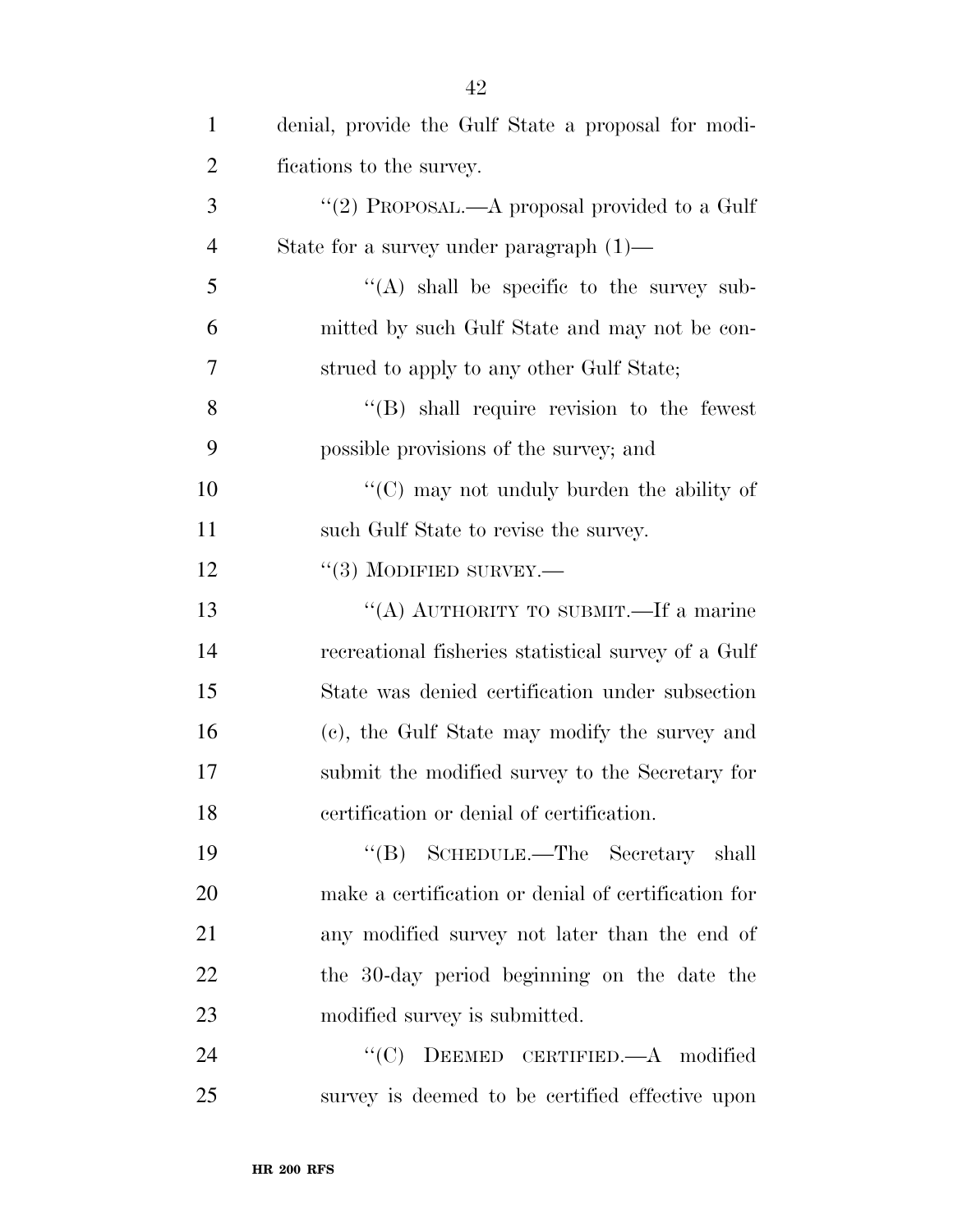| $\mathbf{1}$   | the expiration of the period described in sub-                 |
|----------------|----------------------------------------------------------------|
| $\overline{2}$ | paragraph (B) if the Secretary has not made a                  |
| 3              | certification or denial of certification.".                    |
| $\overline{4}$ | (b) CLERICAL AMENDMENT.—The table of contents                  |
| 5              | in the first section is amended by striking the item relating  |
| 6              | to section 407 and inserting the following:                    |
|                | "Sec. 407. Certification of State surveys.".                   |
| 7              | TITLE IV- STRENGTHENING                                        |
| 8              | <b>FISHING COMMUNITIES</b>                                     |
| 9              | SEC. 401. ESTIMATION OF COST OF RECOVERY FROM FISH-            |
| 10             | ERY RESOURCE DISASTER.                                         |
| 11             | Section 312(a)(1) (16 U.S.C. 1861a(a)(1)) is amend-            |
| 12             | $ed$ —                                                         |
| 13             | (1) by inserting "(A)" after "(1)";                            |
| 14             | $(2)$ by redesignating existing subparagraphs $(A)$            |
| 15             | through $(C)$ as clauses $(i)$ through $(iii)$ , respectively, |
| 16             | of subparagraph $(A)$ (as designated by the amend-             |
| 17             | ment made by paragraph $(1)$ ; and                             |
| 18             | $(3)$ by adding at the end the following:                      |
| 19             | "(B) The Secretary shall publish the estimated cost            |
| 20             | of recovery from a fishery resource disaster no later than     |
| 21             | 30 days after the Secretary makes the determination            |
| 22             | under subparagraph (A) with respect to such disaster.".        |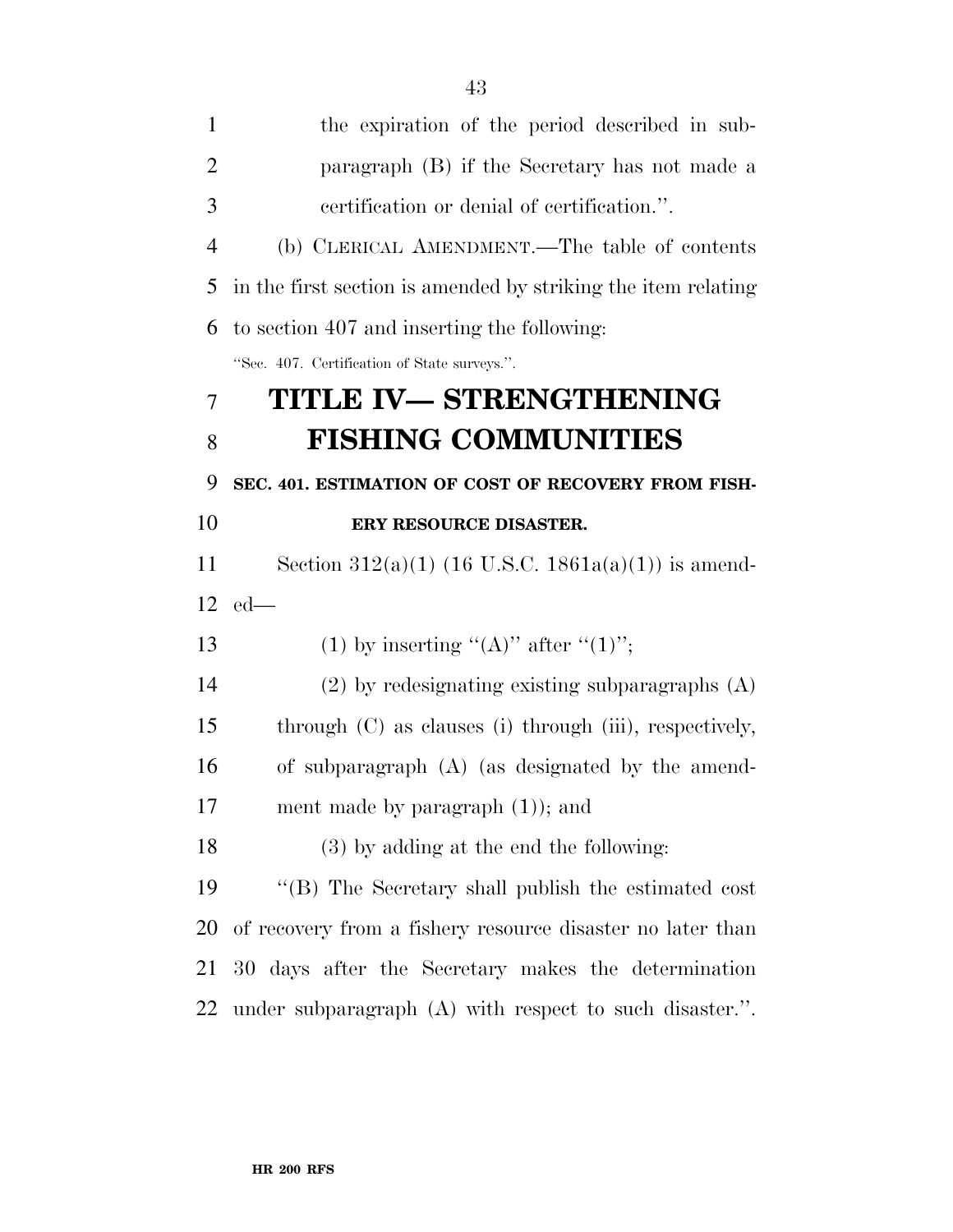**SEC. 402. DEADLINE FOR ACTION ON REQUEST BY GOV-**

| $\overline{2}$ | ERNOR FOR DETERMINATION REGARDING                                |
|----------------|------------------------------------------------------------------|
| 3              | FISHERY RESOURCE DISASTER.                                       |
| $\overline{4}$ | Section 312(a) $(16 \text{ U.S.C. } 1861a(a))$ is amended by     |
| 5              | redesignating paragraphs $(2)$ through $(4)$ as paragraphs       |
| 6              | $(3)$ through $(5)$ , and by inserting after paragraph $(1)$ the |
| 7              | following:                                                       |
| 8              | $\lq(2)$ The Secretary shall make a decision regarding           |
| 9              | a request from a Governor under paragraph (1) within 90          |
| 10             | days after receiving an estimate of the economic impact          |
| 11             | of the fishery resource disaster from the entity requesting      |
| 12             | the relief.".                                                    |
| 13             | SEC. 403. NORTH PACIFIC FISHERY MANAGEMENT CLARI-                |
| 14             | FICATION.                                                        |
| 15             | Section 306(a)(3)(C) (16 U.S.C. 1856(a)(3)(C)) is                |
| 16             | amended—                                                         |
| 17             | $(1)$ by striking "was no" and inserting "is no";                |
| 18             | and                                                              |

(2) by striking ''on August 1, 1996''.

**SEC. 404. LIMITATION ON HARVEST IN NORTH PACIFIC DI-**

**RECTED POLLOCK FISHERY.** 

 Section 210(e)(1) of the American Fisheries Act (title II of division C of Public Law 105–277; 16 U.S.C. 1851 note) is amended to read as follows:

25 "(1) HARVESTING.—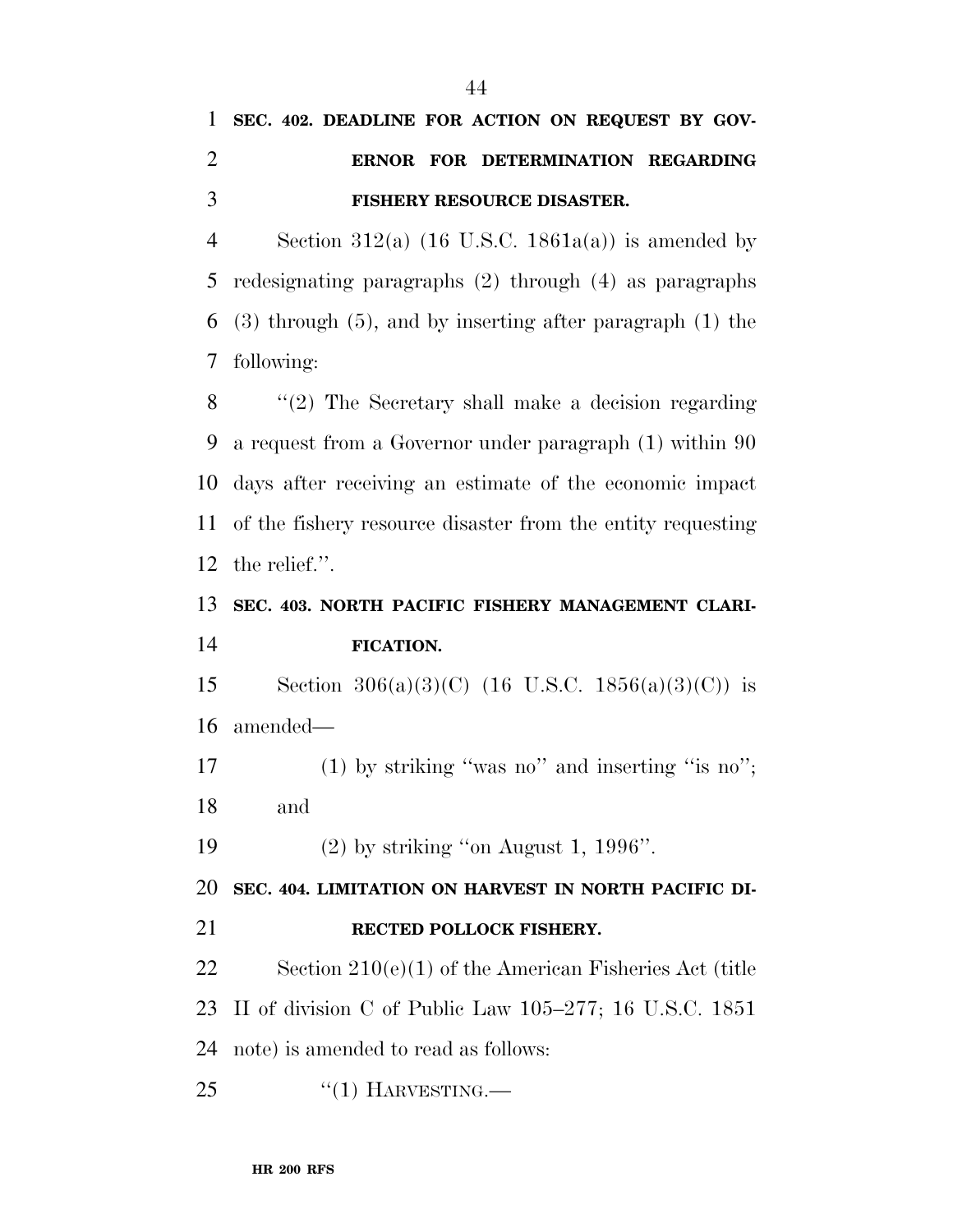1 ''(A) LIMITATION.—No particular indi- vidual, corporation, or other entity may harvest, through a fishery cooperative or otherwise, a percentage of the pollock available to be har- vested in the directed pollock fishery that ex- ceeds the percentage established for purposes of this paragraph by the North Pacific Fishery Management Council.

9 "'(B) MAXIMUM PERCENTAGE.—The per- centage established by the North Pacific Fish- ery Management Council shall not exceed 24 percent of the pollock available to be harvested 13 in the directed pollock fishery.".

### **SEC. 405. ARCTIC COMMUNITY DEVELOPMENT QUOTA.**

 Section 313 (16 U.S.C. 1862) is amended by adding at the end the following:

17 "(k) ARCTIC COMMUNITY DEVELOPMENT QUOTA.— If the North Pacific Fishery Management Council issues a fishery management plan for the exclusive economic zone in the Arctic Ocean, or an amendment to the Fishery Management Plan for Fish Resources of the Arctic Man- agement Area issued by such Council, that makes avail- able to commercial fishing, and establishes a sustainable harvest level, for any part of such zone, the Council shall set aside not less than 10 percent of the total allowable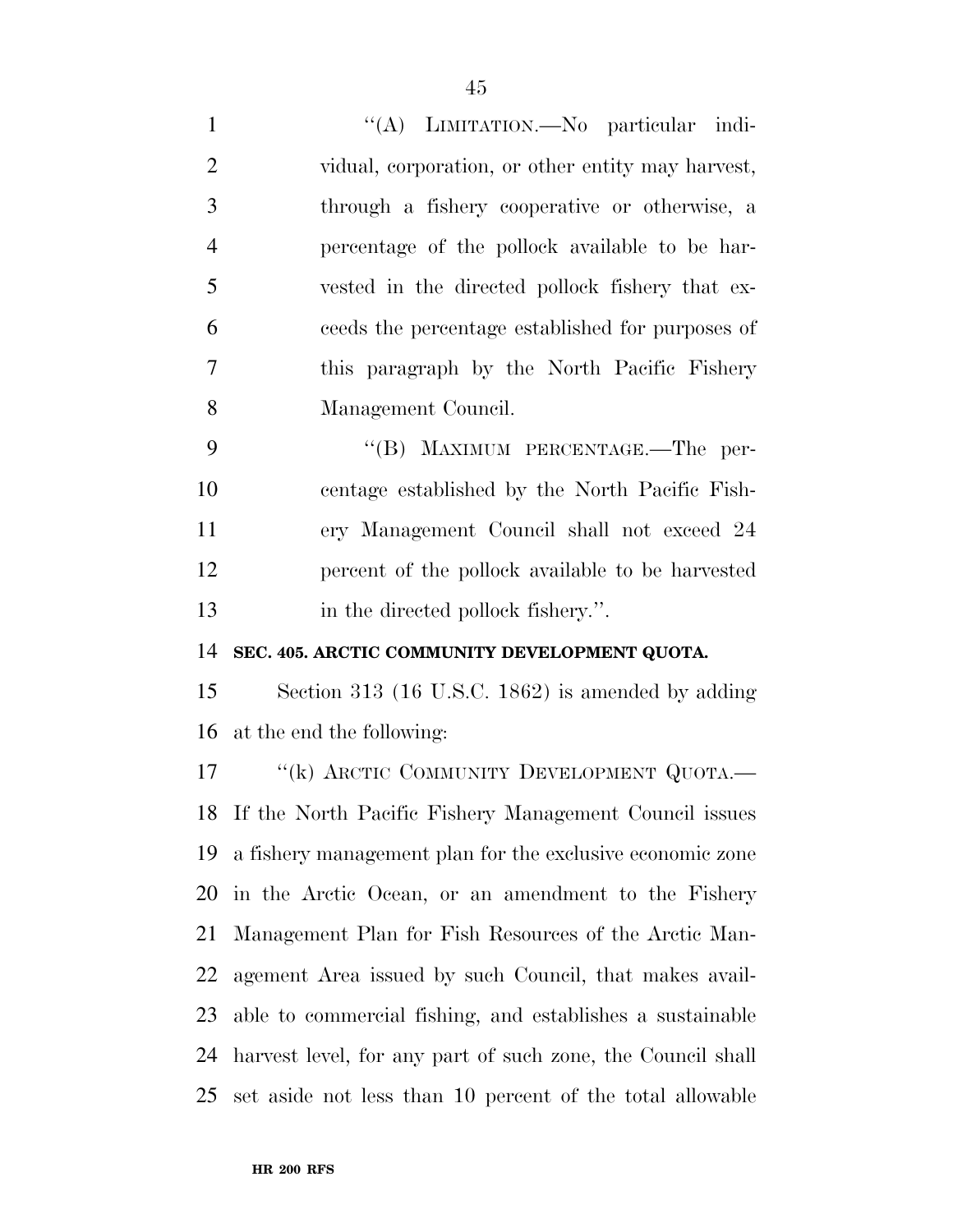catch therein as a community development quota for coastal villages located north and east of the Bering Strait.''.

# **SEC. 406. REALLOCATION OF CERTAIN UNUSED HARVEST ALLOCATION.**

 (a) REALLOCATION.—Notwithstanding any other provision of law, each year upon receipt by the Secretary of Commerce (referred to in this section as the ''Sec- retary'') of written notice from the allocation holder named in section 803 of division B of the Consolidated Appropriations Act, 2004 (Public Law 108–199, 16 U.S.C. 1851 note) that such holder will not harvest all or a part of the allocation authorized pursuant to that Act, the Secretary shall reallocate for that year the unused por- tion of such allocation to the Bering Sea subarea of the BSAI (as defined in section 679.2 of title 50, Code of Fed- eral Regulations) and shall assign the reallocated unused portion of the allocation only to eligible vessels as de- scribed in subsection (b)(1) for harvest in the Bering Sea subarea of the BSAI, consistent with any agreements as described in subsection (c).

22 (b) ELIGIBILITY TO RECEIVE REALLOCATION.—

23 (1) IN GENERAL.—Only vessels defined in sub- section (a), (b), (c), or (e) of section 208 of the American Fisheries Act (16 U.S.C. 1851 note), or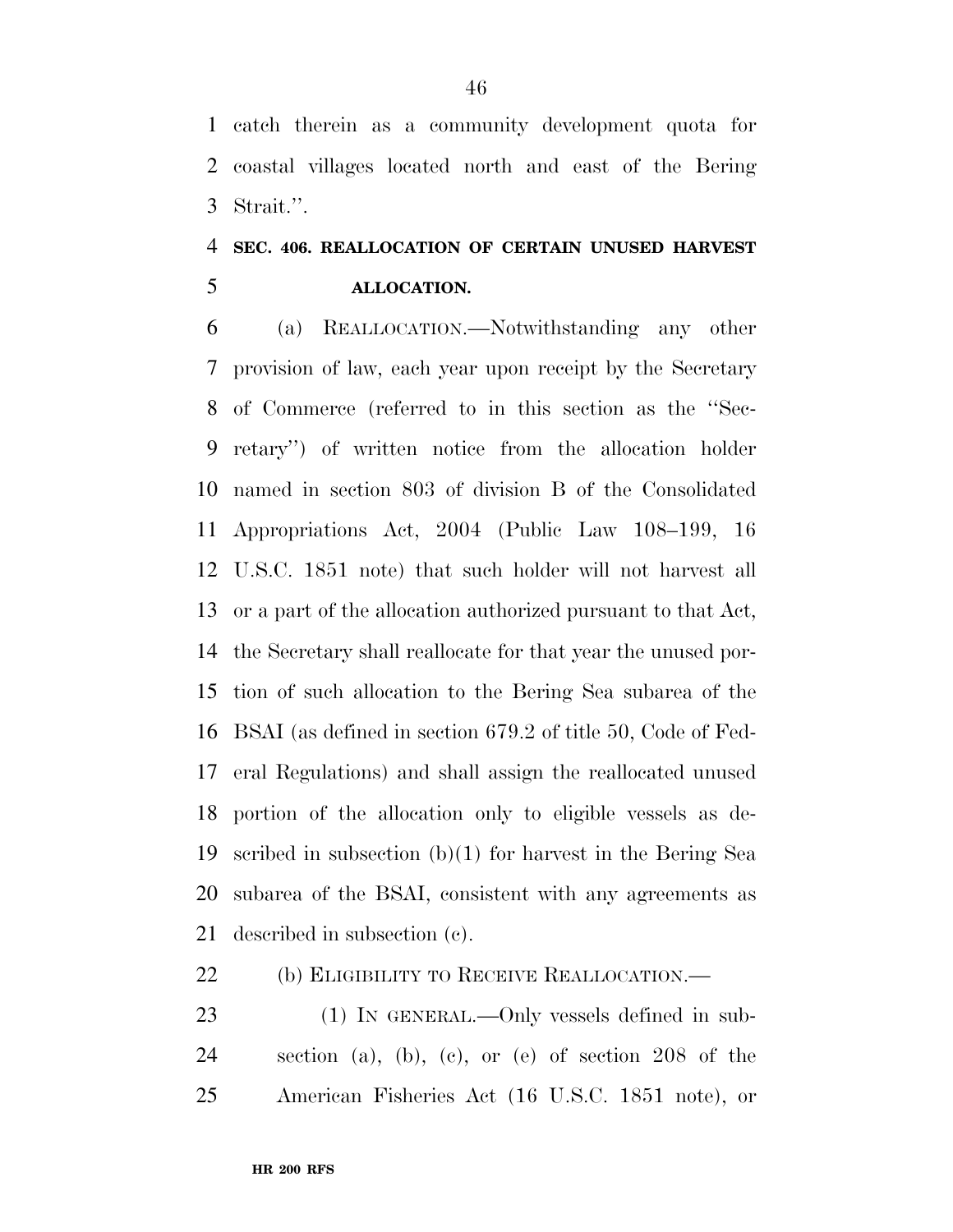| $\mathbf{1}$   | any vessels authorized to replace such vessels, may      |
|----------------|----------------------------------------------------------|
| $\overline{2}$ | receive a reallocation described in subsection (a).      |
| 3              | (2)<br>LIMITATION ON REALLOCATIONS.—The                  |
| $\overline{4}$ | Secretary shall not reallocate the allocation de-        |
| 5              | scribed in subsection (a) in any year if such realloca-  |
| 6              | tion exceeds the annual catch limit for pollock in the   |
| 7              | Bering Sea subarea of the BSAI.                          |
| 8              | (3) CALCULATIONS.—Any amount of the re-                  |
| 9              | allocation described in subsection (a) shall not be      |
| 10             | used in the calculation of harvesting or processing      |
| 11             | excessive shares as described in section $210(e)$ of the |
| 12             | American Fisheries Act (16 U.S.C. 1851 note).            |
| 13             | (4) CONDITIONS.—In any year, the assignment,             |
| 14             | transfer, or reallocation shall not violate the require- |
| 15             | ments of section $206(b)$ of the American Fisheries      |
| 16             | Act (title II of the division C of Public Law 105–       |
| 17             | 277; 16 U.S.C. 1851 note).                               |
| 18             | (c) AGREEMENTS.—                                         |
| 19             | (1) IN GENERAL.—Each year, the allocation                |
| 20             | holder named in section $803(a)$ of division B of the    |
| 21             | Consolidated Appropriations Act, 2004 (Public Law        |
| 22             | $108-199$ , 16 U.S.C. 1851 note) may establish one or    |
| 23             | more agreements with the owners of some or all of        |
| 24             | the eligible vessels as defined in subsection $(b)(1)$ . |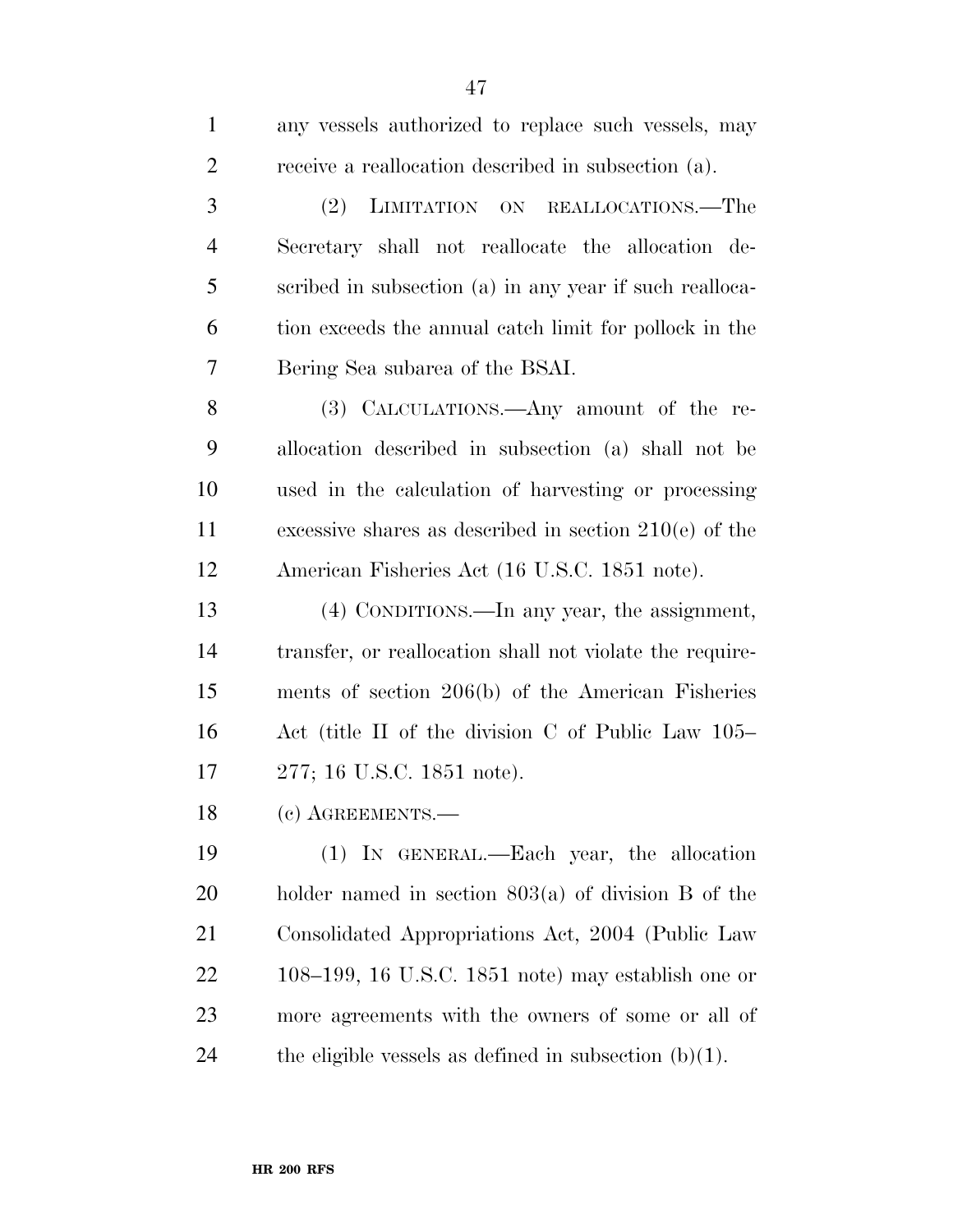| $\mathbf{1}$   | REQUIREMENTS.—Each agreement de-<br>(2)           |
|----------------|---------------------------------------------------|
| $\overline{2}$ | scribed in paragraph $(1)$ —                      |
| 3              | (A) shall specify those eligible vessels that     |
| $\overline{4}$ | may receive a reallocation and the amount of      |
| 5              | reallocation that such vessels may receive in ac- |
| 6              | cordance with subsection $(b)(2)$ ; and           |
| $\overline{7}$ | (B) may contain other requirements or             |
| 8              | compensation agreed to by the allocation holder   |
| 9              | named in section 803 of division B of the Con-    |
| 10             | solidated Appropriations Act, 2004 (Public Law    |
| 11             | 108–199, 16 U.S.C. 1851 note) and the owners      |
| 12             | of such eligible vessels, provided such require-  |
| 13             | ments or compensation are otherwise consistent    |
| 14             | with the American Fisheries Act (16 U.S.C.        |
| 15             | note), the Magnuson-Stevens Fishery<br>1851       |
| 16             | Conservation and Management Act (16 U.S.C.        |
| 17             | 1801 et seq.), and any other applicable law.      |
| 18             | (d) EXISTING AUTHORITY.—Except for the measures   |

 (d) EXISTING AUTHORITY.—Except for the measures required by this section, nothing in this section shall be construed to limit the authority of the North Pacific Fish- ery Management Council or the Secretary under the American Fisheries Act (16 U.S.C. 1851 note), the Mag- nuson-Stevens Fishery Conservation and Management Act (16 U.S.C. 1801 et seq.), or other applicable law.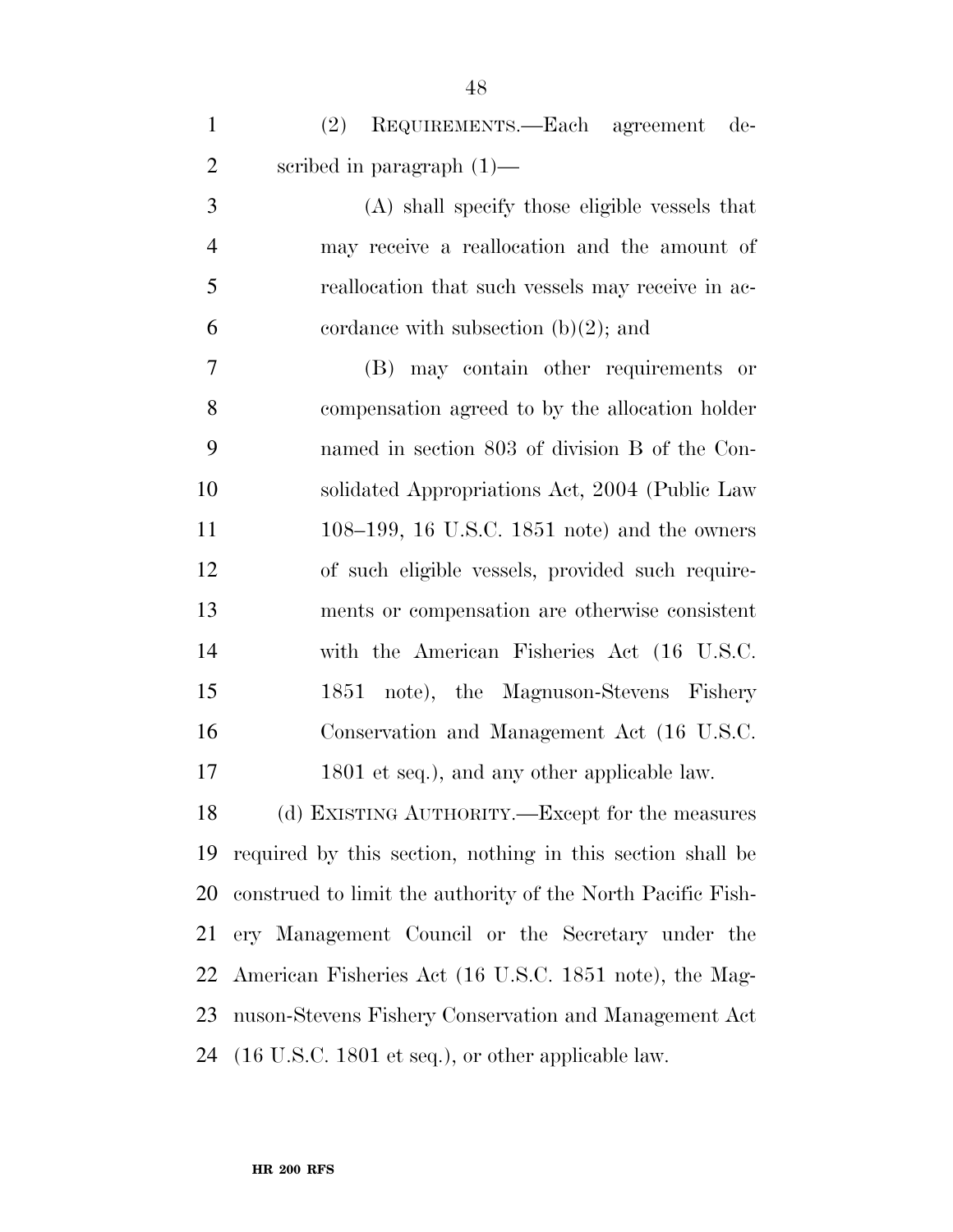(e) ENFORCEMENT.—Taking or processing any part of the allocation made by section 803 of division B of the Consolidated Appropriations Act, 2004 (Public Law 108– 199, 16 U.S.C. 1851 note), and reallocated under this sec- tion in a manner that is not consistent with the realloca- tion authorized by the Secretary shall be considered in vio- lation of section 307 of the Magnuson-Stevens Fishery Conservation and Management Act (16 U.S.C. 1857) and subject to the penalties and sanctions under section 308 of such Act (16 U.S.C. 1858), and subject to the forfeiture of any fish harvested or processed.

(f) CLARIFICATIONS.—

 (1) AMENDMENT.—Subsection (c) of section 803 of division B of the Consolidated Appropriations Act, 2004 (Public Law 108–199, 16 U.S.C. 1851 note) is amended by striking ''during the years 2004 through 2008''.

 (2) PURPOSE OF REALLOCATION.—Consistent with subsection (d) of section 803 of division B of the Consolidated Appropriations Act, 2004 (Public Law 108–199, 16 U.S.C. 1851 note), the realloca-22 tion of the unused portion of the allocation provided to the allocation holder named in subsection (a) of such section for harvest in the Bering Sea subarea of the BSAI is for the purposes of economic develop-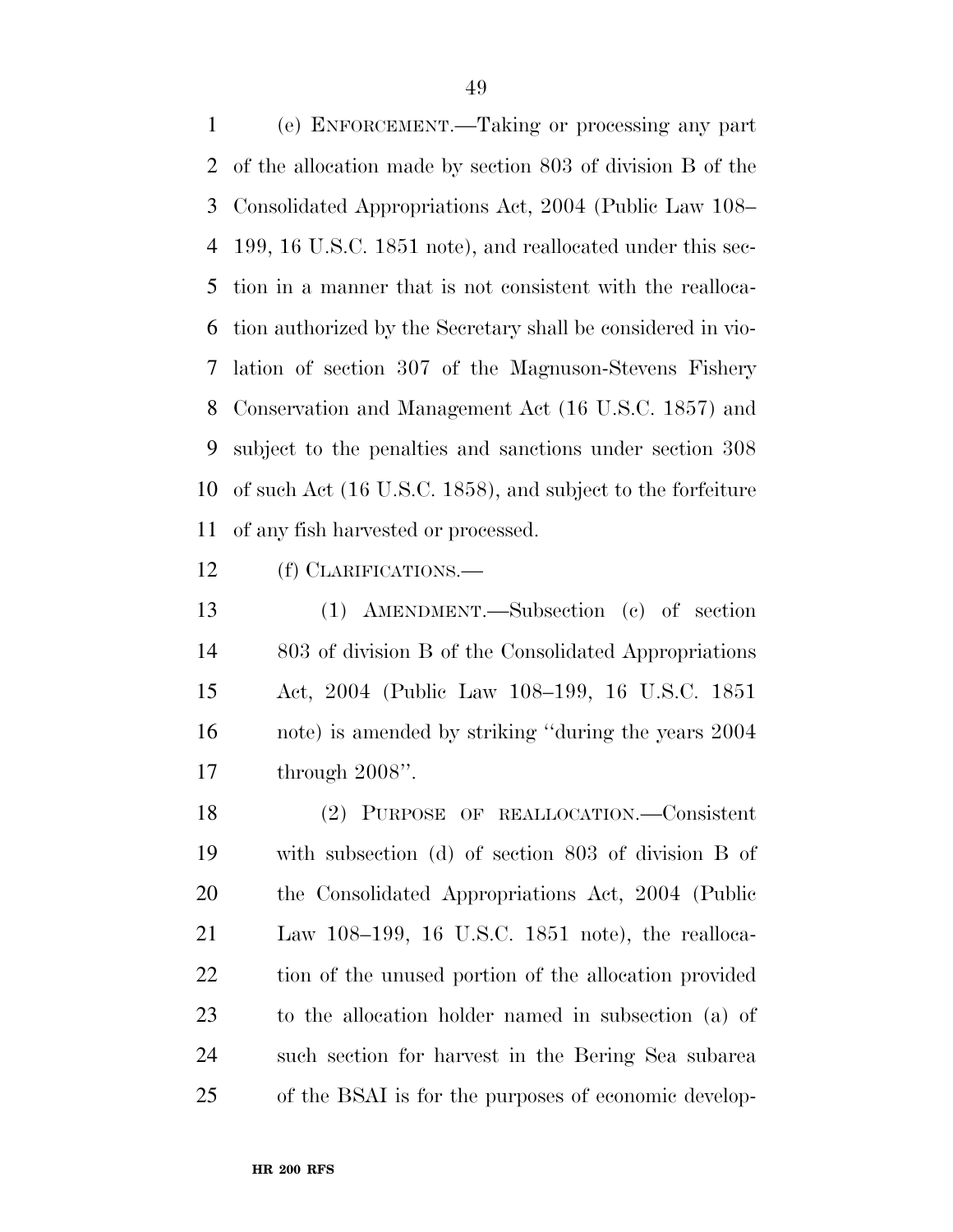| $\mathbf{1}$   | ment in Adak, Alaska pursuant to the requirements   |
|----------------|-----------------------------------------------------|
| $\overline{2}$ | of the Magnuson-Stevens Fishery Conservation and    |
| 3              | Management Act (16 U.S.C. 1801 et seq.).            |
| $\overline{4}$ | SEC. 407. COMMUNITY DEVELOPMENT QUOTA PROGRAM       |
| 5              | PANEL VOTING PROCEDURES.                            |
| 6              | Section<br>$305(i)(1)(G)(iv)$ (16<br>U.S.C.         |
| 7              | $1855(i)(1)(G)(iv)$ is amended to read as follows:  |
| 8              | "(iv) VOTING REQUIREMENT.—The                       |
| 9              | panel may act only by the affirmative vote          |
| 10             | of five of its members.".                           |
| 11             | SEC. 408. PROHIBITION ON SHARK FEEDING OFF COAST OF |
| 12             | <b>FLORIDA.</b>                                     |
| 13             | Section 307 (16 U.S.C. 1857) is amended—            |
| 14             | $(1)$ by striking "It is unlawful—" and inserting   |
| 15             | the following:                                      |
| 16             | "(a) IN GENERAL.—It is unlawful—"; and              |
| 17             | $(2)$ by adding at the end the following:           |
| 18             | "(b) PROHIBITION ON SHARK FEEDING OFF COAST         |
| 19             | OF FLORIDA.                                         |
| 20             | $\lq(1)$ In GENERAL.—It is unlawful—                |
| 21             | "(A) for any diver to engage in shark feed-         |
| 22             | ing in covered waters; and                          |
| 23             | "(B) for any person to operate a vessel for         |
| 24             | hire for the purpose of carrying a passenger to     |
| 25             | a site if such person knew or should have           |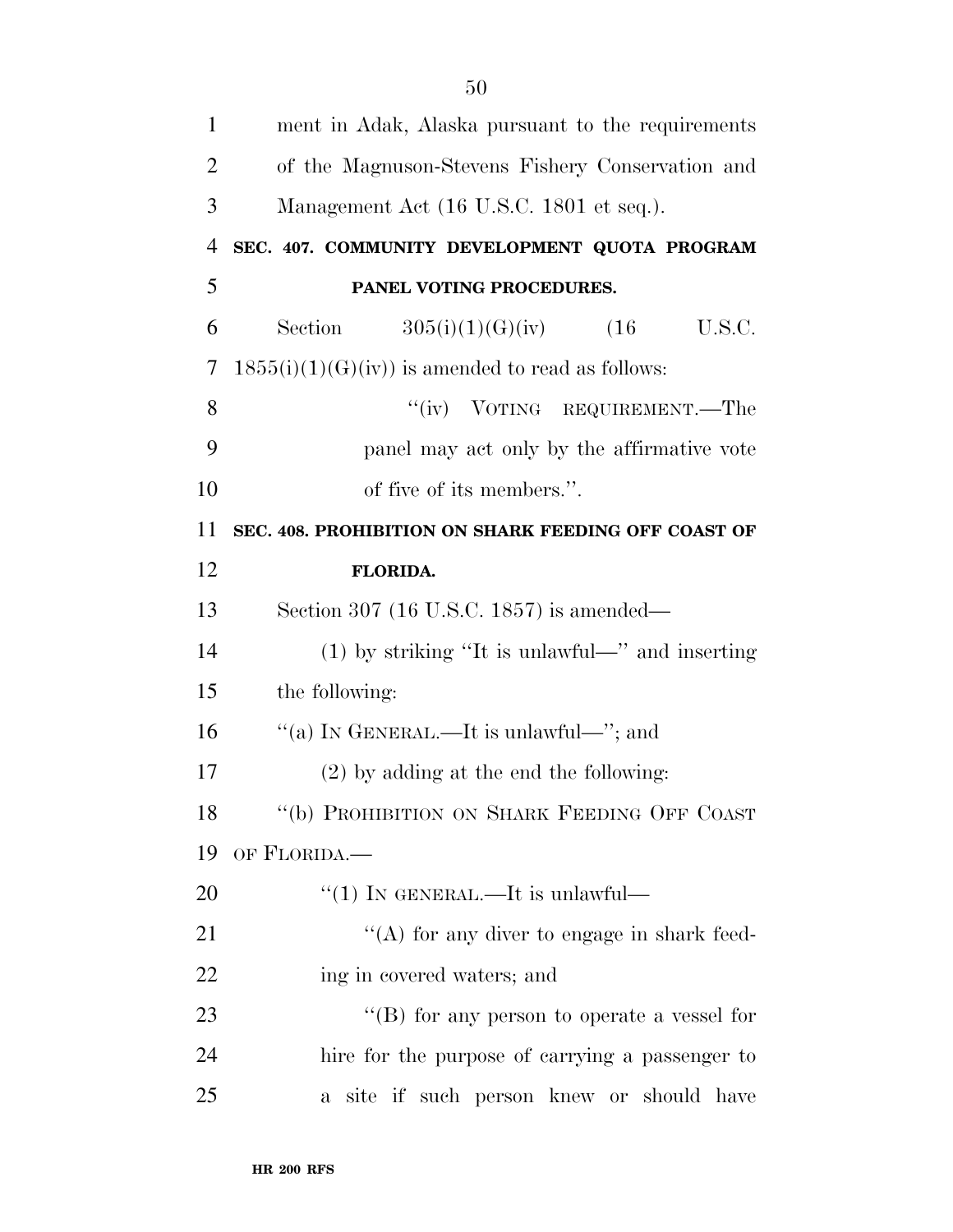| $\mathbf{1}$   | known that the passenger intended, at that site, |
|----------------|--------------------------------------------------|
| $\overline{2}$ | to be a diver—                                   |
| 3              | "(i) engaged in shark feeding in cov-            |
| $\overline{4}$ | ered waters; or                                  |
| 5              | "(ii) engaged in observing shark feed-           |
| 6              | ing in covered waters.                           |
| $\tau$         | "(2) DEFINITIONS.—For purposes of this sub-      |
| 8              | section:                                         |
| 9              | "(A) COVERED WATERS.—The term 'cov-              |
| 10             | ered waters' means Federal waters off the coast  |
| 11             | of Florida.                                      |
| 12             | "(B) DIVER.—The term 'diver' means a             |
| 13             | person who is wholly or partially submerged in   |
| 14             | covered water and is equipped with a face        |
| 15             | mask, face mask and snorkel, or underwater       |
| 16             | breathing apparatus.                             |
| 17             | "(C) SHARK FEEDING.—The term 'shark              |
| 18             | feeding' means-                                  |
| 19             | "(i) the introduction of food or any             |
| 20             | other substance into covered water for the       |
| 21             | purpose of feeding or attracting sharks; or      |
| 22             | "(ii) presenting food or any other sub-          |
| 23             | stance to a shark for the purpose of feed-       |
| 24             | ing or attracting sharks.                        |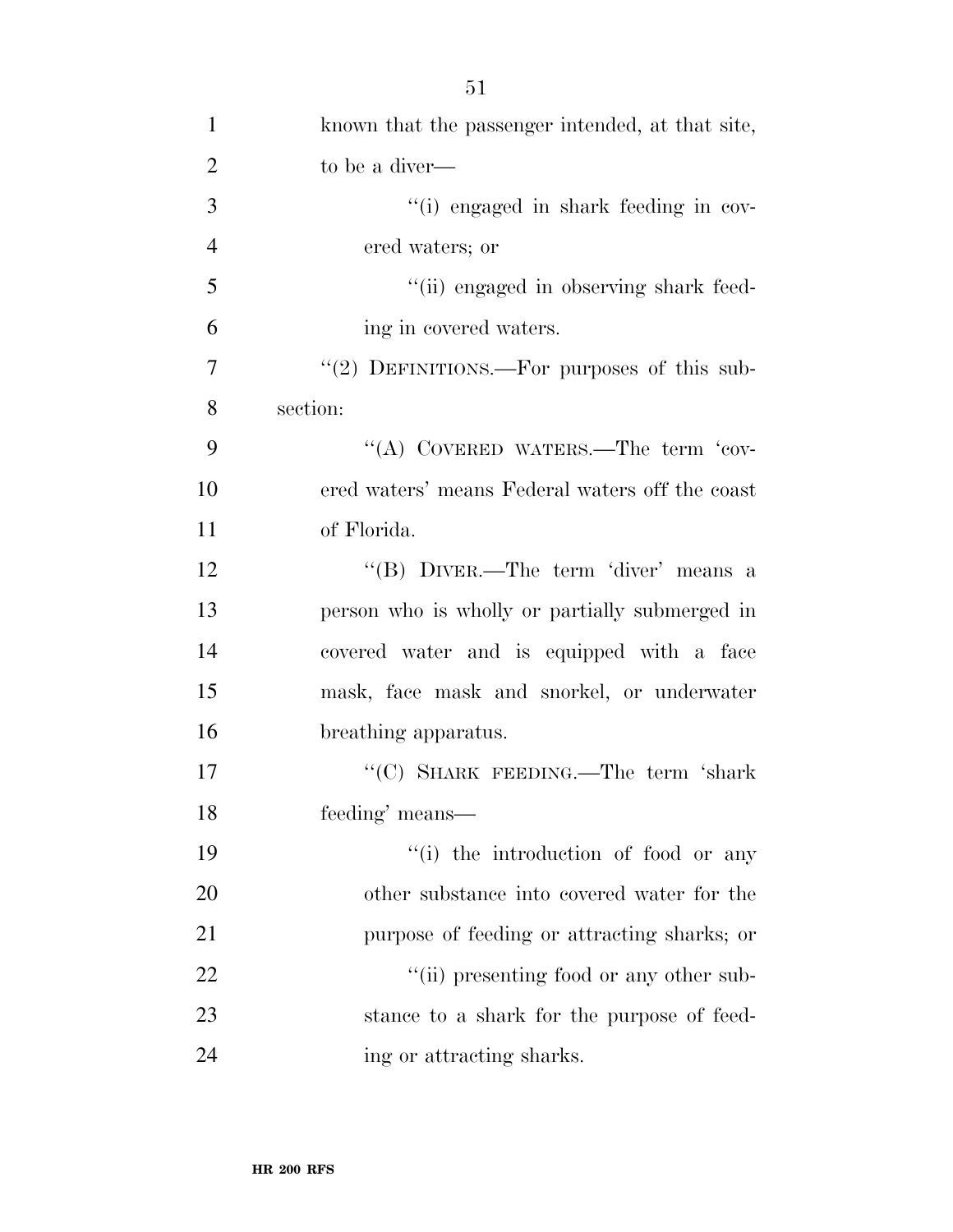| $\mathbf{1}$             | "(3) EXCEPTION.—This subsection shall not         |
|--------------------------|---------------------------------------------------|
| $\overline{2}$           | apply to shark feeding conducted—                 |
| 3                        | $\lq\lq$ by a research institution, university,   |
| $\overline{4}$           | or government agency for research purposes; or    |
| 5                        | $\lq\lq(B)$ for the purpose of harvesting         |
| 6                        | sharks.".                                         |
| $\overline{\mathcal{L}}$ | SEC. 409. RESTORATION OF HISTORICALLY FRESHWATER  |
| 8                        | <b>ENVIRONMENT.</b>                               |
| 9                        | Section $3(10)$ (16 U.S.C. 1802) is amended—      |
| 10                       | $(1)$ by inserting a comma after "feeding"; and   |
| 11                       | (2) by inserting the following: "except that such |
| 12                       | term—                                             |
| 13                       | "(A) does not include an area that—               |
| 14                       | "(i) was previously covered by land or            |
| 15                       | a fresh water environment; and                    |
| 16                       | "(ii) is in a State where the average             |
| 17                       | annual land loss of such State during the         |
| 18                       | 20 years before the date of the enactment         |
| 19                       | of the Strengthening Fishing Communities          |
| 20                       | Increasing Flexibility in Fisheries<br>and        |
| 21                       | Management Act exceeds 10 square miles;           |
| 22                       | and                                               |
| 23                       | "(B) does not apply with respect to a             |
| 24                       | project undertaken by a State or local govern-    |
| 25                       | ment with the purpose of restoration or protec-   |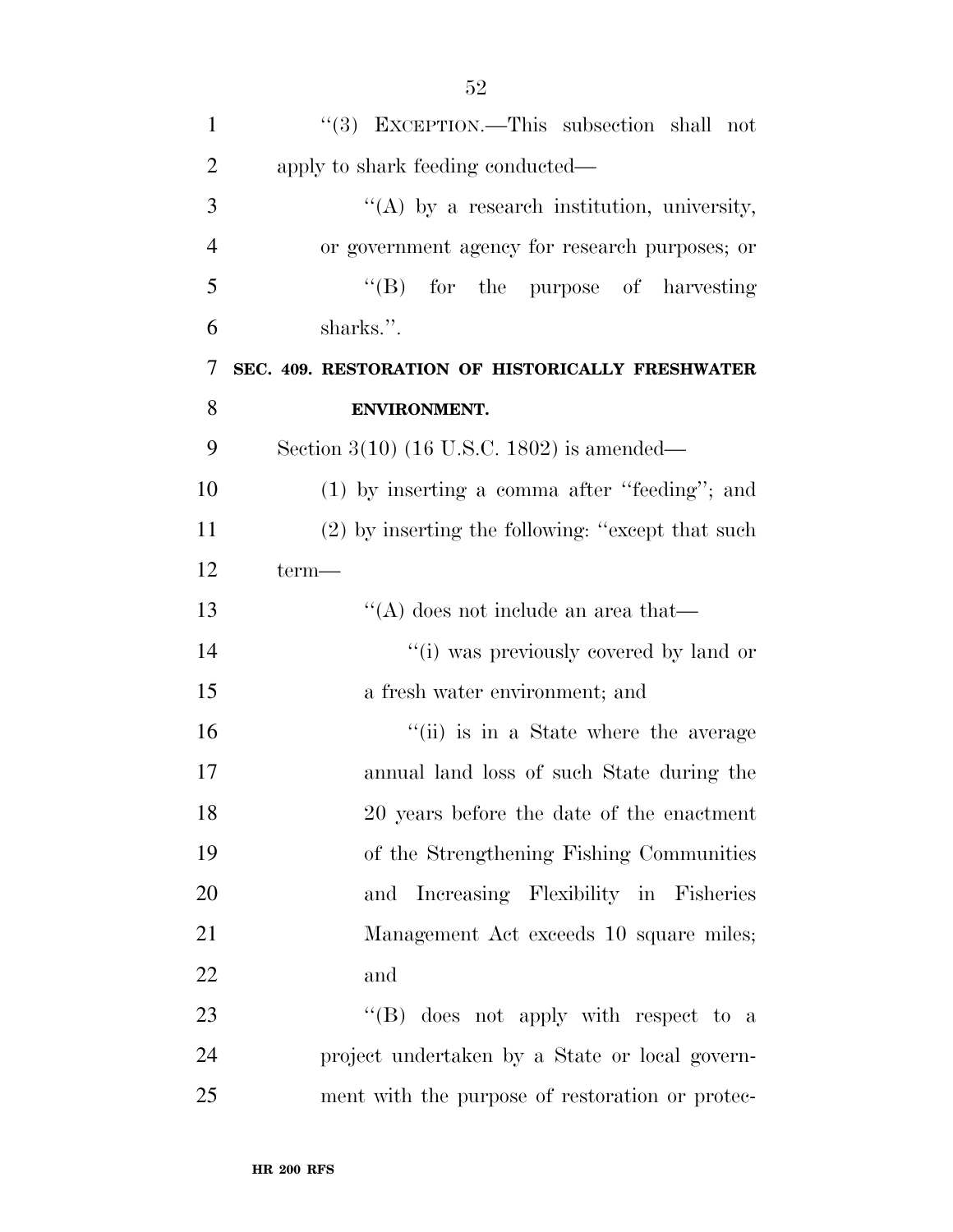tion of an area described in subparagraph 2  $(A).$ ". **TITLE V—MISCELLANEOUS** 

# **PROVISIONS**

 **SEC. 501. MITIGATION FOR IMPACTS TO SUBMERGED AQUATIC VEGETATION.** 

 Requirements to conserve or to provide compensatory mitigation for impacts to submerged aquatic vegetation under section 305(b) of the Magnuson-Stevens Fishery Conservation and Management Act (16 U.S.C. 1855(b)) shall not apply when a non-Federal entity conducts main- tenance dredging for an authorized Federal navigation project on an inland waterway, inlet, or harbor located in North Carolina, South Carolina, Georgia, or Florida pur- suant to a permit issued under section 404 of the Federal Water Pollution Control Act (33 U.S.C. 1344) or section 10 of the Act of March 3, 1899 (33 U.S.C. 403; 30 Stat. 1151, chapter 425).

 **SEC. 502. REPORT ON LIMITED ACCESS PRIVILEGE PRO- GRAMS AND CONFLICTS OF INTEREST WITH RESPECT TO GULF OF MEXICO AND SOUTH ATLANTIC OCEAN RED SNAPPER.** 

 (a) STUDY.—No later than 90 days after the date of the enactment of this Act, the Comptroller General of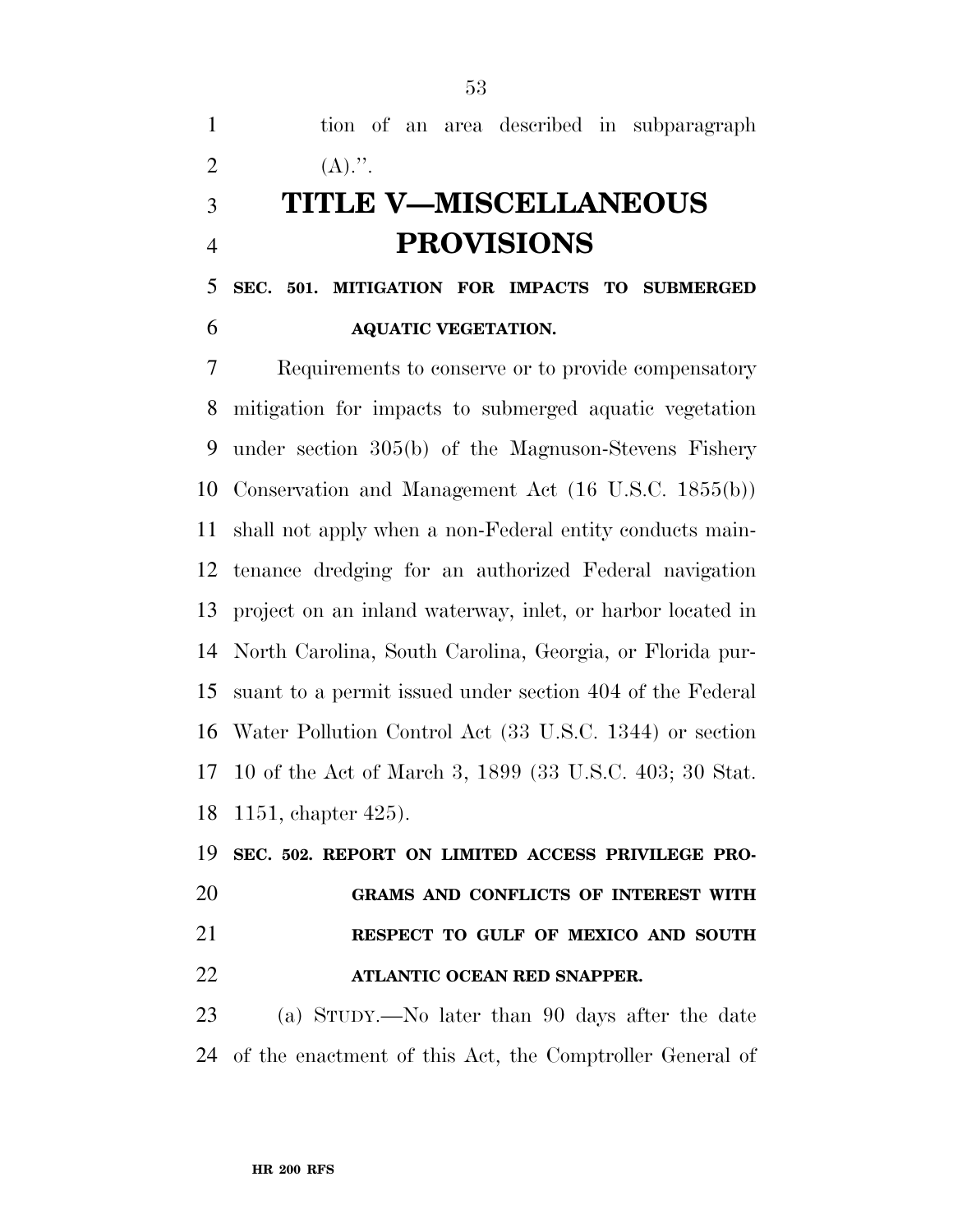| $\overline{2}$ | $on$ —                                               |
|----------------|------------------------------------------------------|
| 3              | (1) the resource rent of limited access privilege    |
| $\overline{4}$ | programs for red snapper in the Gulf of Mexico and   |
| 5              | the South Atlantic Ocean;                            |
| 6              | $(2)$ how to reclaim resource rent for red snap-     |
| 7              | per in the Gulf of Mexico and the South Atlantic     |
| 8              | Ocean as revenue to the United States Treasury;      |
| 9              | and                                                  |
| 10             | (3) the fiduciary conflicts of interest in the Gulf  |
| 11             | of Mexico Fishery Management Council and the         |
| 12             | South Atlantic Fishery Management Council relating   |
| 13             | to red snapper, and effective ways to eliminate such |
| 14             | conflicts.                                           |
| 15             | (b) LIMITATION.—In implementing this section the     |
| 16             | Comptroller General shall not consider—              |
| 17             | (1) fisheries programs in any region other than      |
| 18             | the Gulf of Mexico and the South Atlantic Ocean;     |
| 19             | and                                                  |
| 20             | (2) fisheries management programs for species        |
| 21             | other than red snapper.                              |

the United States shall submit to the Congress a report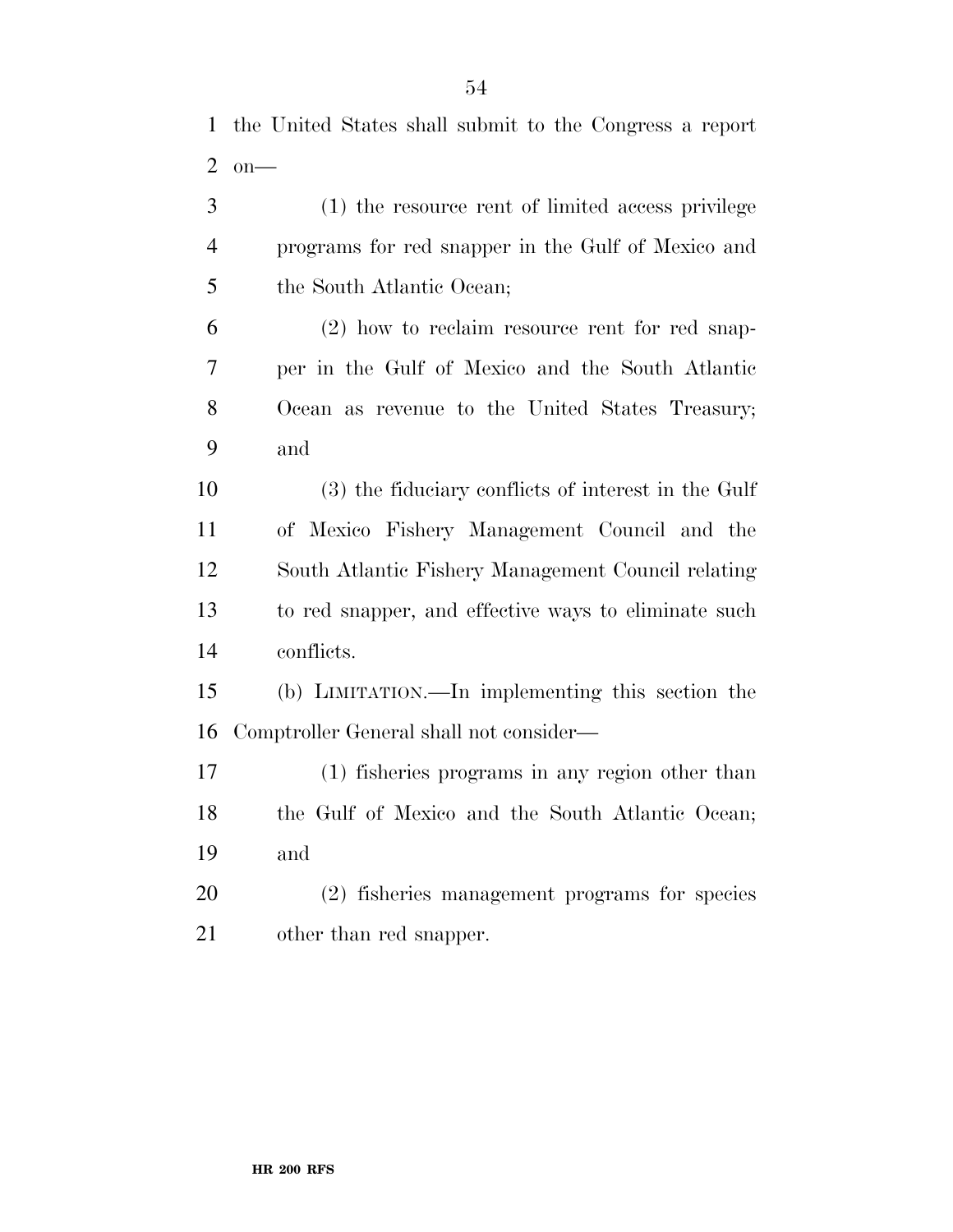# **SEC. 503. PLAN FOR ELECTRONIC MONITORING AND RE- PORTING PROCEDURES FOR THE NORTH-EAST MULTISPECIES FISHERY.**

 The Secretary, acting through the National Oceanic and Atmospheric Administration, shall submit a plan to the Committee on Natural Resources of the House of Rep- resentatives and the Committee on Commerce, Science, and Transportation of the Senate not less than 180 days after the date of the enactment of this Act that will estab- lish fully operational electronic monitoring and reporting procedures for the Northeast Multispecies Fishery by not later than September 30, 2021. The plan shall include the proposal of the National Oceanic and Atmospheric Admin- istration to cover vessel equipment and installation costs, with daily, half-day, or quarter-day operational costs to be borne by the fishing vessels.

### **SEC. 504. STUDY OF FEES CHARGED TO LOBSTER FISHING INDUSTRY.**

 Not later than 6 months after the date of the enact- ment of this Act, the Secretary of Commerce, acting through the National Oceanic and Atmospheric Adminis- tration, shall study and report to the Congress on all fees imposed by such Administration on the lobster fishing in-dustry.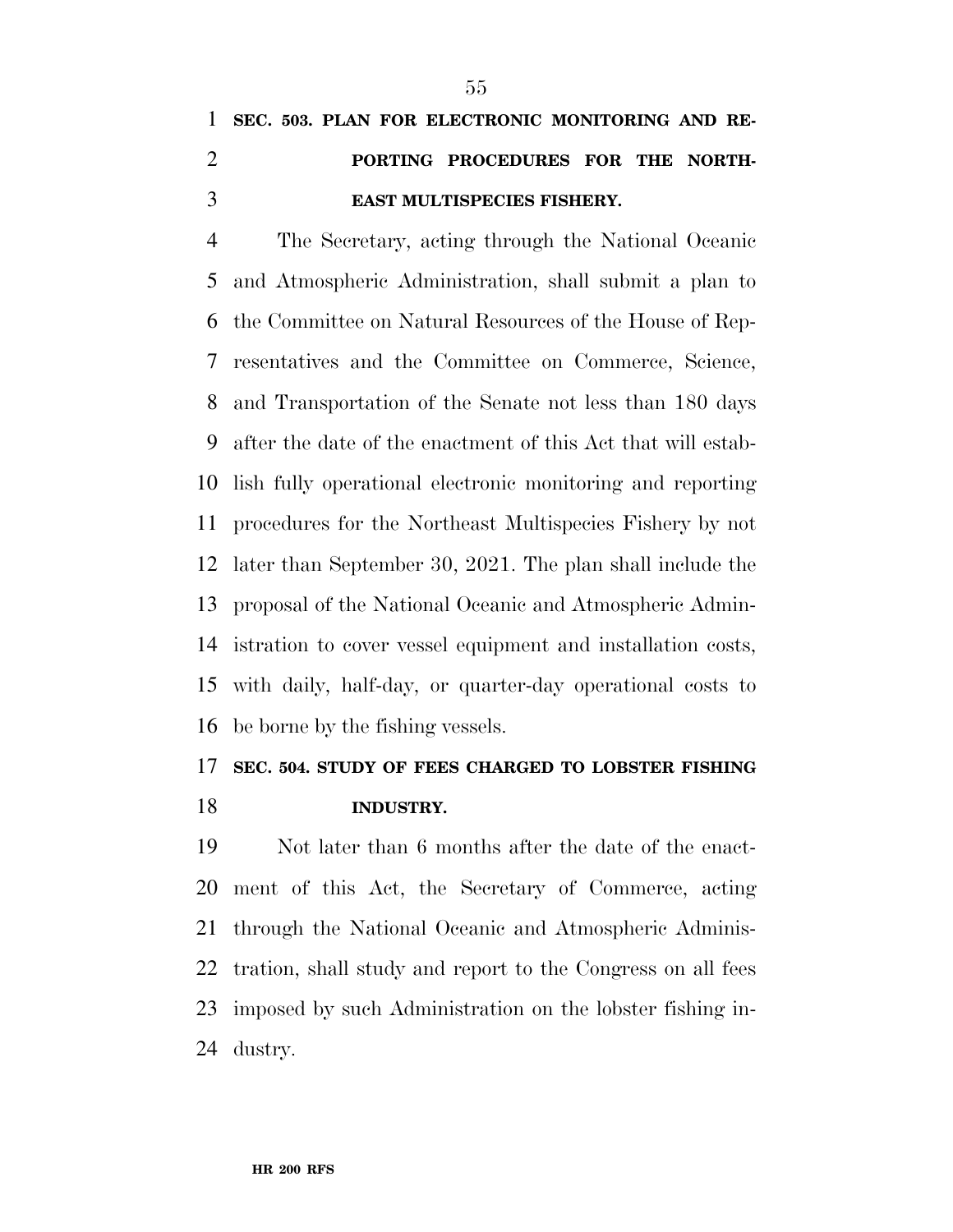|               | 1 SEC. 505. LIMITATION ON APPLICATION OF PROHIBITION |
|---------------|------------------------------------------------------|
| $\mathcal{D}$ | ON ATLANTIC STRIPED BASS FISHING IN                  |
|               | <b>BLOCK ISLAND SOUND TRANSIT ZONE.</b>              |

 Any prohibition on fishing for Atlantic striped bass in the Exclusive Economic Zone of the United States im- posed under Executive Order No. 13449 or section 697.7(b) of title 50, Code of Federal Regulations, shall not apply in the area described in section 697.7(b)(3) of title 50, Code of Federal Regulations, commonly referred to as the Block Island Sound transit zone.

# **SEC. 506. FUNDING FOR MONITORING IMPLEMENTATION OF NORTHEAST MULTISPECIES FISHERY MANAGEMENT PLAN.**

 Section 311(f)(4) (16 U.S.C. 1861(f)(4)) is amended by striking ''pursuant to this section'' and all that follows through the end of the sentence and inserting ''to enforce and monitor (including electronic monitoring) implementa-tion of that Plan.''.

### **TITLE VI—REEF ASSASSIN ACT**

### **SEC. 601. SHORT TITLE.**

 This title may be cited as the ''Reef Assassin Act''. **SEC. 602. ENCOURAGING ELIMINATION OF LIONFISH.** 

 (a) IN GENERAL.—Title III of the Magnuson-Stevens Fishery Conservation and Management Act (16 U.S.C. 1851 et seq.) is amended by adding at the end the fol-lowing: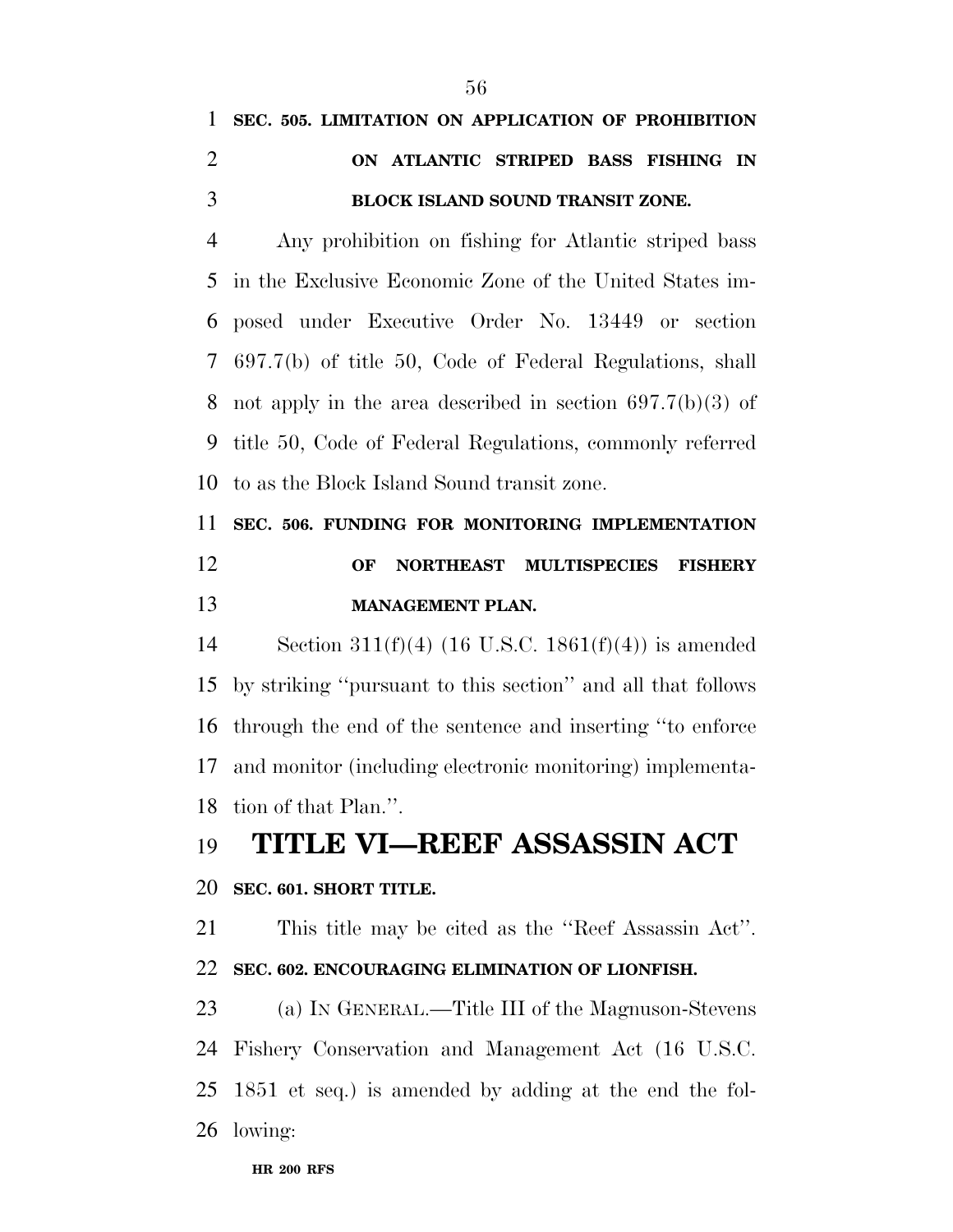#### **''SEC. 321. ENCOURAGING ELIMINATION OF LIONFISH.**

 $\cdot$  "(a) IN GENERAL.—Subject to the approval of an ex- empted fishing permit submitted by a participating State, the Secretary shall issue regulations under which a partici- pating State may issue to an individual submitting lionfish taken in Federal or State waters a tag authorizing the taking of a fish of a covered species in Federal waters in addition to any other fish of that species the individual is authorized to take in Federal waters.

10 "(b) REQUIREMENTS FOR ISSUANCE OF TAG.—The regulations shall require—

12 ''(1) the submission of 100 lionfish for each tag issued;

 ''(2) that lionfish taken in State waters must be taken by an individual holding a valid license to en- gage in such fishing issued under the laws of such State; and

 $\frac{1}{3}$  that each lionfish shall be submitted by re- moving the tail, placing it in a resealable plastic bag, and submitting such bag to a participating State be-fore the tail has significantly deteriorated.

22 "(c) NO LIMITATION ON NUMBER OF TAGS.—The regulations shall not limit the number of tags that may be issued to an individual.

 ''(d) USE OF TAGS.—The regulations shall provide that a tag issued under the regulations—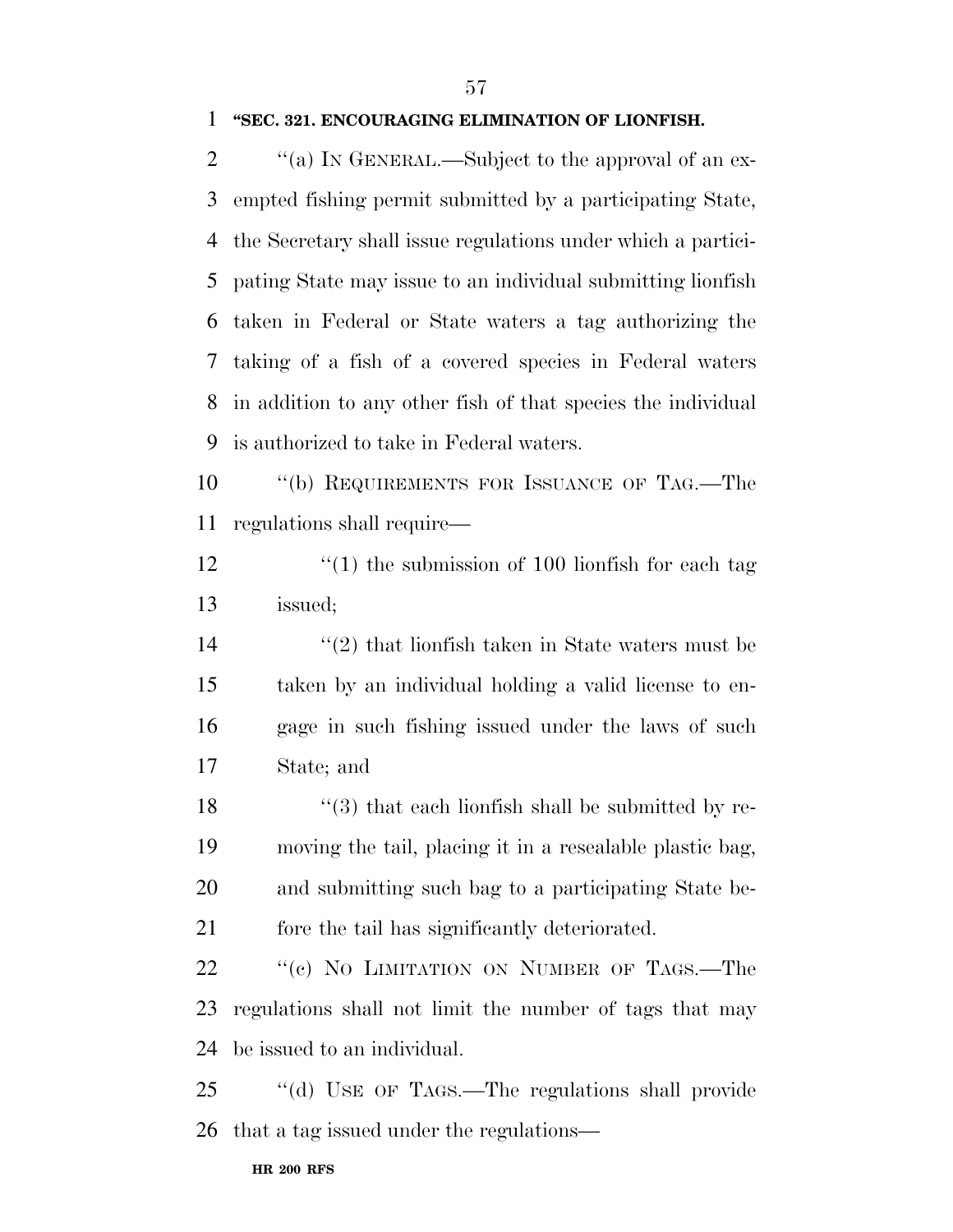| $\mathbf{1}$   | $\lq(1)$ shall be valid for the 5-year period begin-              |
|----------------|-------------------------------------------------------------------|
| $\overline{2}$ | ning on the date it is issued;                                    |
| 3              | $\lq(2)$ shall authorize only the recreational or                 |
| $\overline{4}$ | commercial taking of a fish that complies with any                |
| 5              | size limit that otherwise applies to fishing for such             |
| 6              | fish in the waters in which it is taken;                          |
| 7              | "(3) shall authorize such taking without regard                   |
| 8              | to any seasonal limitation that otherwise applies to              |
| 9              | the species of fish taken;                                        |
| 10             | $\cdot$ (4) shall authorize—                                      |
| 11             | $\lq\lq$ the transfer of tags to any other per-                   |
| 12             | son; and                                                          |
| 13             | "(B) use of transferred tags in the same                          |
| 14             | manner as such tags may be used by the person                     |
| 15             | to whom the tags were issued;                                     |
| 16             | $\cdot\cdot$ (5) shall require that any fish taken under          |
| 17             | such tag outside any seasonal limitation that other-              |
| 18             | wise applies to such fish must have the tag fastened              |
| 19             | between the mouth and gill before being placed in                 |
| 20             | any cooler; and                                                   |
| 21             | $\cdot\cdot\cdot(6)$ shall only be utilized for species caught in |
| 22             | the same water adjacent a State where the lionfish                |
| 23             | were originally caught.                                           |
| 24             | "(e) APPROVAL OF STATE TO PARTICIPATE.-                           |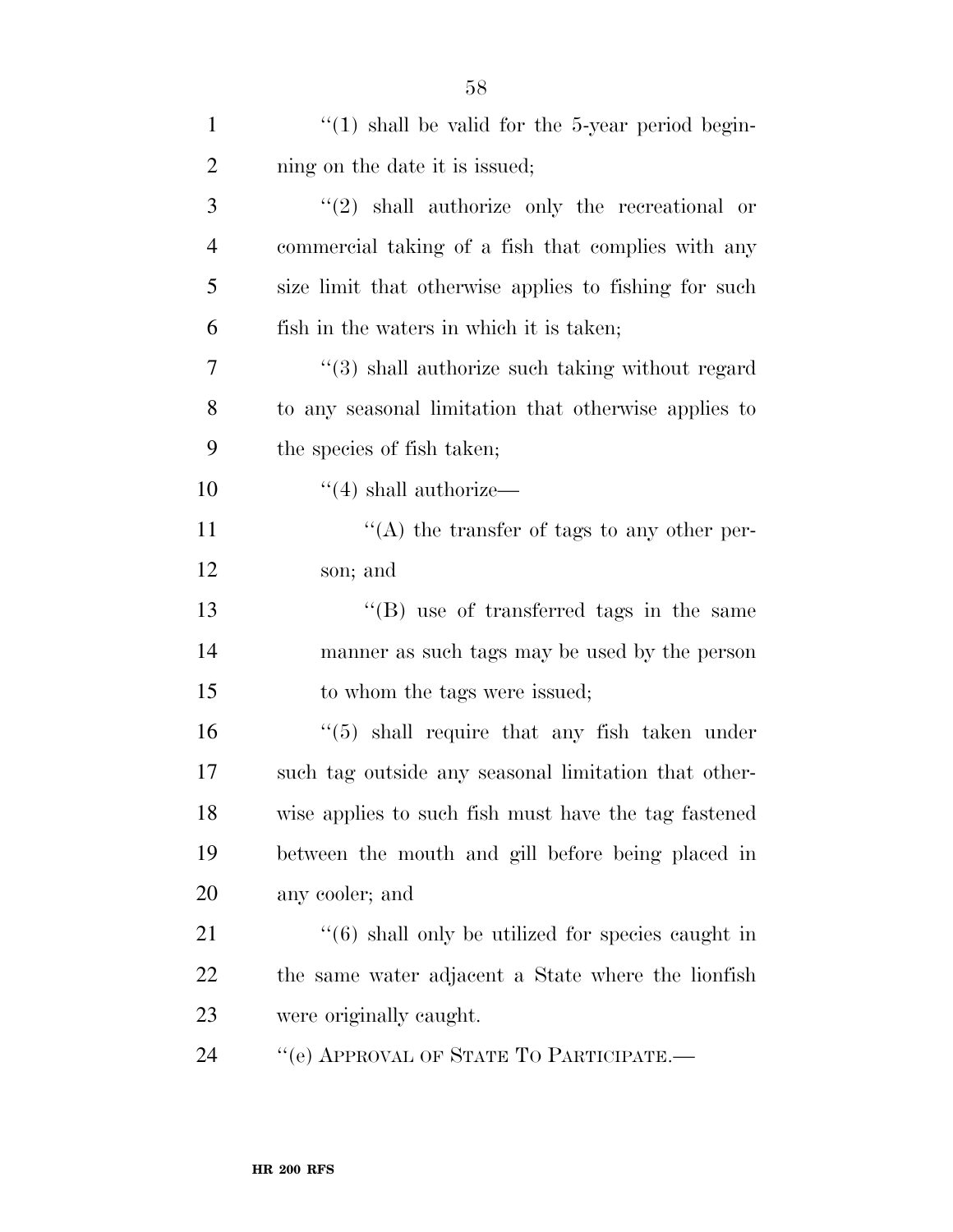| $\mathbf{1}$   | "(1) CONDITIONS.—The regulations shall re-             |
|----------------|--------------------------------------------------------|
| $\overline{2}$ | quire that as a condition of approving a State to      |
| 3              | issue tags under this section the Secretary shall re-  |
| $\overline{4}$ | quire the State to designate a repository for lionfish |
| 5              | submitted for such tags.                               |
| 6              | "(2) PROVISION OF FREEZER.—The Secretary               |
| 7              | shall provide to each participating State freezers in  |
| 8              | which to store submitted lionfish, at a cost of not    |
| 9              | more than \$500 for each freezer.                      |
| 10             | "(f) ADDITIONAL REQUIREMENTS.—The Secretary            |
| 11             | shall—                                                 |
| 12             | "(1) encourage participating States to use ex-         |
| 13             | isting infrastructure and staff or volunteers to con-  |
| 14             | duct the State's program under this section;           |
| 15             | $\lq(2)$ include on the webpage of the National        |
| 16             | Marine Fisheries Service information about the pro-    |
| 17             | gram under this section; and                           |
| 18             | $\lq(3)$ encourage State and local governments to      |
| 19             | work with retailers and distributors to advance the    |
| 20             | purchasing and consumption of lionfish.                |
| 21             | "(g) OTHER PROVISIONS NOT AFFECTED.—                   |
| 22             | $\lq(1)$ In GENERAL.—This section—                     |
| 23             | $\lq\lq$ is intended to protect species of fish        |
| 24             | that are native to waters of the United States         |
| 25             | or the exclusive economic zone; and                    |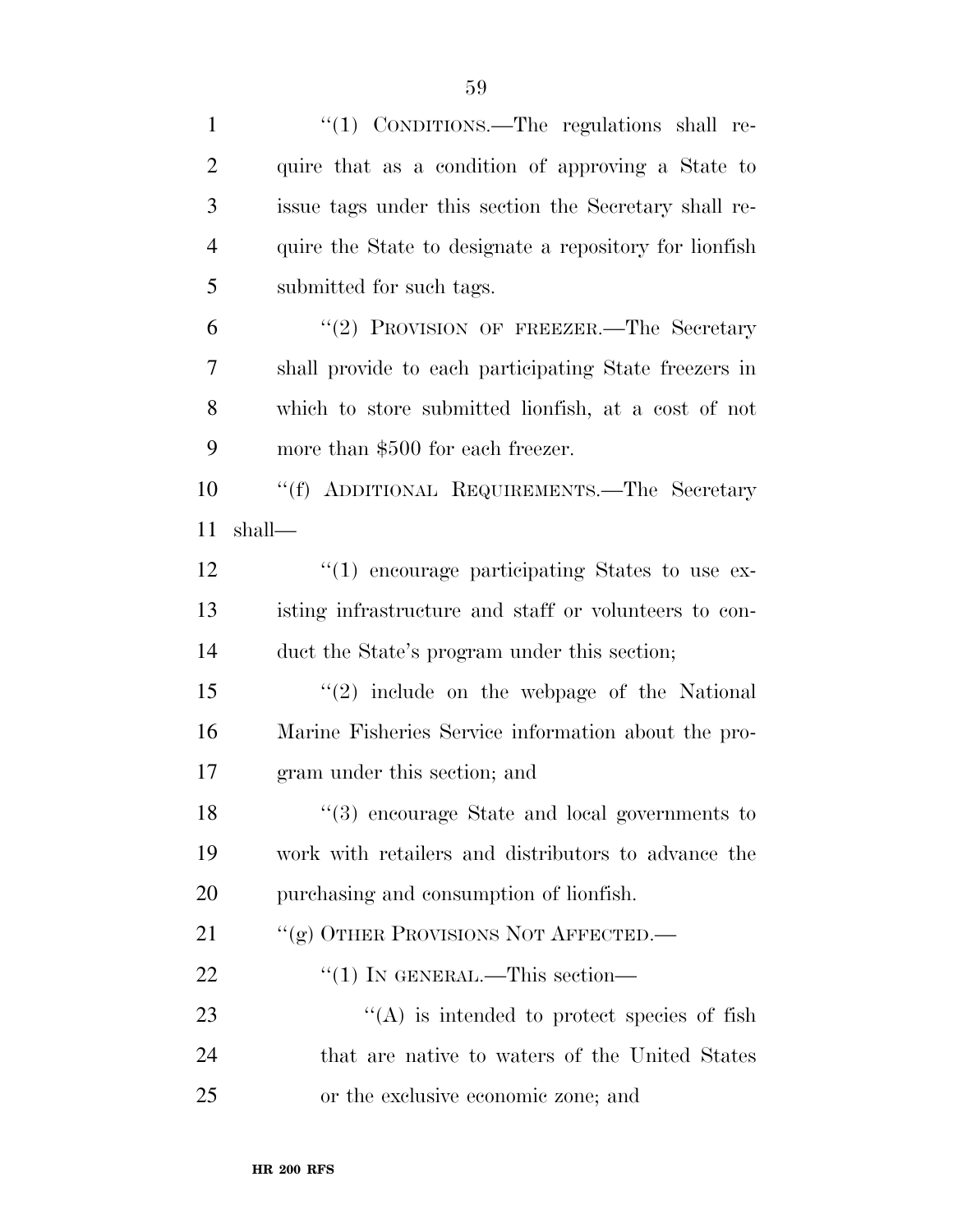| $\mathbf{1}$   | $\lq\lq$ Shall not be construed to constrain              |
|----------------|-----------------------------------------------------------|
| $\overline{2}$ | any fishery, fishing quota, or fishing allocation.        |
| 3              | LIMITATION ON CONSIDERATION<br>(2)<br>OF                  |
| $\overline{4}$ | TAGS.—This section and tags issued or authorized to       |
| 5              | be issued under this section shall not be considered      |
| 6              | in any determination of fishing levels, quotas, or al-    |
| $\overline{7}$ | locations.                                                |
| 8              | "(h) DEFINITION.—In this section—                         |
| 9              | $\lq(1)$ the term 'covered fish'—                         |
| 10             | "(A) except as provided in subparagraph                   |
| 11             | (B), means red snapper, gag grouper,                      |
| 12             | triggerfish, amberjack; and                               |
| 13             | "(B) does not include any species included                |
| 14             | in a list of endangered species or threatened             |
| 15             | species under the Endangered Species Act of               |
| 16             | 1973 (16 U.S.C. 1531 et seq.); and                        |
| 17             | $f'(2)$ the term 'participating State' means a            |
| 18             | State that has applied and been approved by the           |
| 19             | Secretary to issue tags under regulations under this      |
| 20             | section.".                                                |
| 21             | (b) CLERICAL AMENDMENT.—The table of contents             |
| 22             | in the first section of such Act is amended by adding at  |
| 23             | the end of the items relating to title III the following: |
|                | "Sec. 301. Encouraging elimination of lionfish.".         |
| 24             | (c) DEADLINE FOR REGULATIONS.—The Secretary of            |
| 25             | Commerce shall issue regulations under the amendment      |
|                | <b>HR 200 RFS</b>                                         |